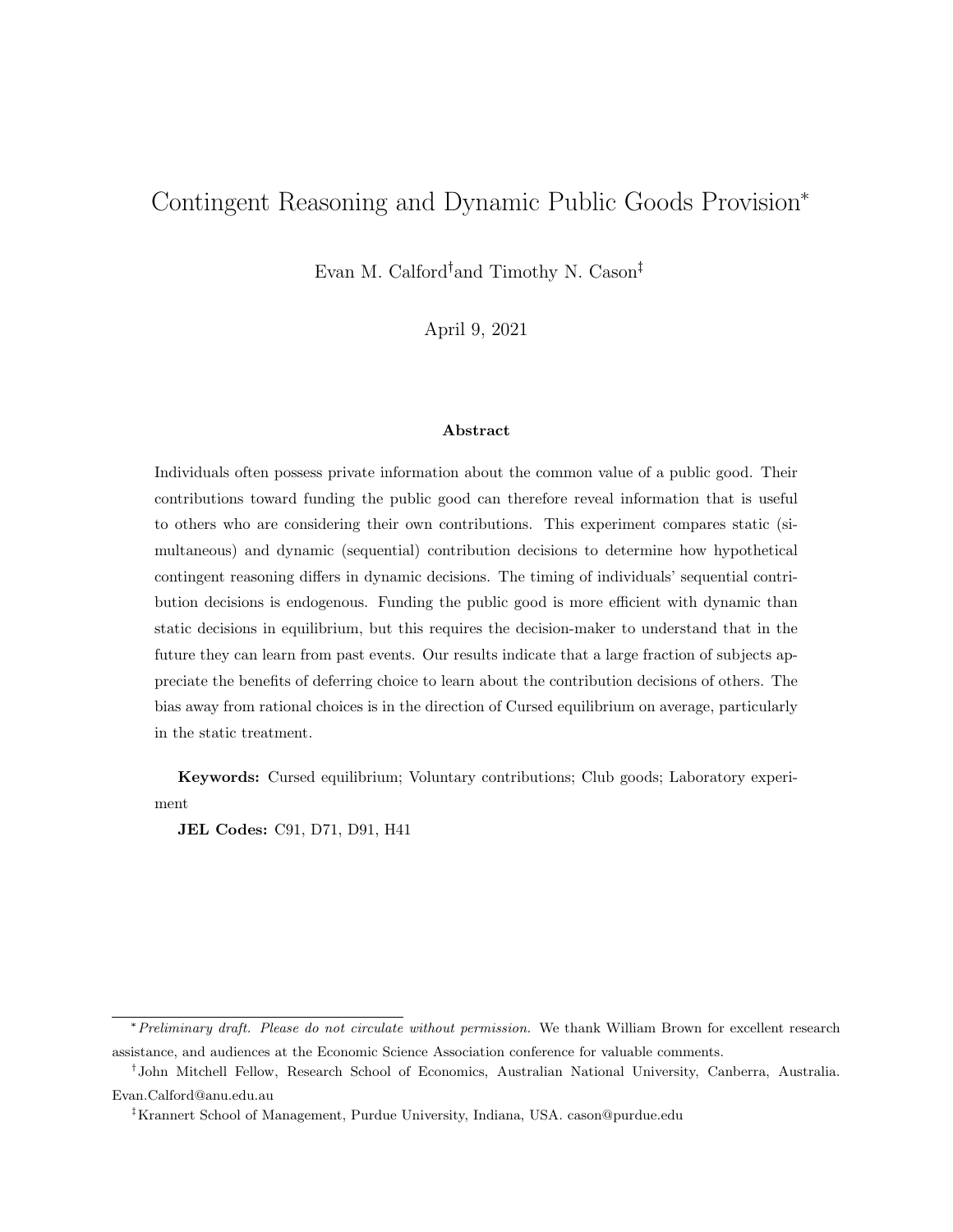## 1 Introduction

Collective action requires coordination and often involves uncertainty. Besides strategic uncertainty about other agents' behavior, in many realistic situations the value of taking collective action is unknown until it takes place. Examples range from global challenges such as climate change, to specific goals addressed in thousands of crowdfunding campaigns that support civic objectives, create art or develop new products. In many, or perhaps even most of these problems, the uncertain value has a strong common value component that correlates individuals' benefits from public good provision. Moreover, contributions to support collective action are typically not simultaneous, as firms, individuals and governments maneuver over time to address funding needs or implement regulations to accomplish common goals.

This dynamic process of common value public goods provision can lead to progressive revelation of agents' private information about the value of collective action. Their ability to make use of this information to provide only the most valuable public goods has important welfare consequences, but in naturally-occurring economic environments the beliefs, signals and preferences of individuals are typically unobservable. This creates difficult challenges for empirical research on collective action. In this paper we present a model comparing dynamic and static contributions to common value public goods. We also report a laboratory experiment examining predictions of the model arising for fully rational agents who correctly condition on private and public information, as well boundedly rational agents who have difficulty with contingent reasoning. Our data suggest a mixture of rational and boundedly rational types, with subjects having an easier time with contingent reasoning in the dynamic treatment.

The implications of limited statistical reasoning by humans, and particularly their failure to understand how others' actions provide valuable signals of their own private information, has been documented beginning with early evidence of the "winner's curse" in common value auctions [\(Capen](#page-41-0) [et al., 1971;](#page-41-0) [Kagel and Levin, 1986,](#page-42-0) [2002\)](#page-42-1). This was formalized by [Eyster and Rabin](#page-42-2) [\(2005\)](#page-42-2) for more general environments, who introduced the notion of "cursed equilibrium." In a cursed equilibrium for common value auctions, bidders best respond to incorrect beliefs that fail to account for how rival bidders' bids depend on their signals (for a survey see [Eyster](#page-42-3) [\(2019\)](#page-42-3)). Robust evidence of this type of limited rationality has been provided in a range of environments, from simplified nonstrategic settings such as the "Acquire a Company" problem [\(Bazerman and Samuelson, 1983;](#page-41-1) [Charness and](#page-41-2) [Levin, 2009\)](#page-41-2) to voting [\(Esponda and Vespa, 2014\)](#page-41-3) and non-auction market environments [\(Ngangoue](#page-42-4) [and Weizsacker, 2021\)](#page-42-4). Few previous studies have explored how limitations for contingent reasoning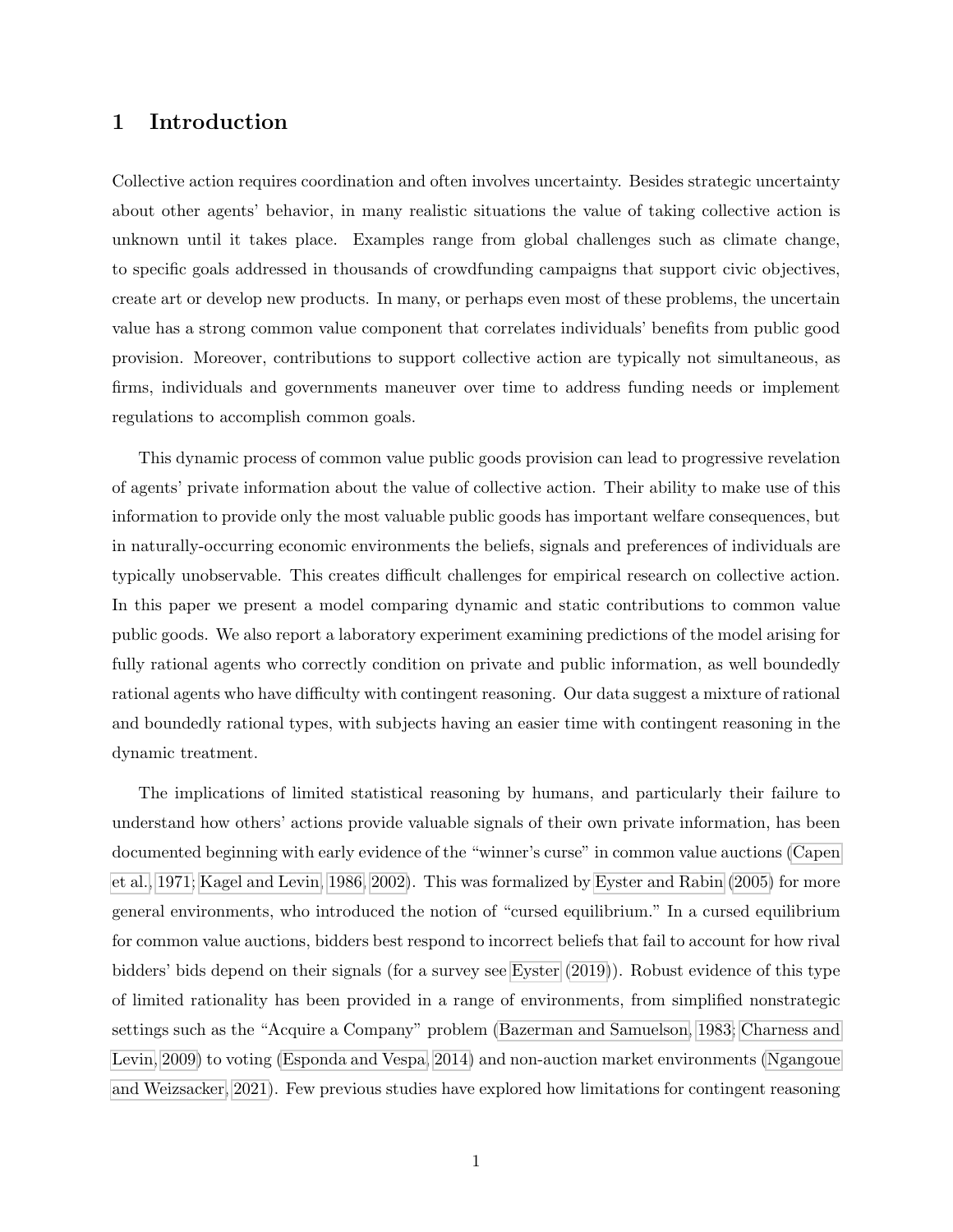<span id="page-2-1"></span>affect choices in a common value public good setting [\(Cox, 2015\)](#page-41-4).

Reasoning about hypothetical contingencies is difficult for humans, and the implications of such reasoning failures are profound. [Esponda and Vespa](#page-41-3) [\(2014\)](#page-41-3) found that subjects in their voting experiment were much better at drawing inferences about actual previous decisions of others, available only in a sequential setting, than hypothetical events needed to guide choices in a static environment. For the static setting with simultaneous decisions, a majority of subjects behaved nonstrategically, in contrast to the sequential setting where many were able to extract information from the observed voting decisions of others. This motivates our comparison of dynamic and static public goods provision in the present paper, with the overarching goal to provide more insight into the source of difficulties people have with contingent reasoning. As summarized in Table [1,](#page-2-0) and in contrast to previous studies in which the sequential ordering is enforced, in our dynamic environment the agents choose the timing of their own decisions. That is, in our public goods setting, an agent in our Dynamic treatment can elect to contribute to the public good in the first period or may elect to delay the decision until a later period.

|                               | $T=1$ $T=2$                     |    |
|-------------------------------|---------------------------------|----|
| Static (simultaneous) $\vert$ | P <sub>1</sub> , P <sub>2</sub> |    |
| Sequential                    | P1                              | P2 |
| Dynamic                       | P1, P2 P1, P2                   |    |

<span id="page-2-0"></span>Table 1: Order of decision making under various timing structures, where P1 denotes player 1 and P2 denotes player 2. Previous studies on information extraction and contingent reasoning have focused on comparing player 2 behavior across equivalent Static and Sequential environments. Here, we compare behavior across Static and Dynamic environments.

The failure of contingent reasoning regarding hypothetical, but not observed, states of the world is not well understood. Here, we posit two possible sources for this failure. One possibility is that individuals simply fail to recognize that there is information in others' simultaneous decisions that they could find useful for their own judgments and belief updating; we refer to this type of naivete as unawareness. It reflects the systematic disregard that others' relevant private information could be partially revealed through their hypothetical actions. However, after being informed of the actions of others, the arrival of the information alerts the individual to the belief updating problem. Alternatively, subjects may be aware that information exists that could be extracted and useful, but they have difficulty doing so when reasoning must be hypothetical. We call this complexity. After being informed of the actions of others the information extraction problem is simplified, such that the individual may now respond effectively.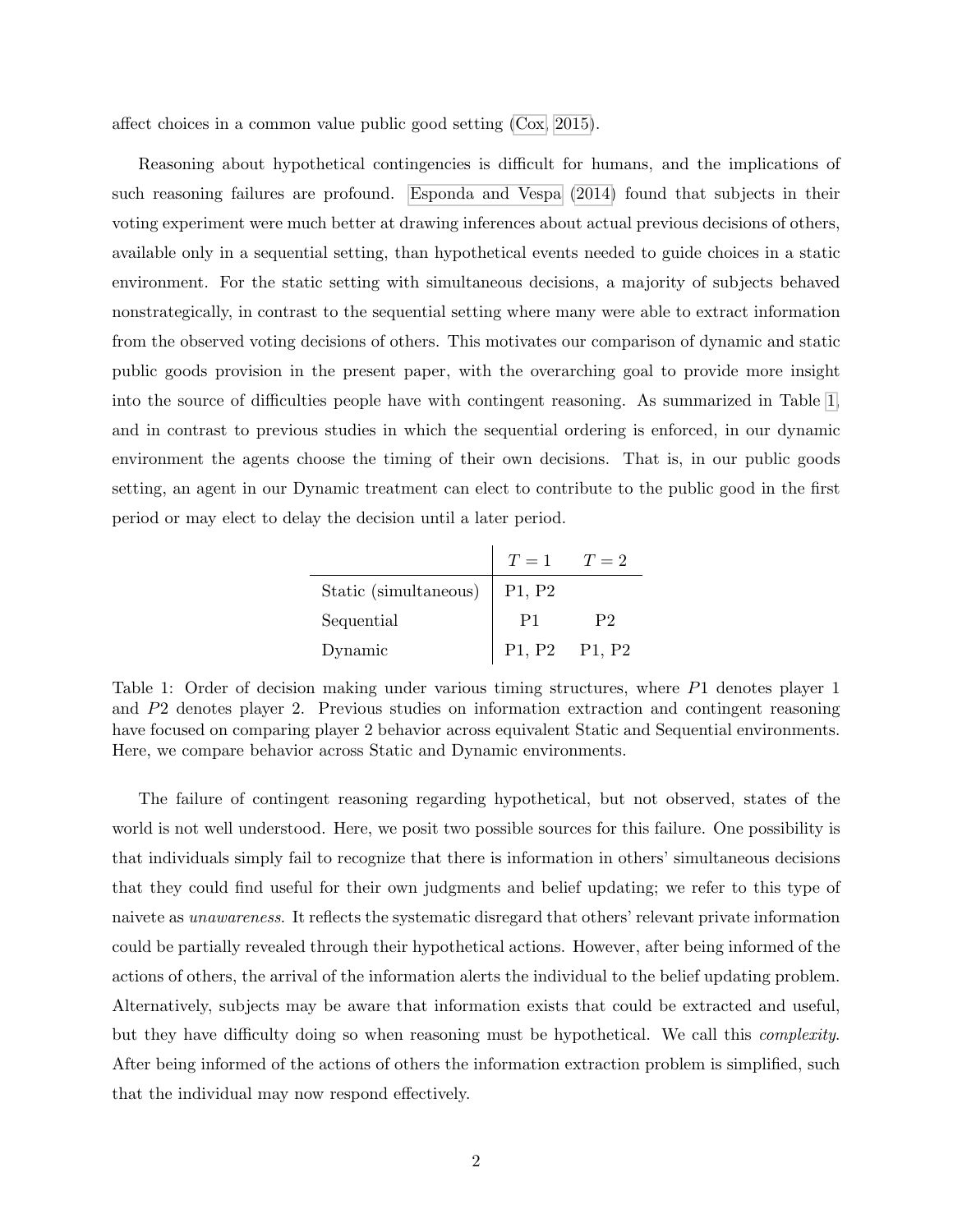<span id="page-3-1"></span>Several studies have shown how participants are better able to exhibit contingent reasoning when information is not hypothetical, for example by making choices sequential so that payoff consequences of each contingency are more transparent [\(Esponda and Vespa, 2014,](#page-41-3) [2019;](#page-41-5) [Ngangoue](#page-42-4) [and Weizsacker, 2021\)](#page-42-4) or by reducing the underlying uncertainty in the environment [\(Martinez-](#page-42-5)[Marguina et al., 2019\)](#page-42-5). In these previous papers, unawareness and complexity are confounded: the introduction of information both simplifies the choice environment and brings attention to the information extraction problem.

The dynamic structure of our experimental design allows for a partial separation of the unawareness and complexity explanations for the failure of contingent reasoning. First, note that a comparison of the second stage  $(T = 2)$  of our dynamic treatment with the static treatment is analogous to the comparison in the previous literature: information arrives before the second stage begins, and this information both simplifies the choice problem and highlights the existence of the information. Importantly, we can also compare behavior in the first stage of the dynamic treatment with behavior in the static treatment. If *complexity* is the source of contingent reasoning failures, then we should expect that subjects prefer to delay decision making to future stages where the arrival of information will make the decision less complex. However, if unawareness is the source of contingent reasoning failures then the subjects will be completely ignorant about the value of waiting for information to arrive and should therefore behave identically across the static treatment and the first stage of the dynamic treatment.<sup>[1](#page-3-0)</sup>

Recently, [Li](#page-42-6) [\(2017\)](#page-42-6) has studied complexity in the context of mechanism design, where a strategy is considered to be simple (i.e. not complex) if the lowest payoff it provides is greater than the largest payoff of any other strategy. [Oprea](#page-42-7) [\(2020\)](#page-42-7) has studied complexity as it relates to the implementation of strategies where, among other conditions, the implementation of a strategy is perceived as more complex the greater the number of states it must be conditioned on. By that definition the dynamic environment is more complex than the static setting because it has more states. Our notion of complexity is distinct from each of these, and is a complexity of calculation. We suggest that, even when a person knows that they should condition a calculation on particular state(s) of the world, the mere existence, and potential realization, of non-payoff relevant states make the calculations more difficult to perform.

<span id="page-3-0"></span> ${}^{1}$ As is standard in experimental economics, our experimental subjects play the same game multiple times. Thus, we might expect that unawareness diminishes over time as subjects learn about the strategic environment. Our data exhibits only very weak learning effects, however, suggesting that either unawareness never existed among the population or that the unawareness was of a type that could persist through multiple repetitions of the game.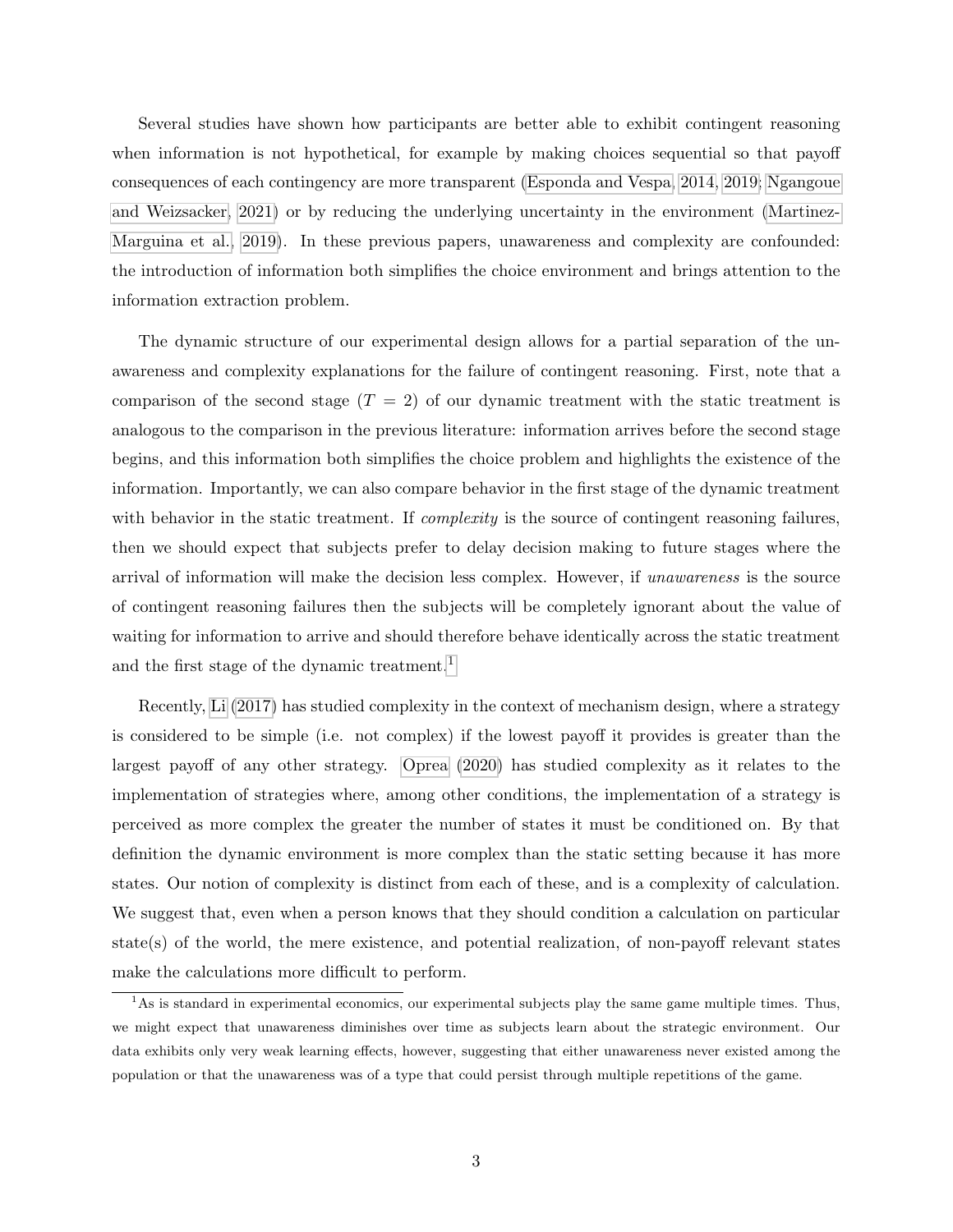<span id="page-4-1"></span>Our experiment also addresses new issues in information extraction and contingent reasoning. In previous studies comparing simultaneous and sequential choices to explore contingent reasoning, the outcomes are isomorphic in the sense that optimal choices and equilibrium outcomes do not vary when introducing the sequential game form. [Esponda and Vespa](#page-41-5) [\(2019\)](#page-41-5), for example, effectively change the framing of the decision tasks on five classic problems, helping subjects focus on the set of states where their choice matters. This is not the case for our public goods provision problem, which features a more complex signal space, greater payoff uncertainty, and a richer dynamic structure.<sup>[2](#page-4-0)</sup> This confronts decision makers with a novel information extraction problem that previous research comparing sequential and simultaneous contingent reasoning experiments has not addressed. Here, agents have an option value from deferring their decision about whether to contribute to the public good. The option value of waiting leads some to initially delay support, which they must trade off against the opportunity to signal to others their favorable information about the good's common value. Effective contingent reasoning leads to information sharing across multiple decision rounds in the dynamic treatment that more efficiently reveals information through the "richer" message space. The public good is provided less frequently in equilibrium in the dynamic than the static treatment, with a pronounced drop in provision when it has a low common value and should not be provided. More information is revealed about the value public good through the multiple rounds of choices made in the dynamic treatment.

The option value of waiting consists of two components in our setting. First, the value of flexibility and, second, the value of information. On the other hand, there is also a value of commitment for an agent with a favorable signal about the value of the public good. By committing to the public good in the first stage, the agent can credibly signal her private information to others. As a consequence, in the dynamic treatment, there is more than one dimension in which an agent can have cursed beliefs. The agent might believe that others do not condition behavior on their private signals (the standard, or first order, cursedness problem), or the agent might believe that other players do not condition behavior on the observed behavior of others (which we call the second order cursedness problem). First order cursedness decreases the option value of waiting, while second order cursedness decreases the value of commitment.

Our results indicate that a large fraction of subjects appreciate the benefits of deferring choice to learn about the contribution decisions of others when their signals about the public good value are near the margin. They also react to the information conveyed by others' choices, and how

<span id="page-4-0"></span><sup>&</sup>lt;sup>2</sup>Multiple equilibria exist in all of our treatments, which also raises interesting new questions about behavioral equilibrium selection with contingent reasoning. For our empirical analysis we focus on symmetric equilibria in which the public good is provided with positive probability.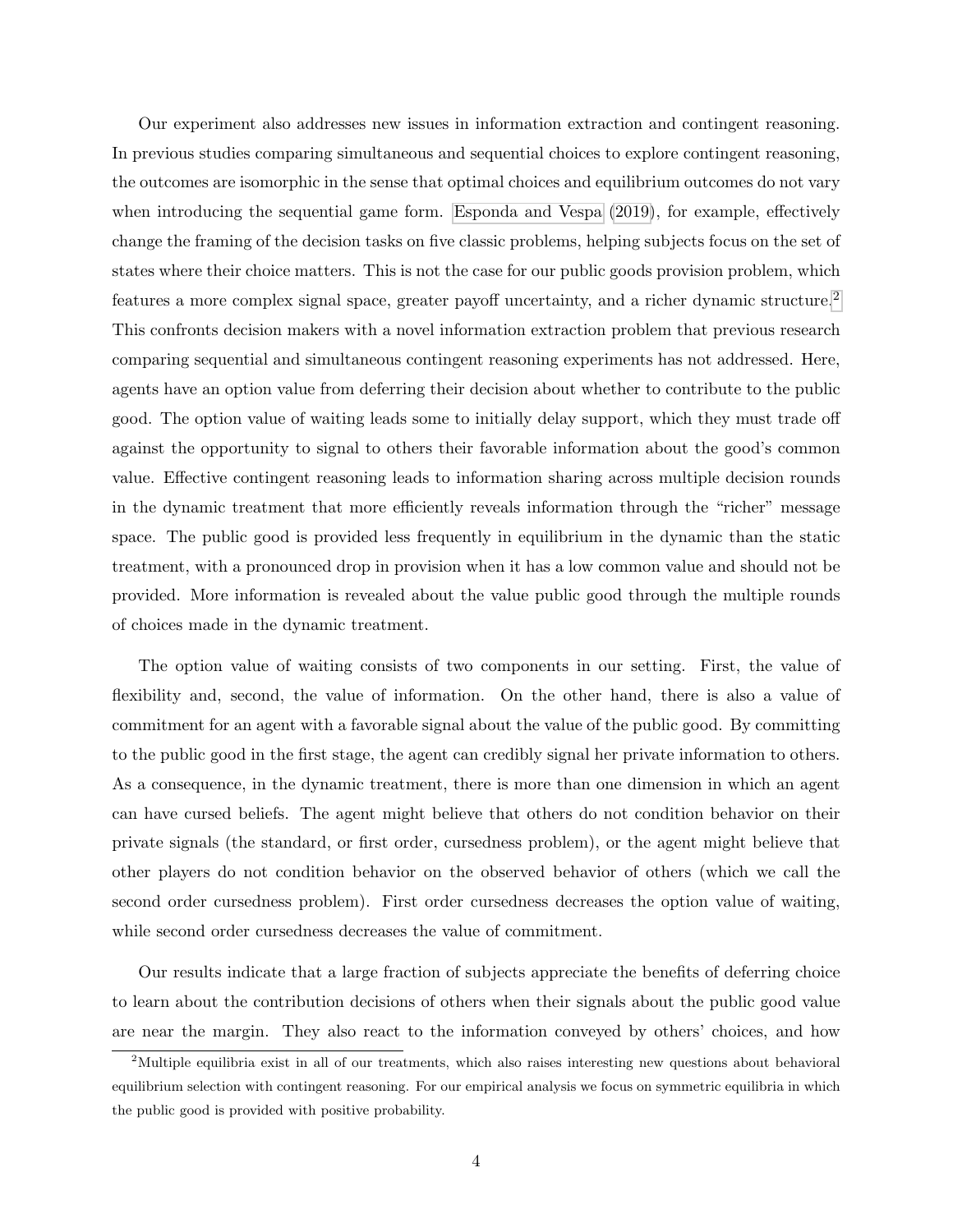<span id="page-5-2"></span>others' choice to select the public good signals a higher common value. The bias away from Nash equilibrium choices is in the direction of Cursed equilibrium on average, particularly in the static treatment. Overall, however, public good provision rates and errors in overprovision do not differ in the static and dynamic treatments as predicted by equilibrium. That is, while there is substantially less commitment to the public good in the first stage of the dynamic treatment than the static treatment, the aggregate provision rate in the dynamic treatment is increased to static levels via additional commitment opportunities the later stages.

## 2 Experimental Design

Several experimental papers have considered uncertainty in social dilemmas, including uncertain returns to contribution.[3](#page-5-0) Our design features two key stylistic departures from the standard paradigm of public goods contribution games. Under standard game theoretic assumptions of risk neutral expected utility agents, our design changes have no effect on expected behavior. However, for subjects who exhibit risk aversion or status quo bias, our design deliberately ameliorates the potential behavioral impacts of deviations from this theoretical benchmark. This allows us to better isolate the role of contingent thinking in public good provision, which is of principal interest.

Consider first our static treatment. Three subjects must simultaneously decide whether they prefer a common value public good (PG) or not. The PG is provisioned only if at least two of the three subjects state a preference for the PG. Further, the PG is excludable; if only two subjects state a preference for the PG, then the third subject is excluded from the benefits of the PG.<sup>[4](#page-5-1)</sup> We contrast our design with the typical approach where expressing a preference for the PG is operationalized as a requirement to pay a monetary contribution to the public good. For example [Cox](#page-41-4) [\(2015\)](#page-41-4), which studies an environment that is very close to our static treatment, includes a refund mechanism such that payments are refunded if the funding threshold for the PG is not met. This mirrors the way that leading crowdfunding sites such as Kickstarter operate: pledges to purchase a good or support a public good only result in payments if sufficient pledges by others

<span id="page-5-0"></span><sup>3</sup>Some of these studies find that contributions are lower with uncertain public returns [\(Dickinson, 1998;](#page-41-6) [Gangad](#page-42-8)[haran and Nemes, 2009;](#page-42-8) [Levati et al., 2009\)](#page-42-9), while others do not indicate contribution impacts of uncertainty, such as [Stoddard](#page-42-10) [\(2017\)](#page-42-10). Few studies have considered uncertain returns to common-value public goods, other than [Cox](#page-41-4) [\(2015\)](#page-41-4). See [Cox and Stoddard](#page-41-7) [\(2021\)](#page-41-7) for further discussion, and a static public goods provision experiment with information sharing about public returns through (binary) cheap talk messages.

<span id="page-5-1"></span><sup>&</sup>lt;sup>4</sup>It is, perhaps, more accurate to refer to the good here as a club good rather than a public good. Nevertheless, we follow convention in the recent experimental literature and use the term public good throughout.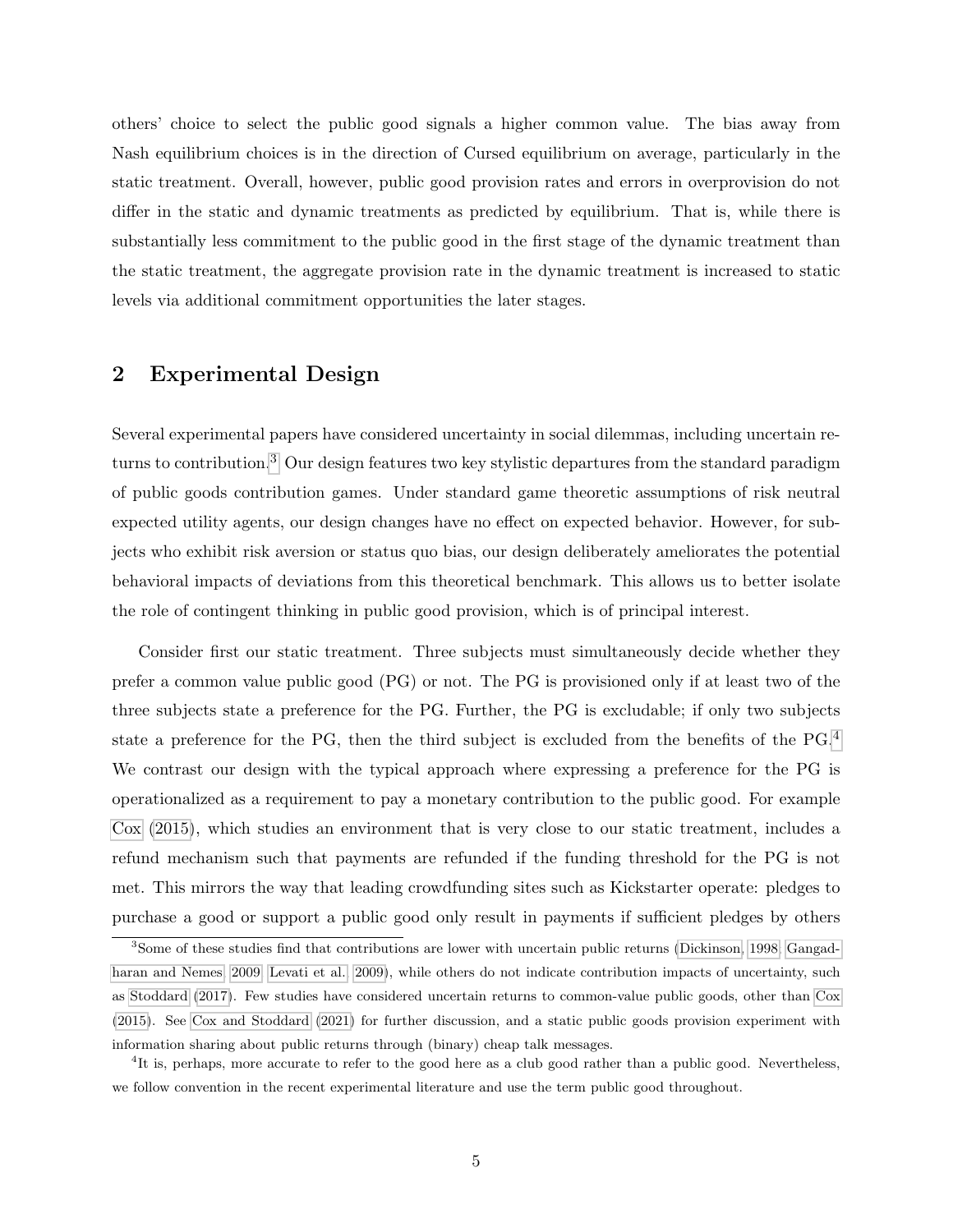bring the total to the required threshold.

In the standard design, not paying for the PG is therefore the default action and this could, potentially, promote a status quo bias against the provision of the PG. In contrast, our design operationalizes expressing a preference for the PG as a binary choice between the PG and a private good, so it does not have a status quo: each subject must make an active choice between the PG and private good. Relatedly, this reframing of the problem removes any concerns regarding the potential for a wedge between the willingness-to-pay and willingness-to-accept for the PG.

The PG has a common value, with each subject receiving a private signal that is partially informative of the true value. Therefore, in the standard design, where subjects pay into the PG, the PG presents a risky prospect while choosing the private good ensures a guaranteed outcome. A risk averse subject is therefore expected to be is less inclined to contribute to the PG than a risk neutral subject. To avoid this bias, our binary choice formulation allows us to introduce risk into the private good, thereby reducing the potential for risk aversion to affect contribution behavior.

More precisely, let us denote the agents by  $i \in \{1,2,3\}$ . The common value of the PG is given by  $P = s_1 + s_2 + s_3$  where each  $s_i$  is an independent draw from a uniform discrete distribution over the interval 0 to 100. Agent i observes only signal  $s_i$ . The value of the private good,  $V_i$ , differs for each agent, and is given by  $V_i = D_0 + D_{1,i} + D_{2,i}$ , where  $D_0$  is exogenous, common, and common knowledge across all three agents. The six other signals,  $D_{j,i}$  for  $j \in \{1,2\}$  and  $i \in \{1, 2, 3\}$ , are individual agents' private information and are each independent draws – also from a uniform discrete distribution over the interval 0 to 100. Therefore, after observing their own signals, each agent knows that the value of the PG is a known value plus two iid draws from a uniform distribution, and that the value of the private good is also a known value plus two iid draws from the same uniform distribution.

In our dynamic treatment, the values of both the PG and private goods are determined in exactly the same manner as the static treatment. The only difference is that decision making occurs in three stages, with simultaneous decisions within each stage. In the first stage, each agent has the option to select either the PG or private good. If an agent selects the PG, then the decision is final and is revealed to others in the group, and that agent does not participate in stages two or three.[5](#page-6-0) Signals always remain private information. If an agent selects the private good in stage one, then in stage two they observe how many other group members selected the PG in stage one. In this second stage they may switch to select the PG or continue to choose the private good. Once

<span id="page-6-0"></span><sup>5</sup>Revealing prior commitments to the PG is analogous to the continuously updated cumulative prior contributions made by others on crowdfunding sites such as Kickstarter.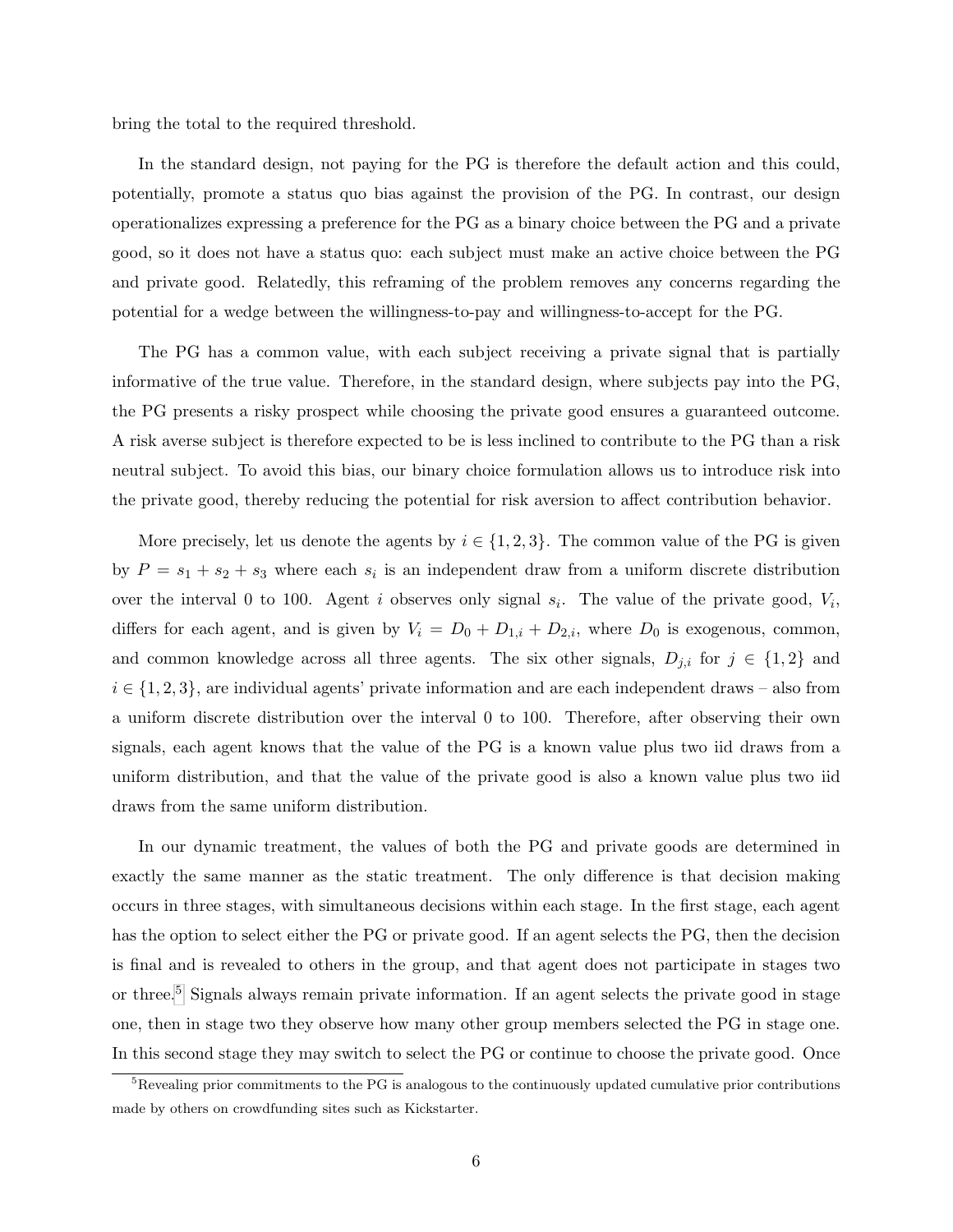<span id="page-7-0"></span>again, if the agent selects the PG then the decision is final and the agent does not participate in stage three. Agents who selected the private good in both stages one and two observe the number of PG decisions made by others in stages one and two and then, for the third and final time, they select either the PG or private good.

#### 2.1 Equilibrium and hypotheses

Multiple equilibria exist in all of our treatments. For example, given the requirement that at least two agents must select the PG for it to be provided, it is always an equilibrium for no agent to select the PG. Previous research has identified conditions in which this type of inefficient equilibrium is not trembling hand perfect in private value environments [\(Bagnoli and Lipman, 1989\)](#page-41-8). We focus on (symmetric) equilibria in which the PG is provided with positive probability.

[Appendix B](#page-34-0) presents details for the static and dynamic treatment equilibria for the experimental environment. Here we provide a short intuitive summary. For the symmetric distribution of signals, which we simplify to the uniform distribution over the interval 0 to 100 to facilitate subjects' understanding, a subject who chooses the private good will earn, in expectation  $\mathbb{E}[V_i] = \mathbb{E}[D_0 +$  $D_{1,i} + D_{2,i} = D_0 + 100$ . A subject who ignores selection effects and chooses the PG would expect to earn  $\mathbb{E}[P] = \mathbb{E}[s_1 + s_2 + s_3] = s_1 + 100$ , if they ignore the fact that other agents choice of the PG is good news indicating the PG has higher value. This comparison between the private good and PG naive expected value suggests the simple but incorrect decision rule of selecting the PG if and only if  $s_1 \geq D_0$ . This is exactly the decision rule implied by cursed equilibrium [\(Eyster](#page-42-2) [and Rabin, 2005\)](#page-42-2), which is characterized by every agent making an optimal decision under the erroneous assumption that other players make decisions that are not conditioned on their private information.

Signal cutoffs for selecting the PG differ for sophisticated subjects who correctly account for the fact that other players select the PG when they have a higher signal. Consider first the static treatment. Given that the expected value of the PG is strictly increasing in player i's signal  $s_i$ , and that the value of the private good is independent of  $s_i$ , it is optimal for agents to use a cutoff strategy to choose the PG for signals above a particular threshold. This cutoff point is the signal where the agent is indifferent between the private good and the PG because they provide equal expected value. Whenever this cutoff point is positive, the PG choice of other agents is informative of their private signal, and changes its expected value. If the equilibrium cutoff is  $X$ , for example, then an outside observer expects that the average signal for agents who select the PG is  $(X+100)/2$ .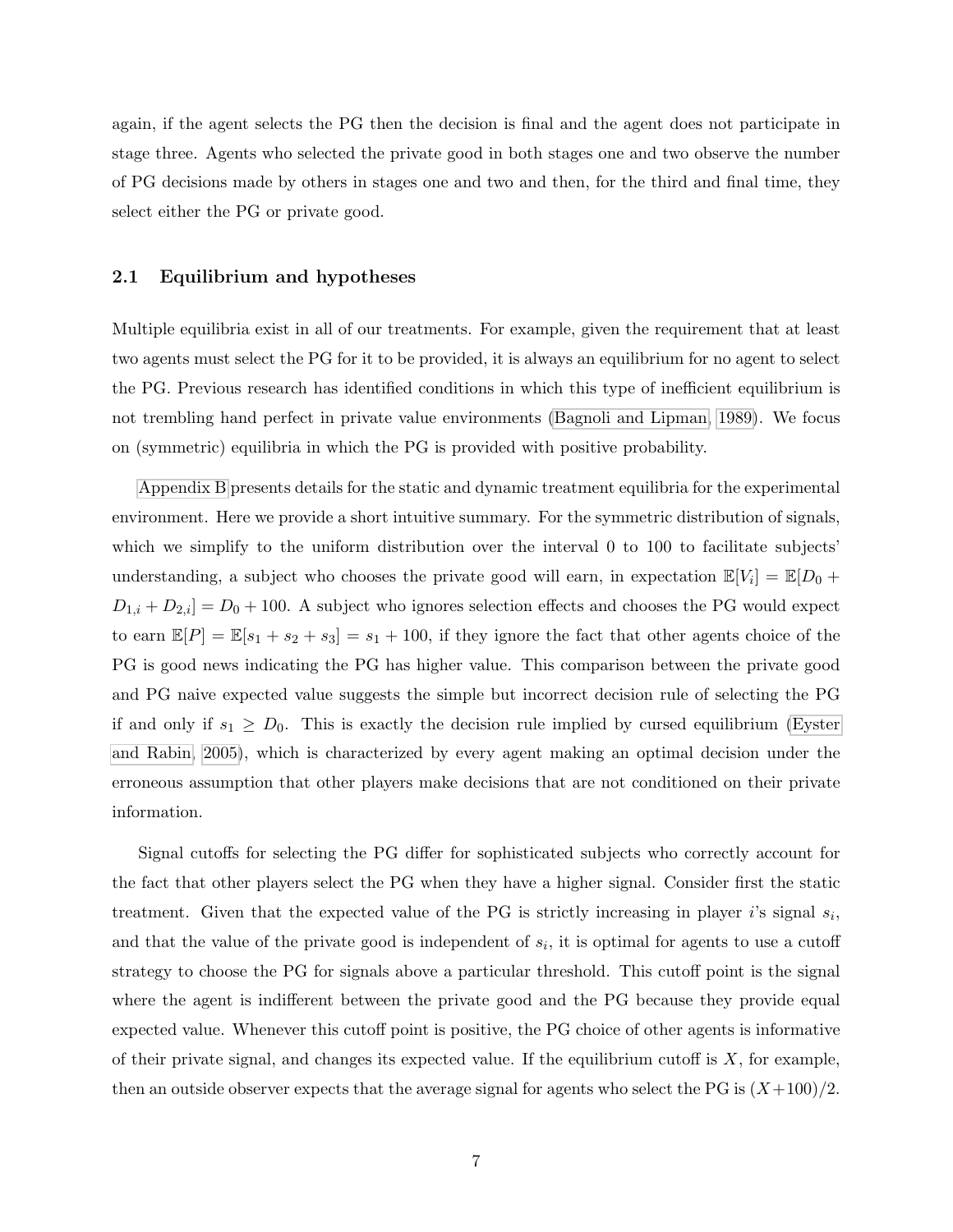This exceeds the unconditional expected value of 50 for any  $X > 0$ . Consequently, when an agent's PG choice is pivotal (because at least one other agent also chose the PG) it has an expected value that exceeds the unconditional average. Agents should therefore choose the PG more frequently when they account for this selection. In other words, the selection effect lowers the threshold cutoff value for choosing the PG.

We show in [Appendix B](#page-34-0) how much lower these Nash equilibrium cutoffs are lower than the cursed equilibrium cutoffs for any  $D_0 > 0$ . As shown in Table [2](#page-9-0) for the three values of  $D_0$  used in the experiment, the PG is chosen more often when agents correctly condition on the "good news" that they are more likely to be pivotal to obtain the PG when other agents have high signals and also opt for the PG.

Calculations are more complex for the dynamic treatment, because knowledge that other agents did or did not choose the PG in previous stages affects the estimates of the PG value. [Appendix B](#page-34-0) provides derivations for the subgame perfect Nash equilibrium using backward induction, where agents with sufficiently high signals select the PG in early stages rather than delaying.<sup>[6](#page-8-0)</sup> Two forces determine the first stage cutoff value. First, there is an option value from deferring a decision to select the PG: the longer I wait, the more I can infer about the private signals of others. The option value of waiting pushes the first stage cutoff value higher in the dynamic treatment (relative to the static treatment).

Second, there is a signaling effect: if I have a good signal I wish to communicate this to others, and induce their entry, by entering as soon as possible. The signaling effect increases the value of selecting the PG immediately for high private signals (as this will encourage entry by others and increase the chances that the PG is provisioned) but decreases the value of selecting the PG immediately for low private signals (as encouraging entry by others in this case can lead to inefficient provisioning of the PG).

Understanding the option value of waiting requires a subject to understand that there is information that can be extracted, in the future, from current decisions of other players. In contrast to equilibrium reasoning in the simultaneous treatment, the extraction of this information in the second stage does not require hypothetical thinking. On the other hand, the signaling effect requires hypothetical thinking about the future behavior of other players, but does not require an ability to extract information from a signal.

<span id="page-8-0"></span><sup>&</sup>lt;sup>6</sup>Although equilibria exist with delay, they lead to lower expected payoffs and our experimental data provide no evidence consistent with them.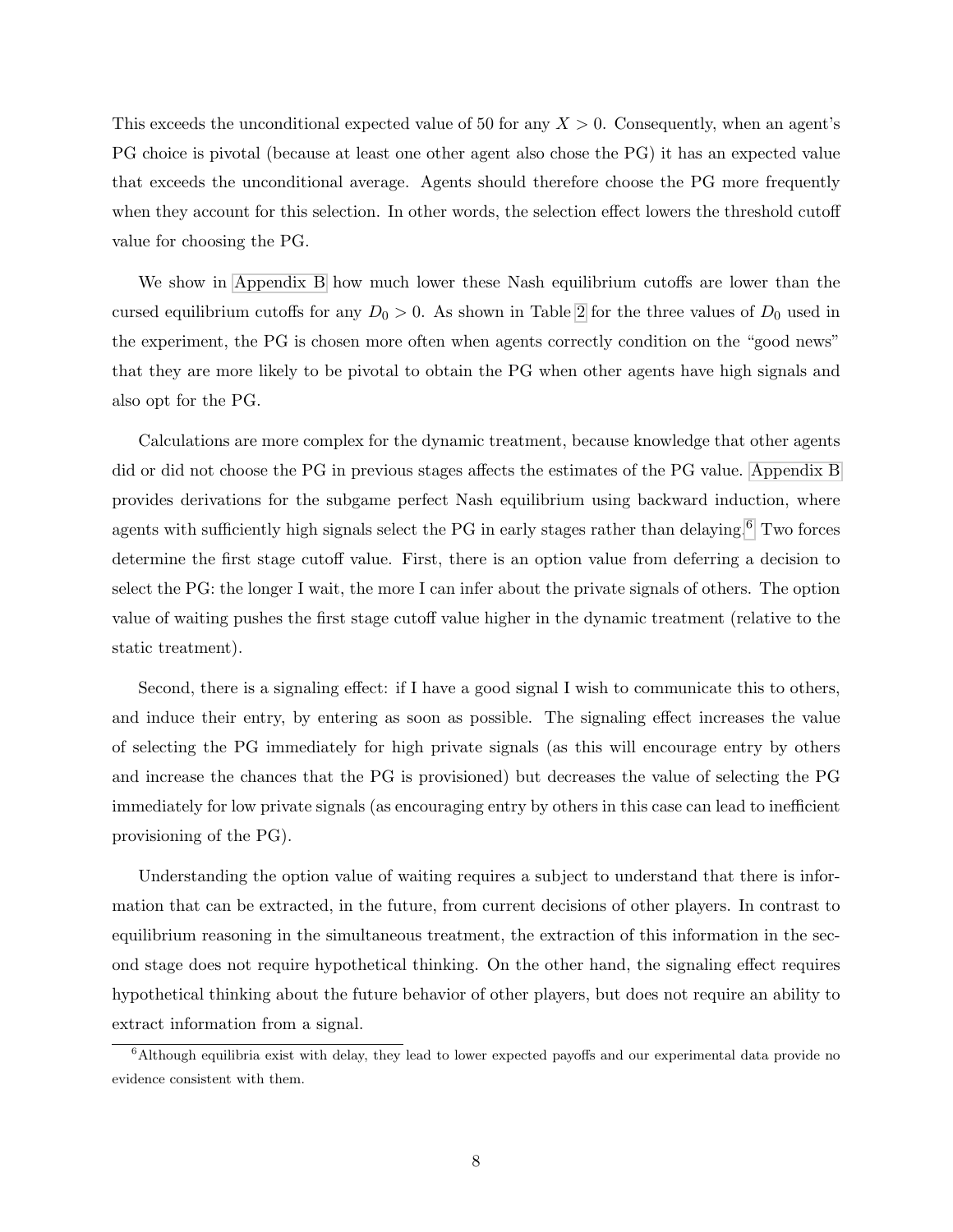| Private good base value $(D_0)$ :                       | $\overline{0}$ | 30               | 70               |
|---------------------------------------------------------|----------------|------------------|------------------|
| Cursed equilibrium cutoff                               | $\Omega$       | 30               | 70               |
| Static equilibrium cutoff                               | $\overline{0}$ | 25.0             | 52.1             |
| Dynamic equilibrium cutoffs:                            |                |                  |                  |
| Stage 1                                                 | 47.7           | 58.9             | 73.0             |
| 1 Previous in Stage 1                                   | 17.5           | 33.7             | 55.7             |
| 1 Each in Stages 1 & 2                                  | $\overline{0}$ | 4.3              | 19.2             |
| 2 Previous in Stage 1                                   | $\theta$       | $\boldsymbol{0}$ | $\boldsymbol{0}$ |
| Public Good frequency:                                  |                |                  |                  |
| Cursed equilibrium                                      | 1.00           | 0.785            | 0.215            |
| Static equilibrium                                      | 1.00           | 0.844            | 0.467            |
| Dynamic equilibrium                                     | 0.843          | 0.655            | 0.361            |
| Loss frequency (PG value $\langle$ private good value): |                |                  |                  |
| Cursed equilibrium                                      | 0.189          | 0.220            | 0.073            |
| Static equilibrium                                      | 0.189          | 0.252            | 0.179            |
| Dynamic equilibrium                                     | 0.096          | 0.148            | 0.112            |

<span id="page-9-0"></span>Table 2: Equilibrium cutoffs and performance for all treatments.

To illustrate the signaling and information extraction effects, consider an example for the  $D_0 =$ 30 treatment shown in the middle column of Table [2.](#page-9-0) The cutoff to choose the PG for the static treatment is 25 rather than 30 in the cursed equilibrium, due to the positive selection discussed earlier, so a subject with a signal of 28, say, should choose the public good. For the dynamic treatment this subject with a signal of 28 should not choose the PG immediately. In equilibrium only agents with signals above 58.9 would choose the PG in stage 1, and if two group members do this then the third member can conclude that their expected signals are  $(59 + 100)/2 = 79.5$ . The updated expected value for the PG when the third member has a signal of  $Y$  is therefore  $Y + 79.5 + 79.5 = Y + 159$ . This exceeds the expected value of the private good (which is always 130 in this treatment) for any Y, which is why the cutoff is 0 for this treatment when two agents choose the PG in stage 1. In general, as illustrated in Table [2,](#page-9-0) cutoffs decline as more group members choose the PG in earlier stages. Due to the greater information dissemination from the sequential PG decisions, in the no-delay equilibrium players choose the PG more often in the rounds where it is efficient to do so in the dynamic treatment relative to the static treatment.

In addition to the equilibrium cutoffs for the static and dynamic treatments, Table [2](#page-9-0) also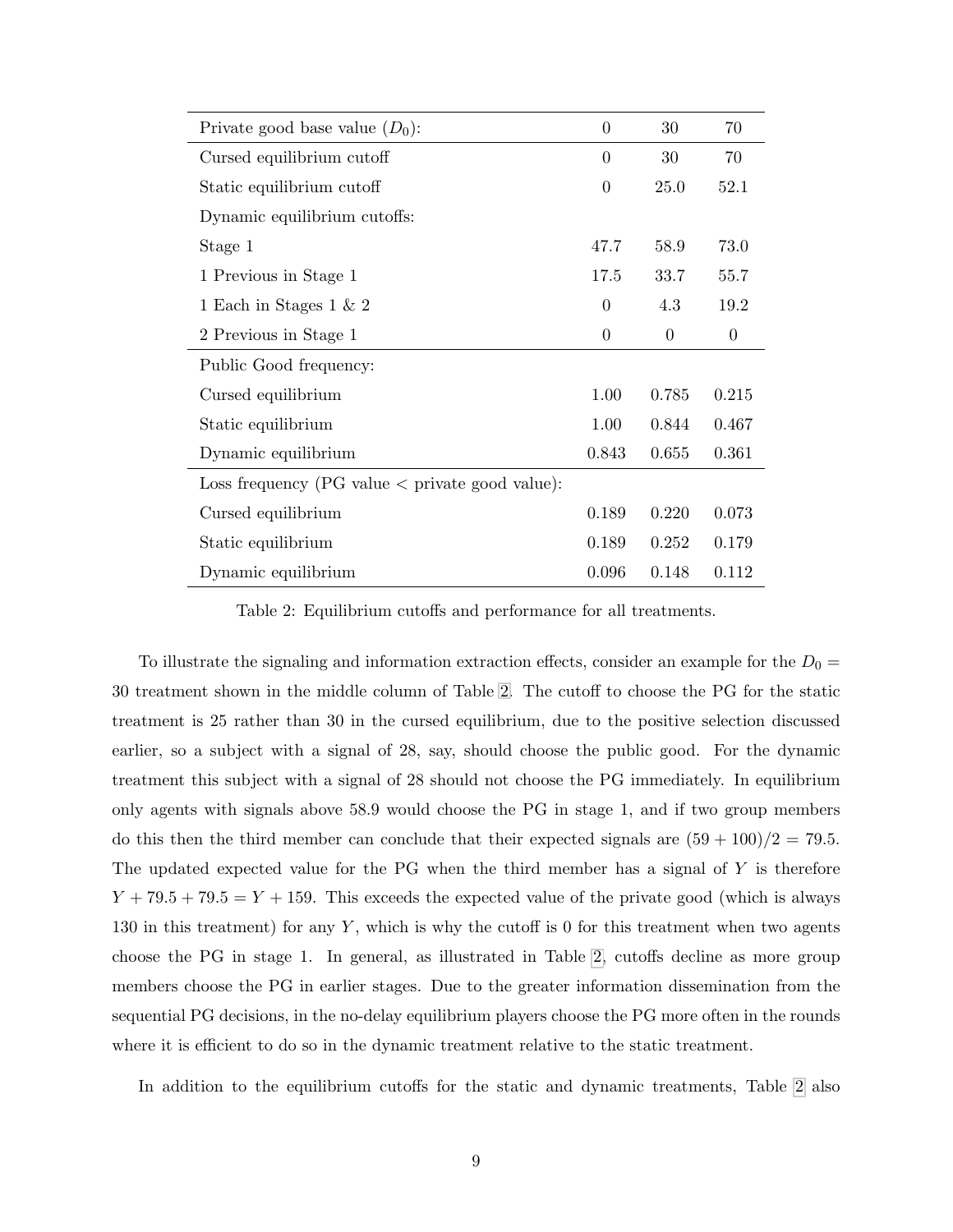summarizes the likelihood of PG choices in the static Nash, dynamic SPNE and cursed equilibrium, and expected frequency of inefficient PG choices (due to lower earnings than the private good) based on the uniform distribution of signal draws. These treatment differences lead to the following hypotheses that are based on proper contingent reasoning and equilibrium choices, as well as naive (unconditional) cursed beliefs for Hypotheses 1 and 3.

Hypothesis 1: (Outcomes) (a) The frequency of selecting the PG decreases as the private good base value  $(D_0)$  increases; and (b) the probability of a subject (inefficiently) receiving the PG when the private good has a higher value is larger for  $D_0 = 30$  than either  $D_0 = 0$  or  $D_0 = 70$ .

Hypothesis 2: (Outcomes) (a) The PG is chosen more frequently in the static than the dynamic treatment; and (b) the PG is chosen when it has a lower value than the private good more frequently in the static than the dynamic treatment.

Hypothesis 3: (cursed equilibrium) Estimated PG choice signal cutoffs correspond to the private good base value  $(D_0)$  for both the static and dynamic treatments.

The remaining hypotheses are based on Nash rather than cursed equilibrium.

Hypothesis 4: (a) Subjects choose the PG with lower frequency in stage 1 of the dynamic treatment than in the static treatment; and (b) estimated signal cutoffs for choosing the PG are higher in stage 1 of the dynamic treatment than in the static treatment.

Hypothesis 5: (a) Subjects choose the PG at higher rates in later stages of the dynamic treatment if more other agents in their group have previously selected the PG; and (b) estimated signal cutoffs in the dynamic treatment decrease for later stages when more other agents in the group previously selected the PG.

Note that in the last two hypotheses each case part (a) of the hypothesis is closely related to part (b) of the hypothesis in the sense that, assuming subjects are using cutoff strategies, analysis part (a) holds if and only if part (b) holds in the limit as the number of observations per subject increases. We test both parts, however, for the following reasons. First, in a finite sample, variation in the signal draws may mean that part (a) is rejected even when subjects are using the theoretically predicted cutoffs. Second, if decision noise or data sparsity near the cutoff point leads to a misestimation of the cutoff rules used by subjects then part (b) may be rejected even when subjects are using an appropriate cutoff rule, and part (a) then serves as a useful double check.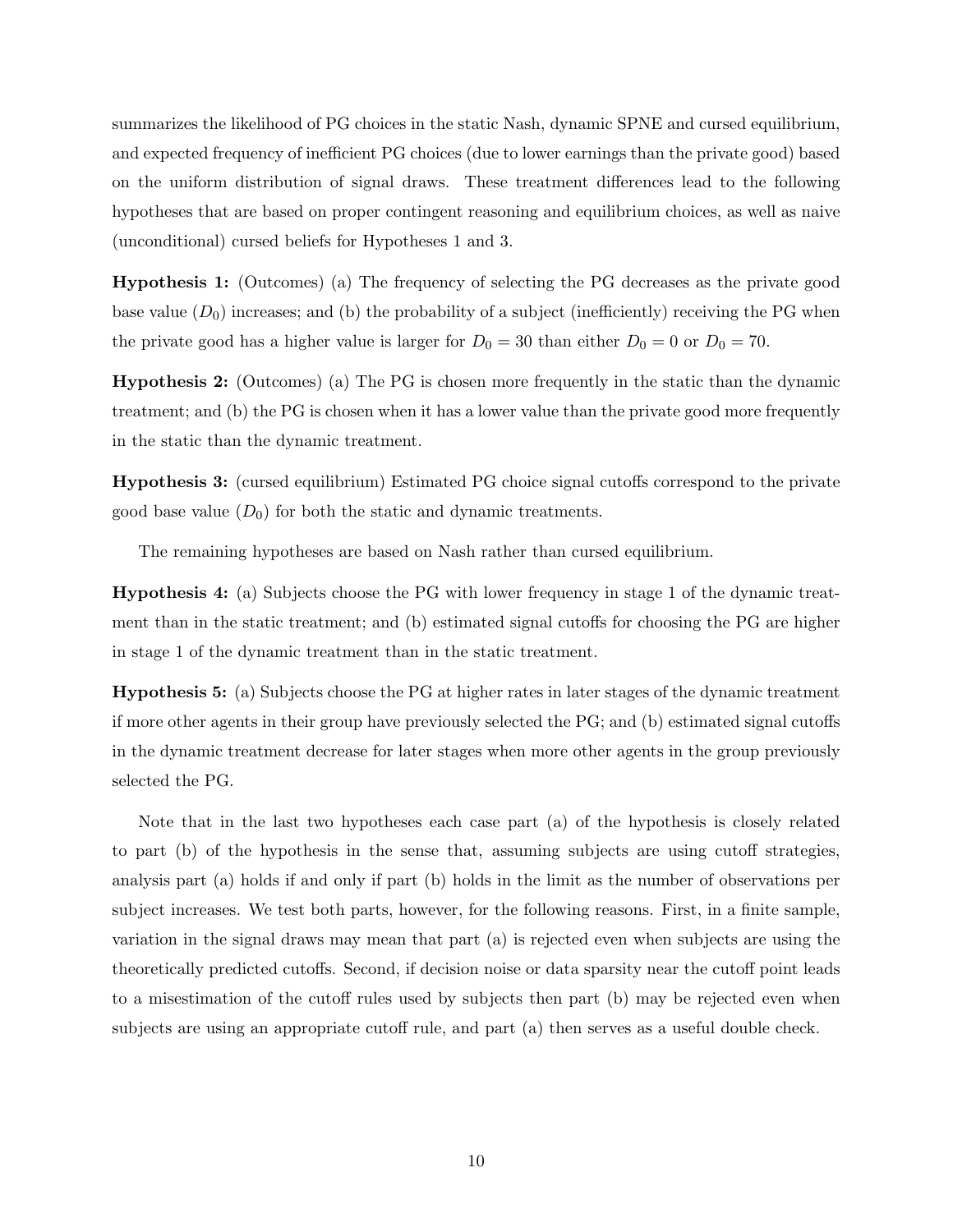## <span id="page-11-0"></span>2.2 Laboratory procedures

The experimental design varied the common, baseline value of the public good at three levels,  $D_0 \in \{0, 30, 70\}$ , and whether the binary PG choice was static or dynamic. The  $D_0$  value varied between subjects, as it was kept constant at one of the three values throughout each experimental session. Each session included 20 consecutive rounds of the static treatment and 40 consecutive rounds of the dynamic treatment, in two blocks; the ordering was varied so exactly one half of the sessions in each  $D_0$  treatment began with the dynamic treatment and one half began with the static treatment. The static and dynamic treatments were varied within subject in order to determine whether the types of (cursed) contingent reasoning failures are corellated across settings. Independent signals  $s_i$  and  $D_{j,i}$  were drawn each round. We conducted twice as many rounds for the dynamic treatment in order to obtain a greater number of observations for stage two and three decisions in different subgames (0, 1 or 2 earlier PG choices by others). Conducting the dynamic treatment using the strategy method was not an option given our research objective to study contigent reasoning.

We collected data from a total of 144 subjects, with 48 subjects in each  $D_0$  treatment. Subjects were randomly reassigned to new groups of 3 each round, out of matching groups of size 12, so each treatment included 4 independent observations. The subjects were all undergraduate students at Purdue University, recruited from a database of approximately 3,000 volunteers drawn across a wide range of academic disciplines and randomly allocated to treatment conditions using ORSEE [\(Greiner, 2015\)](#page-42-11). The oTree program [\(Chen et al., 2016\)](#page-41-9) was used for the implementation of the experiment. We used neutral framing in the experiment, referring to choices between the "Group Project" or the "Private Project." Details are provided in the written instructions given to subjects (see Appendix A).

These written instructions were read aloud at the start of the session by an experimenter, while subjects followed along on their own hardcopy. New complete instructions were distributed at the treatment switch (from simultanous to dynamic or vice versa), but only the changes were highlighted and read aloud. Each session also concluded with two short "acquiring-a-company" game choices (both paid) for a separate measure of subjects' contingent reasoning. Sessions lasted about 1 hour on average, including instructions and payment time. At the conclusion of each session earnings were paid out privately in cash at a pre-announced conversion rate from Experimental Dollars earned for one randomly-drawn round for the main PG provision task. Subjects earned \$26.69 on average per person, with an interquartile range of [\$21.68, \$28.21].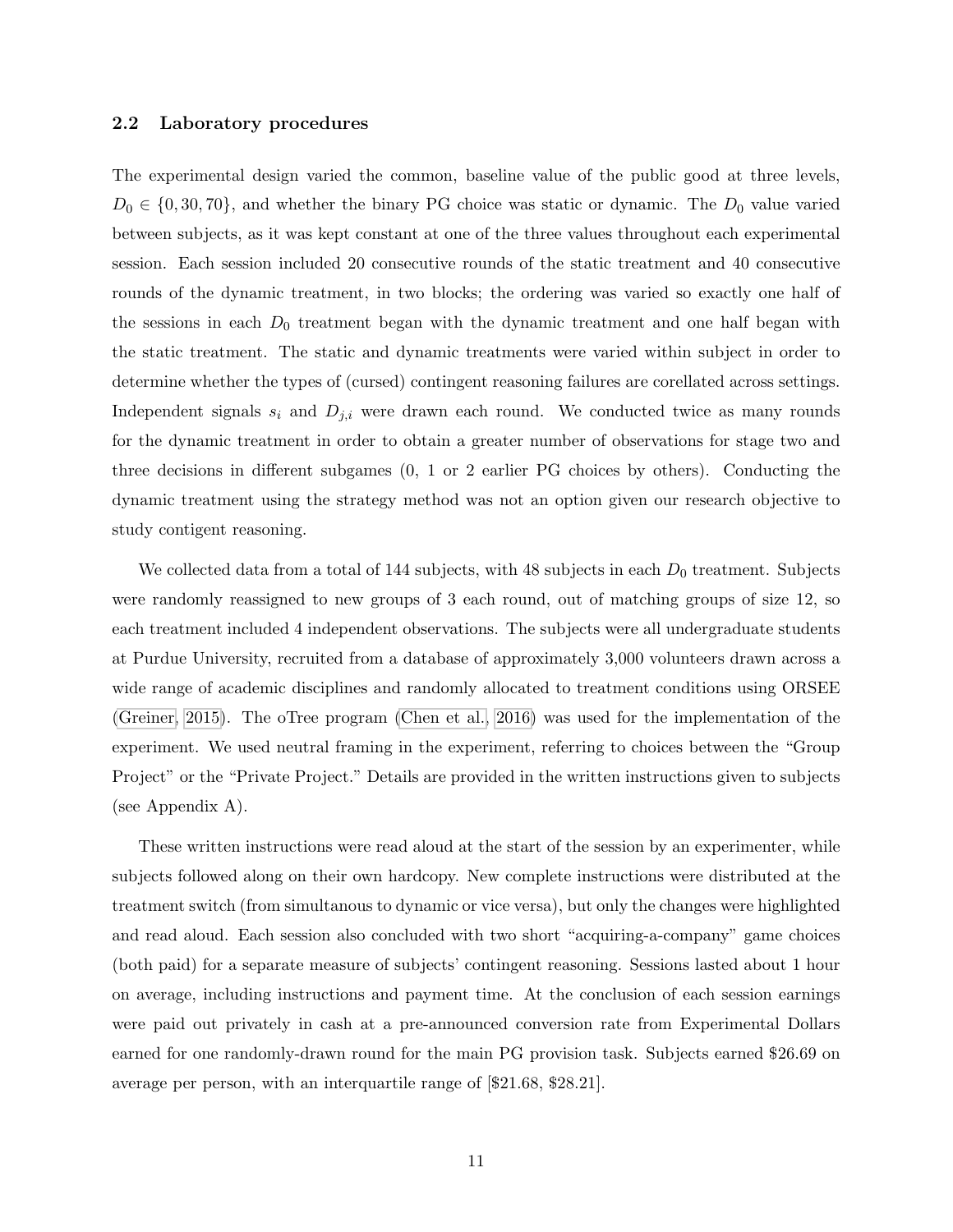## 3 Results

## 3.1 Public Good Choices and Provision

Hypothesis 4(a) states that agents should choose the PG with lower frequency in stage 1 of the dynamic treatment than in the static treatment. Figure [1](#page-13-0) summarizes these individual choices for different PG value signals, providing support for this prediction for all three  $D_0$  treatments. The figure also documents that subjects choose the PG more frequently for the treatments with a lower base value  $(D_0)$ , consistent with Hypothesis 1(a), and they choose the PG with low  $s_i$  signals at substantial rates only for the lowest  $D_0 = 0$ . Aggregate PG choices do not, however, exhibit the sharp shift at equilibrium threshold signal levels (indicated on the figure as vertical lines). We consider individual threshold strategies in [Section 3.3.](#page-19-0)

For signal values below the static Nash equilibrium threshold  $(s_i = 0, s_i = 25 \text{ and } s_i = 52 \text{ for } s_i = 52 \text{ and } s_i = 52 \text{ for } s_i = 52 \text{ and } s_i = 52 \text{ for } s_i = 52 \text{ for } s_i = 52 \text{ for } s_i = 52 \text{ for } s_i = 52 \text{ for } s_i = 52 \text{ for } s_i = 52 \text{ for } s_i = 52 \text{ for } s_i = 52 \text{$  $D_0 = 0$ ,  $D_0 = 30$  and  $D_0 = 70$ , respectively) the Nash equilibrium prediction coincides for both the static and stage 1 dynamic treatments. Similarly, for signal values above the stage 1 dynamic Nash equilibrium threshold  $(s_i = 48, s_i = 59 \text{ and } s_i = 73 \text{ for } D_0 = 0, D_0 = 30 \text{ and } D_0 = 70,$ respectively), the Nash equilibrium predictions also coincide for both treatments. Therefore, we should expect to see treatment differences only between these ranges; for signal values such that a subject in the static treatment should select the PG and a subject in the first stage of the dynamic treatment should select the private good. [Figure 1](#page-13-0) demonstrates that this is indeed the case, as the treatment differences are substantial for signals that fall between the two equilibrium cutoffs, denoted by vertical red lines, for all three values of  $D_0$ . Differences in PG choice frequencies for the static and dynamic treatments in these key signal ranges are highly statistically significant, based on linear probability models with standard errors clustered on individual subjects, controlling for time trends and treatment ordering. (Estimated  $p - values < 0.01$  for all comparisons.)

Result 1: Subjects choose the PG more frequently when the private good has a lower value (support for Hypothesis 1(a)) and more frequently in the static treatment than in stage 1 of the dynamic treatment (support for Hypothesis 4(a)).

Hypothesis 5(a) concerns later stage choices in the dynamic treatment, in particular that agents will choose the PG at higher rates in later stages of the dynamic treatment when more other agents in their group previously selected the PG. Table [3](#page-14-0) reports a series of linear probability models of subjects' choice of the PG in the second stage, conditional on the number of others in the group who selected the PG in the first stage. The omitted case is for zero other group members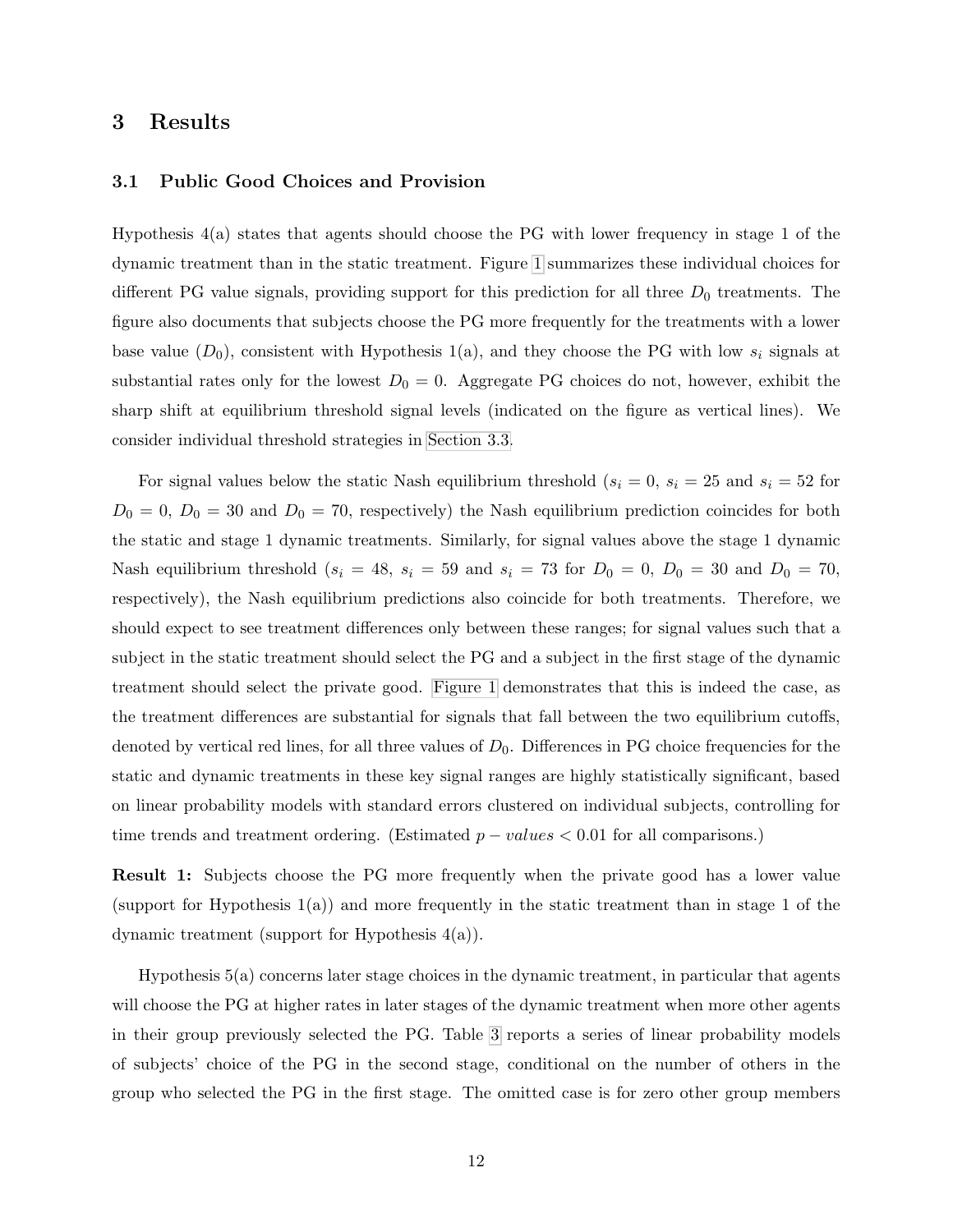<span id="page-13-2"></span>

<span id="page-13-0"></span>Figure 1: PG Choice Frequency by Signal, Static and Stage 1 Dynamic Treatments

selecting the PG in stage 1. The models include the own received signal  $(s_i)$  to control for the nonrandom selection (lower signal draws) for subjects to reach the later stages without having previously committed to the PG, and they also control for a time trend and treatment ordering.

The odd numbered columns report estimates without additional controls, while the even numbered columns add demographic characteristics as well as responses on the "acquiring-a-company" questions asked of subjects at the end of their session. We employ multiple elicitations of this separate measure of individuals' comprehension of contingent reasoning and apply the obviously related instrumental variables method of [Gillen et al.](#page-42-12) [\(2019\)](#page-42-12) to attenuate measurement error. Results are similar with and without these controls.

The regression results show that having two rather than just one other subject choosing the PG previously has a particularly strong impact on the stage 2 PG decisions. For all six models the coefficient on two previous entries is significantly greater than for one previous entry (all  $p$ values< 0.001). Subjects with higher signals are also significantly more likely to choose the PG in stage 2.[7](#page-13-1) To summarize:

<span id="page-13-1"></span><sup>7</sup>Similar results obtain for stage 3 decisions, although we do not include them in Table [3](#page-14-0) because the number of observations is lower and so the statistical significance is weaker, and the selection effect of nonrandom, low signal choices in the third stage is much stronger.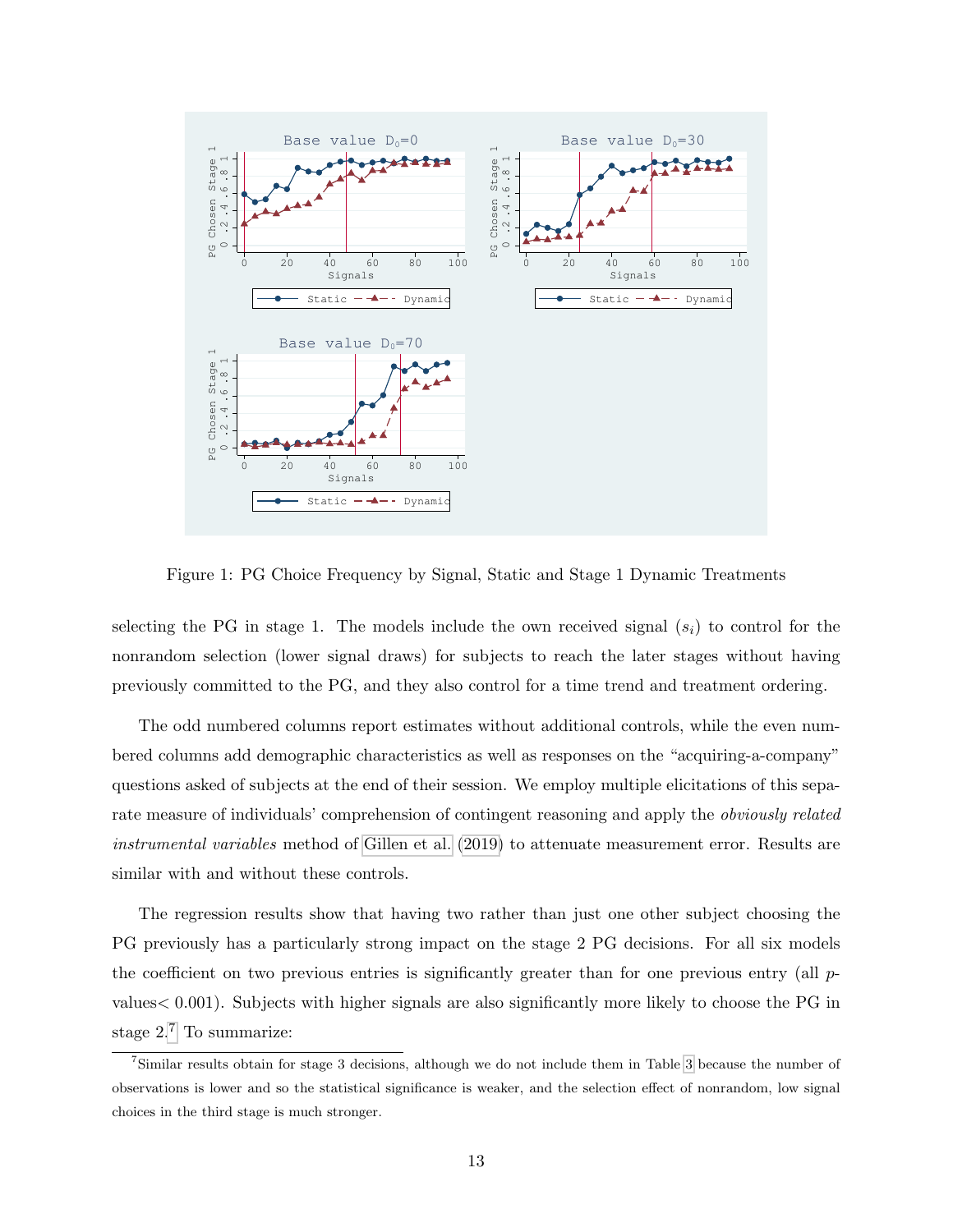|                    | Stage 2 PG for $D_0 = 0$ |            | Stage 2 PG for $D_0 = 30$ |             | Stage 2 PG for $D_0 = 70$ |              |
|--------------------|--------------------------|------------|---------------------------|-------------|---------------------------|--------------|
|                    | (1)                      | (2)        | (3)                       | (4)         | (5)                       | (6)          |
| One other pre-     | 0.083                    | 0.054      | 0.063                     | $0.064*$    | $0.135***$                | $0.134***$   |
| vious PG choice    | (0.044)                  | (0.114)    | (0.034)                   | (0.032)     | (0.021)                   | (0.020)      |
|                    |                          |            |                           |             |                           |              |
| Two other prev-    | $0.614***$               | $0.603***$ | $0.549***$                | $0.559***$  | $0.609***$                | $0.602***$   |
| vious PG choices   | (0.057)                  | (0.096)    | (0.045)                   | (0.044)     | (0.054)                   | (0.053)      |
|                    |                          |            |                           |             |                           |              |
| Own signal $(s_i)$ | $0.0045***$              | $0.0049**$ | $0.0076***$               | $0.0075***$ | $0.0062***$               | $0.00611***$ |
|                    | (0.0011)                 | (0.0018)   | (0.0016)                  | (0.0014)    | (0.0007)                  | (0.0007)     |
|                    |                          |            |                           |             |                           |              |
| Round number t     | 0.0022                   | 0.0020     | 0.0006                    | 0.0009      | $-0.0001$                 | $-0.0002$    |
| in treatment       | (0.0016)                 | (0.0023)   | (0.0011)                  | (0.0011)    | (0.0007)                  | (0.0007)     |
|                    |                          |            |                           |             |                           |              |
| Treatment order    | 0.0025                   | 0.0607     | $-0.0359$                 | $-0.0692*$  | $-0.0158$                 | $-0.0111$    |
| in session         | (0.0653)                 | (0.1980)   | (0.0426)                  | (0.0329)    | (0.0238)                  | (0.0243)     |
| Demographic and    | No                       | Yes        | N <sub>o</sub>            | Yes         | No                        | Yes          |
| ATC game controls  |                          |            |                           |             |                           |              |
| $\overline{N}$     | 604                      | 604        | 968                       | 968         | 1439                      | 1439         |
| adj. $R^2$         | 0.347                    |            | 0.343                     |             | 0.334                     |              |

Standard errors (clustered on individual subjects) in parentheses.  $\frac{*}{p}$   $p$  < 0.05,  $\frac{**}{p}$   $p$  < 0.001,  $\frac{***}{p}$  < 0.001

<span id="page-14-0"></span>Table 3: Stage 2 Public Good Choices in Dynamic Treatment.

Result 2: Subjects choose the PG at higher rates in later stages of the dynamic treatment if more members of their group have previously chosen the PG, particularly for two previous PG choices (support for Hypothesis  $5(a)$ ).

Hypothesis 2 concerns the overall provision rate for the PG, an outcome which depends on the decisions of multiple agents given that at least two people must select the PG for it to be provided. [Table 4](#page-15-0) displays the rate of PG provision by both treatment type (dynamic or static) and the value of  $D_0$ . No discernable time trend exists for the static treatment, but the dynamic treatment exhibits a modest decreasing time trend as indicated in the disagregated early (periods 1-20) and later (periods 21-40) shown in the table. Hypothesis 2(a), that the PG is provided at a higher rate in the static than the dynamic treatment, is rejected by the data. In opposition to the hypothesis, the rate of PG provision is actually higher in the dynamic than the static treatment for the  $D_0 = 30$  and  $D_0 = 70$  treatments.<sup>[8](#page-14-1)</sup> In terms of point predictions, the average PG provision rate

<span id="page-14-1"></span><sup>8</sup>We establish this using a linear probability model with clustered standard errors, controlling for time trends and treatment ordering. The differences between the static and dynamic treatment are significant at the 1-percent level for both the  $D_0 = 30$  and 70 treatments, either considering only the comparable first 20 periods of each treatment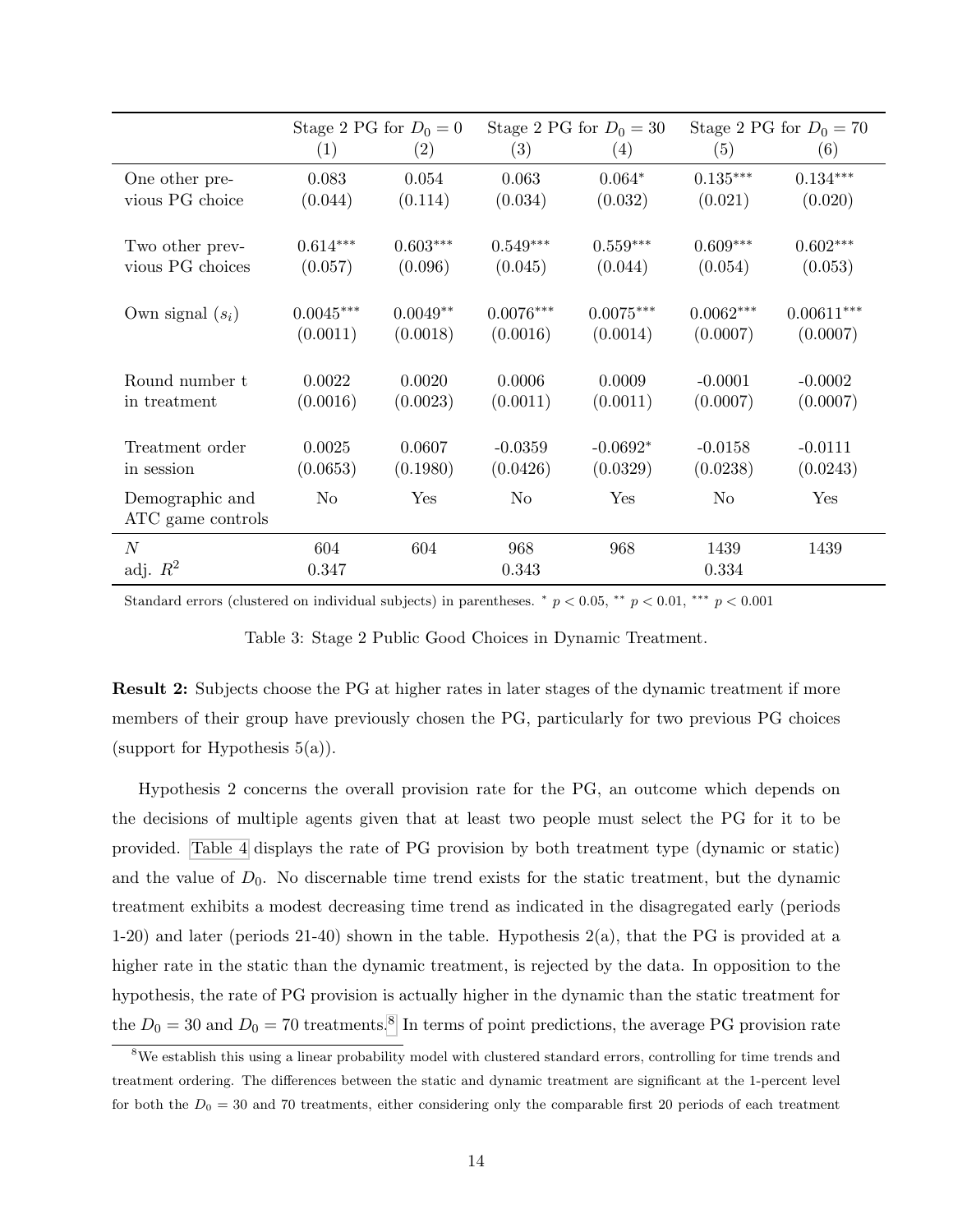| Private good base value $(D_0)$ :                             | $\theta$         | 30               | 70               |
|---------------------------------------------------------------|------------------|------------------|------------------|
| Public Good frequency:                                        |                  |                  |                  |
| Cursed equilibrium                                            | 1.00             | 0.785            | 0.215            |
| Static equilibrium                                            | 1.00             | 0.844            | 0.467            |
| Dynamic equilibrium                                           | 0.843            | 0.655            | 0.361            |
| Static actual (all periods 1-20)<br>(standard error of mean)  | 0.835<br>(0.012) | 0.645<br>(0.015) | 0.283<br>(0.015) |
| Dynamic actual (all periods 1-40)<br>(standard error of mean) | 0.836<br>(0.008) | 0.672<br>(0.011) | 0.359<br>(0.011) |
| Dynamic actual (periods 1-20)<br>(standard error of mean)     | 0.857<br>(0.011) | 0.728<br>(0.014) | 0.373<br>(0.016) |
| Dynamic actual (periods 21-40)<br>(standard error of mean)    | 0.816<br>(0.013) | 0.617<br>(0.016) | 0.346<br>(0.015) |
| Loss frequency (PG value $\langle$ private good value):       |                  |                  |                  |
| Cursed equilibrium                                            | 0.189            | 0.220            | 0.073            |
| Static equilibrium                                            | 0.189            | 0.252            | 0.179            |
| Dynamic equilibrium                                           | 0.096            | 0.148            | 0.112            |
| Static actual (all periods 1-20)<br>(standard error of mean)  | 0.152<br>(0.012) | 0.165<br>(0.012) | 0.094<br>(0.009) |
| Dynamic actual (all periods 1-40)<br>(standard error of mean) | 0.158<br>(0.008) | 0.178<br>(0.009) | 0.123<br>(0.008) |
| Dynamic actual (periods 1-20)<br>(standard error of mean)     | 0.169<br>(0.012) | 0.188<br>(0.013) | 0.125<br>(0.011) |
| Dynamic actual (periods 21-40)<br>(standard error of mean)    | 0.147<br>(0.011) | 0.169<br>(0.012) | 0.122<br>(0.011) |

<span id="page-15-0"></span>Table 4: Equilibrium and realized PG provision and overprovision for all treatments.

is remarkably close to the Nash Equilibrium prediction for the dynamic treatment. Surprisingly, the PG provision rate for the static treatment is also similar to the dynamic equilibrium prediction, except for  $D_0 = 70$  where the rate is even lower. The downward bias in the static treatment for the PG provision rate is in the direction of the cursed equilibrium for  $D_0 > 0$ , particularly for  $D_0 = 70$ .

Hypothesis 2(b) concerns errors in PG provision, in particular the provision of the PG to agents in rounds where, ex-post, the private good would have generated a higher payoff. One of the key theoretical advantages of the dynamic mechanism is that, in equilibrium, such over-provision of the PG is reduced compared to the static mechanism. The lower half of [Table 4](#page-15-0) shows the overall

or all periods.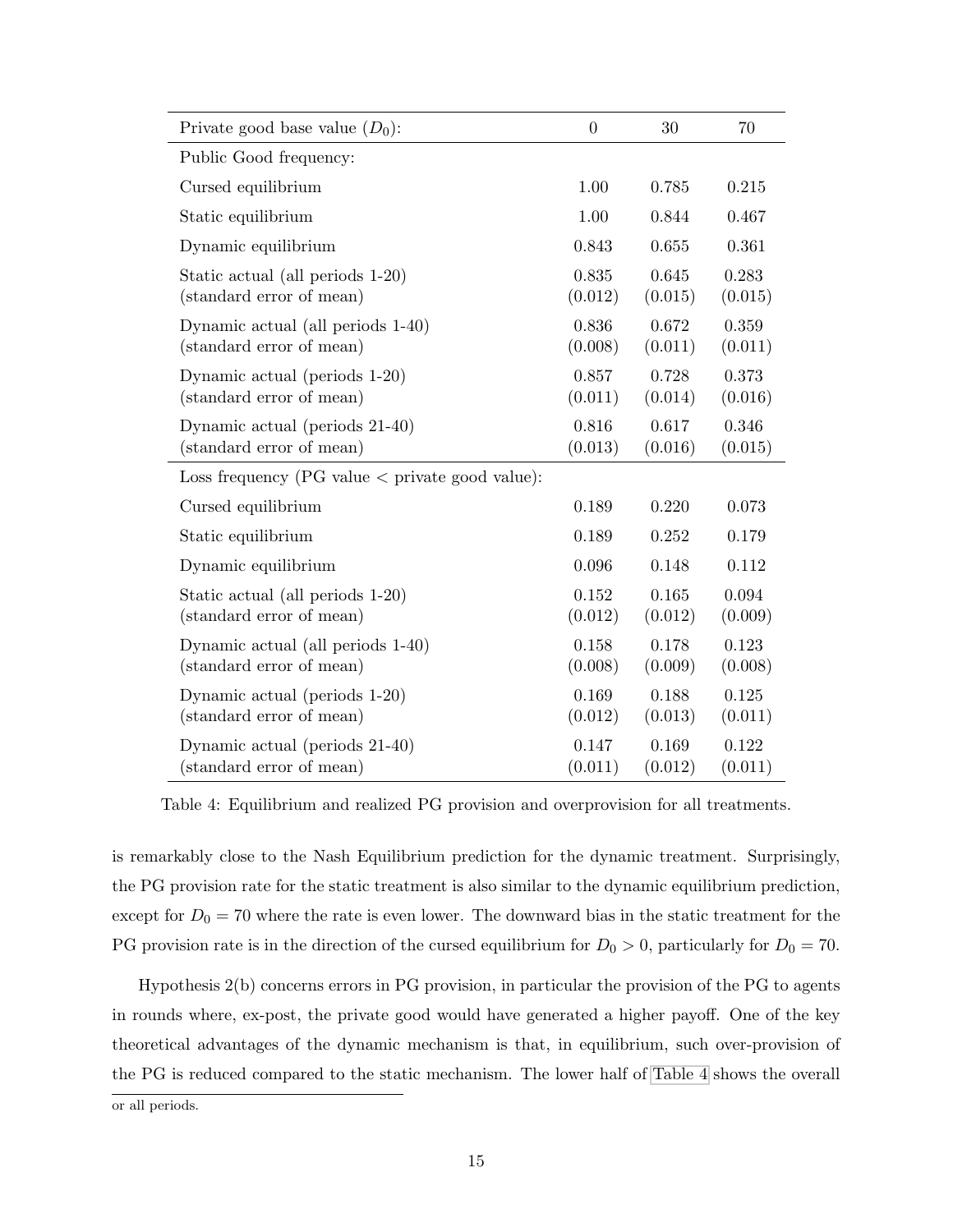average over-provision. For the  $D_0 = 30$  and 70 treatments the error rates are similar to the dynamic equilibrium rates in both the static and dynamic treatments. Differences between static and dynamic treatment error rates are not statistically significant in the  $D_0 = 0$  and 30 treatments, but for the  $D_0 = 70$  treatment the over-provision errors are significantly greater in the dynamic than static treatment.<sup>[9](#page-16-0)</sup> Thus, the data indicate that the symmetric Nash equilibrium does not accurately predict the rates of provision and over-provision of the PG in aggregate, particularly for the static treatment.

Hypothesis 1(b) states that errors in PG provision are greater in the  $D_0 = 30$  treatment than either the  $D_0 = 0$  or  $D_0 = 70$  treatments. Table [4](#page-15-0) indicates that mean error rates are consistent with this hypothesized ordering, and regression-based statistical tests indicate that these differences are statistically significant for the  $D_0 = 30$  to  $D_0 = 70$  comparison in both the static and dynamic treatments (p-values  $0.001$  in both cases). For the  $D_0 = 30$  to  $D_0 = 0$  comparison the  $D_0 = 0$ treatment has significantly more errors in the dynamic treatment (one-tailed  $p$ -value= 0.05) but no significant difference in the static treatment. Thus, this hypothesis receives support in 3 out of the 4 relevant comparisons.

Result 3: The PG provision rate in the dynamic treatment is greater than or equal to the rate in the static treatment, and the over-provision (error rate) in not lower in the dynamic treatment (Hypothesis 2 not supported). Consistent with Hypothesis 1(b), over-provision of the PG is greatest in the intermediate  $(D_0 = 30)$  treatment.

Overall, the Nash equilibrium provides a useful approximation for aggregate behavior in the dynamic treatment but not for the static environment. Nevertheless, aggregated outcomes may mask the choice of strategies at the individual level. In particular, studying the strategy choices of subjects may help explain the bias away from Nash outcomes, and towards outcomes predicted by Cursed equilibrium, in the static treatment. Thus, we now turn to a study of the strategies used by subjects in both our static and dynamic treatments.

#### <span id="page-16-1"></span>3.2 Estimating strategies: Cutoff Intervals

Recall that a rational agent will use a cutoff rule in all scenarios: if the agent observes a signal  $s_i$  for the PG that is above some threshold the agent will prefer the PG and otherwise prefers the private

<span id="page-16-0"></span><sup>&</sup>lt;sup>9</sup>This conclusion is based on the same type of regression summarized in the previous footnote. Differences are significant at the two-percent level for  $D_0 = 70$  regardless of whether all periods or only the first 20 periods are compared.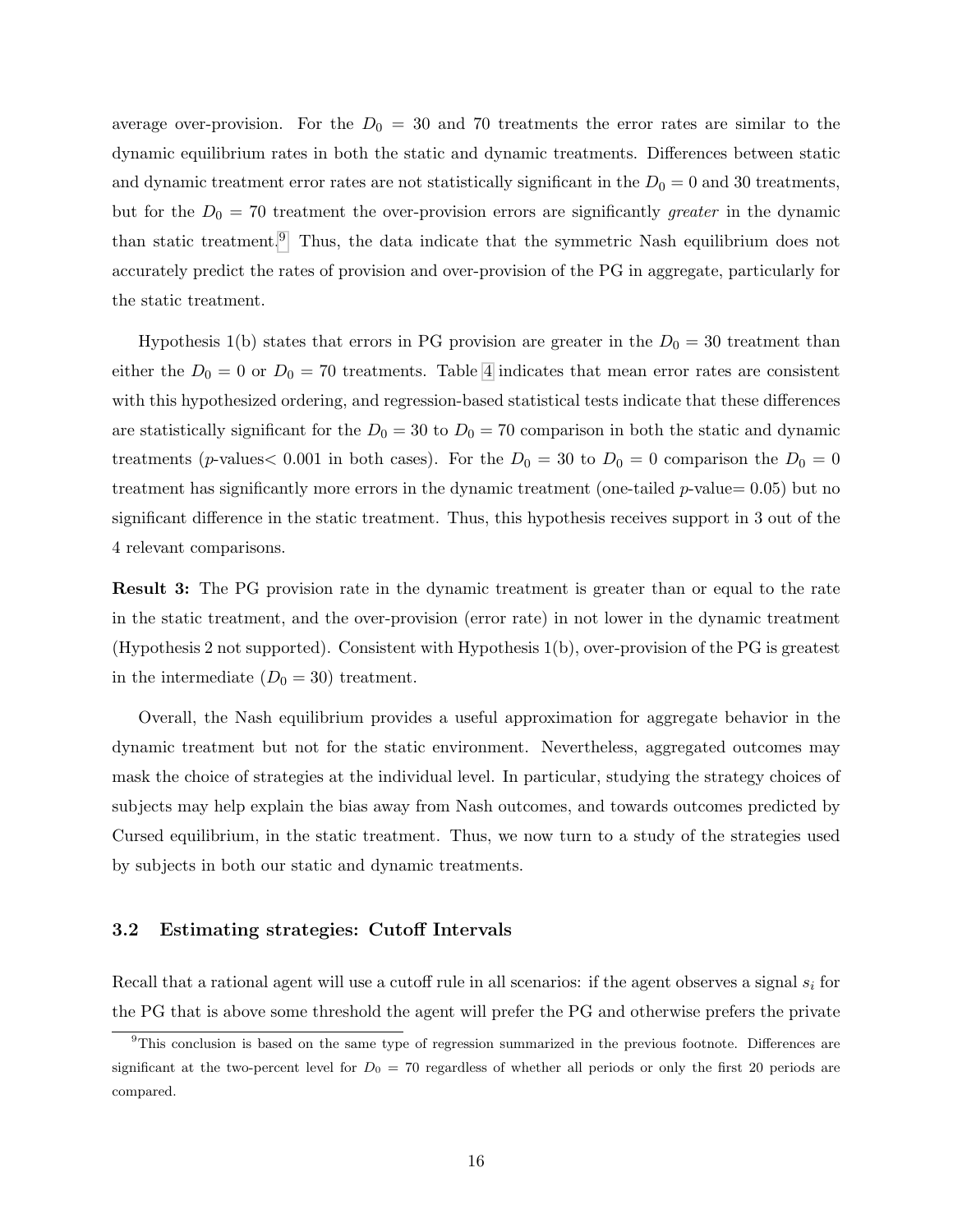good. Therefore, we summarize each subject by four points  $x_S, x_D, x_1$  and  $x_2$ , where  $x_S$  denotes the cutoff in the static treatment,  $x_D$  denotes the cutoff in the first round of the dynamic treatment,  $x_1$  denotes the cutoff in the dynamic treatment when observing that one other player has already committed to the PG, and  $x_2$  denotes the cutoff in the dynamic treatment when observing that both other players have committed to the PG.<sup>[10](#page-17-0)</sup>

The subjects' binary choice data do not reveal their cutoff points directly. We therefore infer their cutoffs using a deterministic process that provides interval identification of each cutoff point. Our procedure is maximally efficient: assuming a subject is using a cutoff rule we identify, conditional on the observed data, the smallest possible interval that contains the cutoff point. The procedure is as follows, for a subject who observes  $k$  signals. Order the signals observed by the subject from smallest to largest, labeled  $s^1$  through  $s^k$ , and denote the ordered set by S. The data are summarized by the mapping  $d: S \to \{0,1\}$  where  $d(s^k) = 1$  indicates that the subject selected the PG when signal  $s^k$  was observed, and  $d(s^k) = 0$  indicates that the subject selected the private good. Next, identify the set of  $k + 1$  possible intervals  $I = \{I^0 = [0, s^1], I^1 = [s^1, s^2], \ldots, I^k = [s^k, 100]\}.$ Then, for each interval, calculate an error index  $E(I^j)$  for  $j \in [0, k]$  as follows:

$$
E(I^j) = \begin{cases} \sum_{i=j+1}^k 1 - d(s^i) & \text{if } j = 0\\ \sum_{i=1}^j d(s^i) + \sum_{i=j+1}^k 1 - d(s^i) & \text{if } 1 \le j < k\\ \sum_{i=1}^k d(s^i) & \text{if } j = k \end{cases}
$$

Finally, if  $\arg \min_{j \in [0,k]} E(I^j)$  is unique, then we conclude that the cutoff point must lie in  $I^j$ . If  $\arg \min_{j \in [0,k]} E(I^j)$  is not unique, then we conclude that the cutoff point must lie in the  $[s_j, s_{\overline{j}+1}]$ where j and  $\bar{j}$  are the smallest and largest minimizers, and we adopt the convention that  $s_0 = 0$ and  $s^{k+1} = 100$ .

We illustrate the operation of this procedure by highlighting some examples from our data in Figure [2.](#page-18-0) Each of the examples below are taken from the static  $D_0 = 30$  treatment, where each subject was observed making 20 decisions.

Consider subjects 2 and 37. The behavior for each of these subjects is perfectly consistent with the use of a cutoff strategy, and the error index for each subject obtains a minimum value of 0. For

<span id="page-17-0"></span> $10$ Theory suggests that subjects might use a different cutoff in the cases where both other players are observed to commit to the PG in the first stage, and where one player commits in the first stage and another player commits in the second stage (cf Table [2\)](#page-9-0). We do not have enough observations per subject to observe stage 3 cutoffs reliably in the data, so we instead focus only stage 2 decisions. This does not affect Hypothesis 5.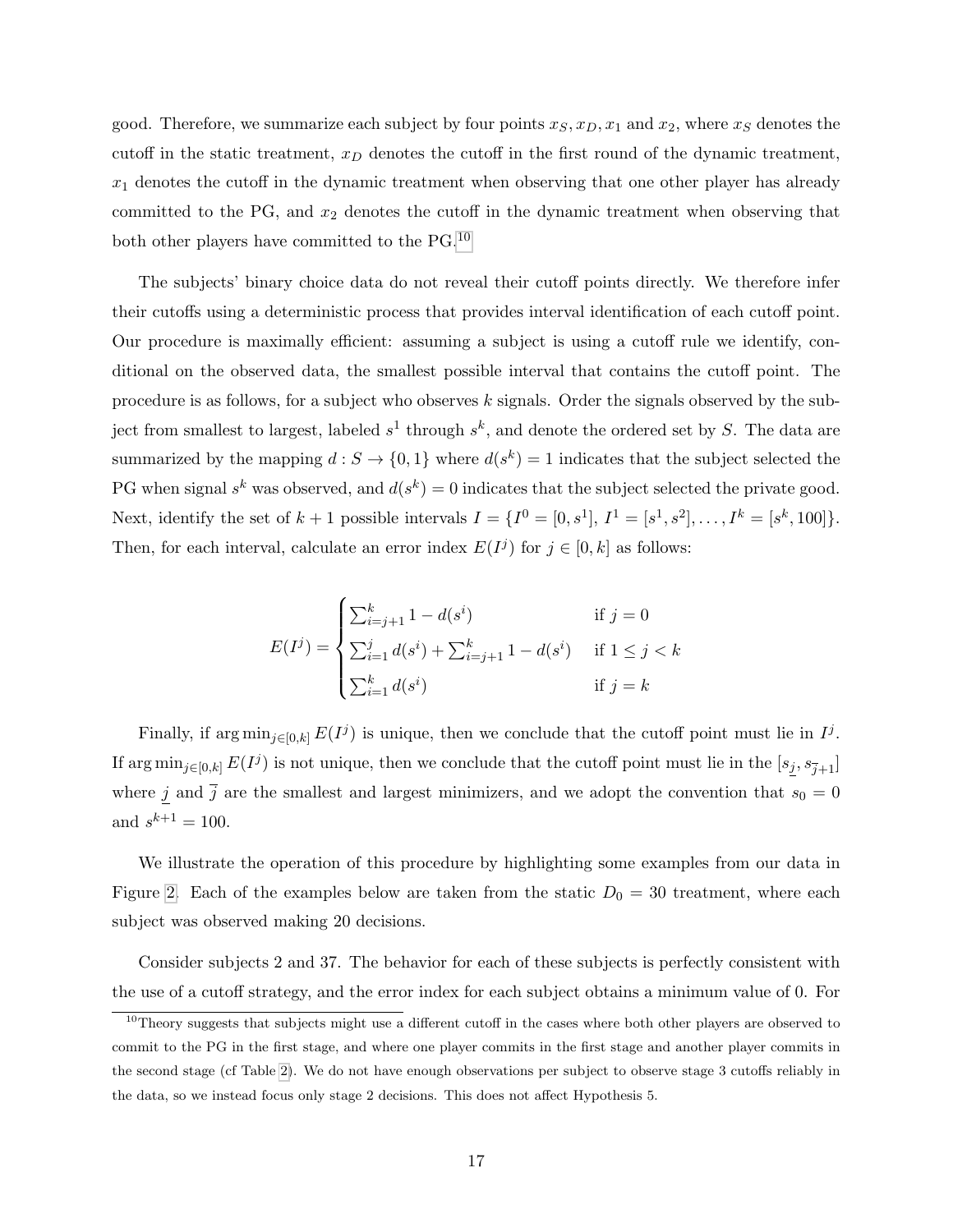

<span id="page-18-0"></span>Figure 2: Individual PG Choices for Example Subjects in the Static Treatment

subject 2 the interval that minimizes the error index is reasonably tight, with this subject using a cutoff that lies between 25 (the largest signal at which the private good was chosen) and 31 (the smallest signal at which the PG was chosen). Subject 37 exhibits a wider interval, and is using a cutoff that lies between 37 and 55. The precision with which we can infer the cutoff rule of a subject varies across subjects, and depends on the subject's behavior as well as the random draw of signals that the subject received.

Subject 22 also appears to be using a cutoff rule, but may have made a "tremble" or mistake in one round. The error index for this subject obtains a minimum value of 1 over the interval [24, 32]. Subject 36 also has a minimum error index of 1 but, unlike subject 22, the interval that minimizes the error index is not unique. The error index for subject 36 obtains the value of 1 over the interval [17, 18] and the interval [20, 23]. We therefore estimate the cutoff for this subject as belonging to an interval that spans from 17 to 23.

On aggregate, our subjects do appear to be implementing cutoff rules. In the static treatment, where each subject is observed making 20 decisions, the median error index is 0.5 and the mean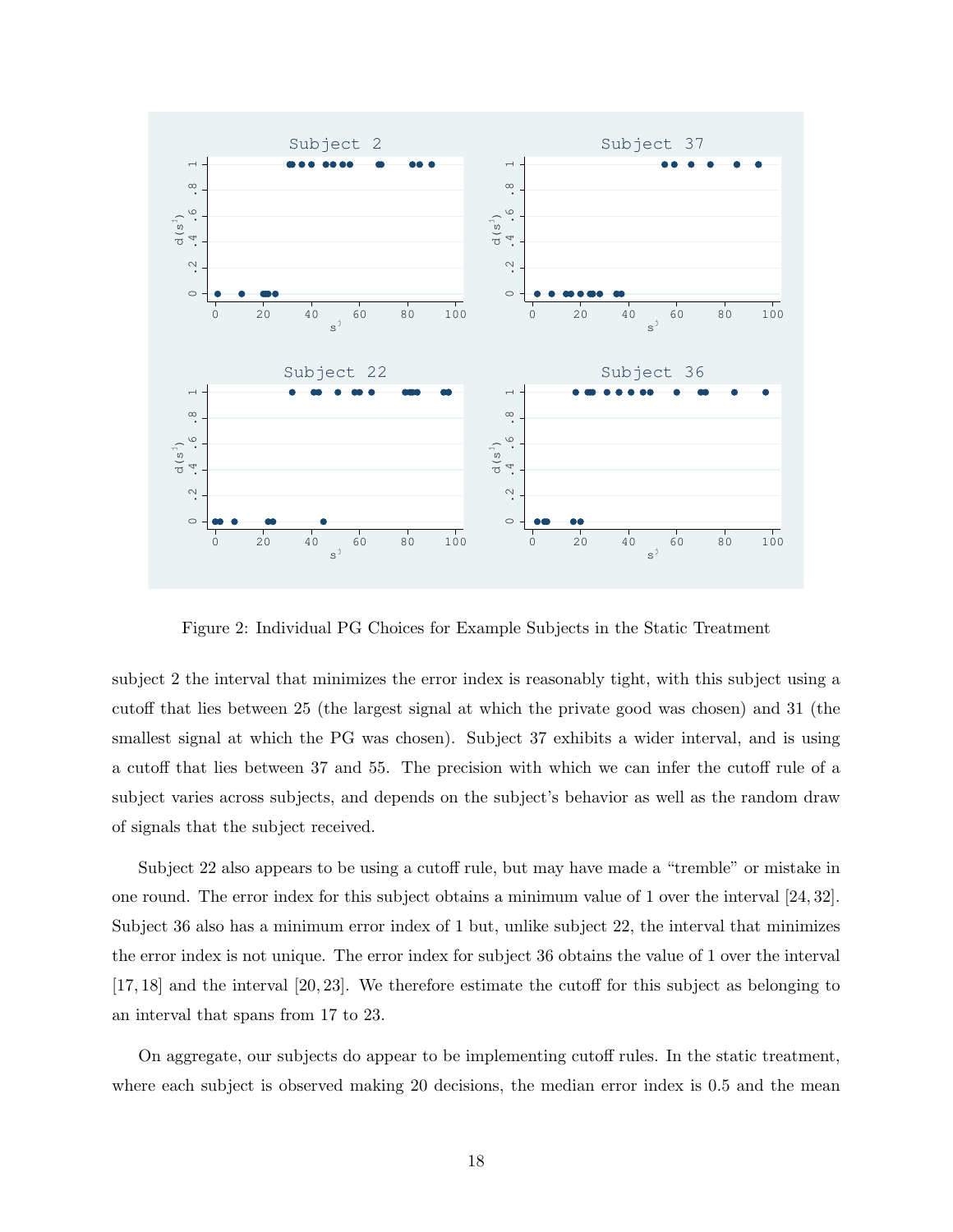is 1.1. In the first period of the dynamic treatment, where each subject is observed 40 times, the median error index is 2 and the mean is 3.0. The larger error indices in the dynamic treatment are a function of the larger number of decisions leading to more opportunities to make a "mistake." If we restrict attention to the final 20 rounds of the dynamic treatment, the median error index drops to 0 and the mean drops to 0.8. In the later stages of the dynamic treatment the number of observations per subject is smaller, given that many subjects commit to the PG in the first period. Across all 40 rounds of the dynamic treatment, we observe each subject making, on average, 9.1 decisions in which one other subject has already committed to the PG and 5.0 decisions in which both other subjects have already committed. In both of these cases the error indices are expectedly small, with a median of 0 in both cases and mean error indices of 0.6 and 0.4, respectively.

Finally, we adjust the observed intervals in the dynamic treatment to be consistent with an intuitive monotonicity condition: the cutoff at which a subject selects the PG should be nonincreasing across stages of the dynamic treatment. We illustrate the problem with a simple, and typical, example. Suppose that, in the dynamic treatment, a subject is using a decision rule such that she chooses the PG whenever  $s_i \geq 30$  in the first stage and that, given her observed signals, the algorithm above assigns her an interval of [28, 35]. Then, in the second stage, the subject once again uses a decision rule such that she chooses the PG whenever  $s_i \geq 30$ . This implies that we never observe the subject select the PG in the second stage, and the algorithm assigns an interval of [28, 100]. After applying our monotonicity condition, we adjust the second stage interval to [28, 35]. In some cases, subject behavior is not compatible with monotonicity. This usually occurs for subjects who have a high error index, suggesting that these subjects are not playing a cutoff strategy in the first place.

In the analysis that follows we exclude subjects who violate the monotonicity conditions, and subjects who have a total error index of 6 or more.<sup>[11](#page-19-1)</sup> Out of 144 subjects, 23 are excluded for monotonicity violations and a further 14 are excluded for an elevated error rate.

#### <span id="page-19-0"></span>3.3 Analysis of strategies

We use interval regression techniques to estimate average cutoff strategies for the various stages and treatments. The true, unobserved, cutoffs for each subject in each treatment scenario are

<span id="page-19-1"></span><sup>&</sup>lt;sup>11</sup>We calculate the total error index by aggregating errors made in the static treatment, all rounds of the dynamic treatment where either one or two opponents have been observed to select the PG, and the final 20 rounds of the first stage of the dynamic treatment.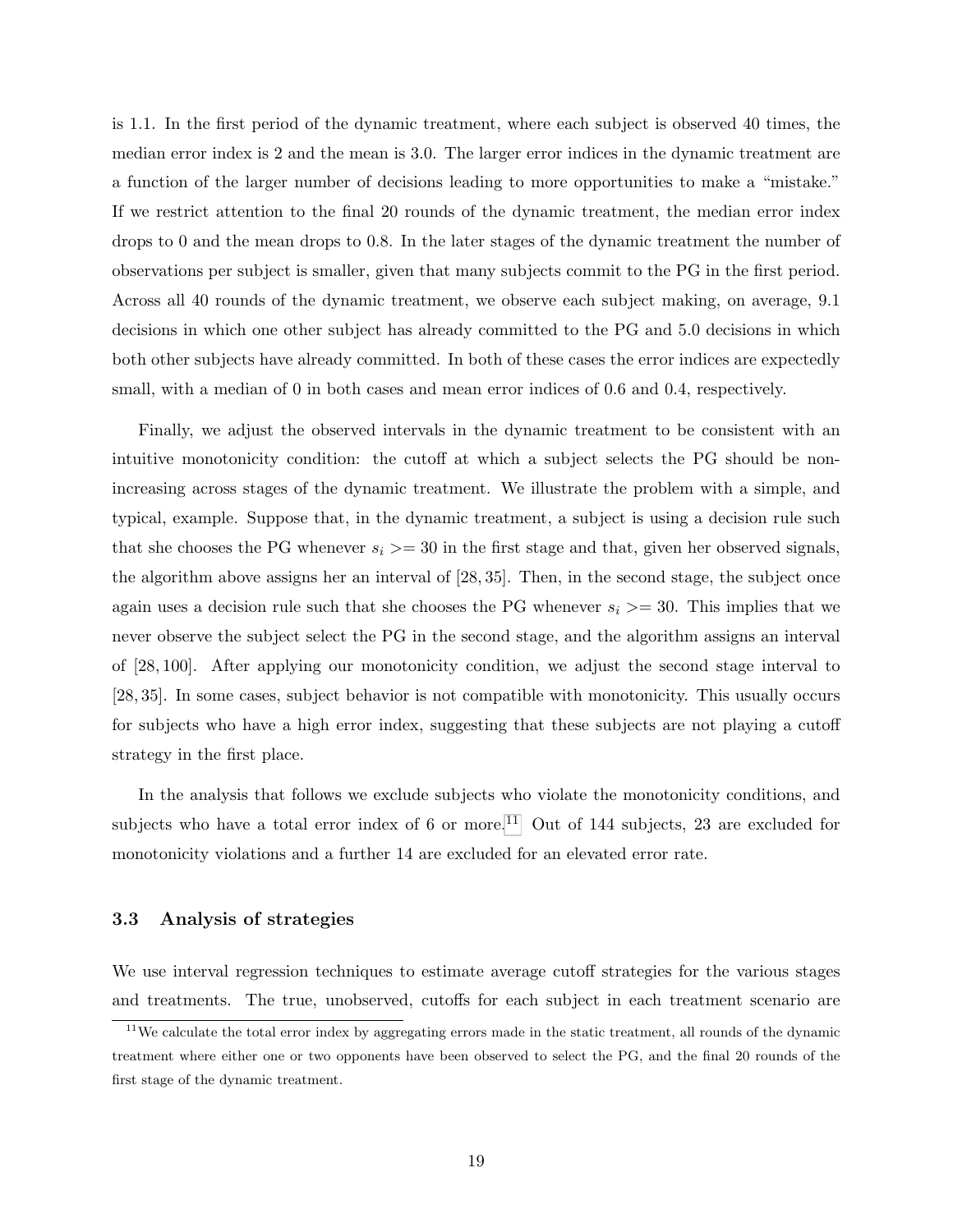modeled as a normally distributed latent variable.<sup>[12](#page-20-0)</sup> The interval regression estimates maximize the likelihood that the unobserved cutoffs lie within the intervals calculated above.

Once again we estimate our model both with and without demographic controls, including performance in the acquire a company game. [Table 5](#page-21-0) presents the average predicted cutoff value for each treatment. We estimate the model separately for  $D_0 = 0,30$  and 70. The estimated coefficients are remarkably robust to the demographic controls as are the standard errors, which are clustered at the subject level.

The stars in [Table 5](#page-21-0) denote the statistical significance of the  $p$ -value testing the null hypothesis that the relevant estimated cutoff is equal to the estimated cutoff of the first stage of the Dynamic treatment. It is clear from the table that the average cutoff in the first stage of the Dynamic treatment is greater than the average cutoff in the static treatment, and also greater than the cutoff in the Dynamic treatment after others are observed to select the PG.

Result 4: Estimated signal cutoffs for choosing the PG are higher in stage 1 of the dynamic treatment than in the static treatment (support for Hypothesis 4(b)) and estimated signal cutoffs decrease for later stages in the dynamic treatment when more other agents in the group choose the PG (support for Hypothesis 5(b)).

The largest deviations from the Nash equilibrium point predictions occur in the Dynamic treatment when both opponents have already chosen the PG. The NE predicts that the PG should always be selected in this case, i.e., a cutoff of 0, but [Table 5](#page-21-0) shows that the estimated cutoff values are substantially larger than 0 in all treatments  $(p < 0.001$  for all cases.) Subjects are under-reacting to the information encoded in observing both opponents selecting the PG. Given the observed behavior in the first stage, the best response cutoff is 1, 0 and 0 in the  $D_0 = 0, 30$  and 70 treatments respectively.[13](#page-20-1)

Subjects are much closer to best responding to the information encoded in observing only one opponent choose the PG, although there is still some under-reaction in the  $D_0 = 30$  and 70 treatments. Using the estimated cutoff in the first stage of the Dynamic treatment, and the best response condition [Equation 4,](#page-39-0) we calculate the best response cutoff after observing one selection of the PG to be 24, 35 and 54 in the  $D_0 = 0,30$  and 70 treatments, respectively. The estimated

<span id="page-20-0"></span> $12$ The treatment scenarios are the Static treatment, the first stage of the Dynamic treatment, the Dynamic treatment after observing one other subject select the PG, and the Dynamic treatment after observing both other subjects select the PG. For brevity, we will use the term "treatments" to refer to these four scenarios, even though formally they are not all distinct treatments.

<span id="page-20-1"></span> $13p < 0.001$  for all treatments. Best responses are calculated using [Equation 2](#page-38-0) of [Appendix B.](#page-34-0)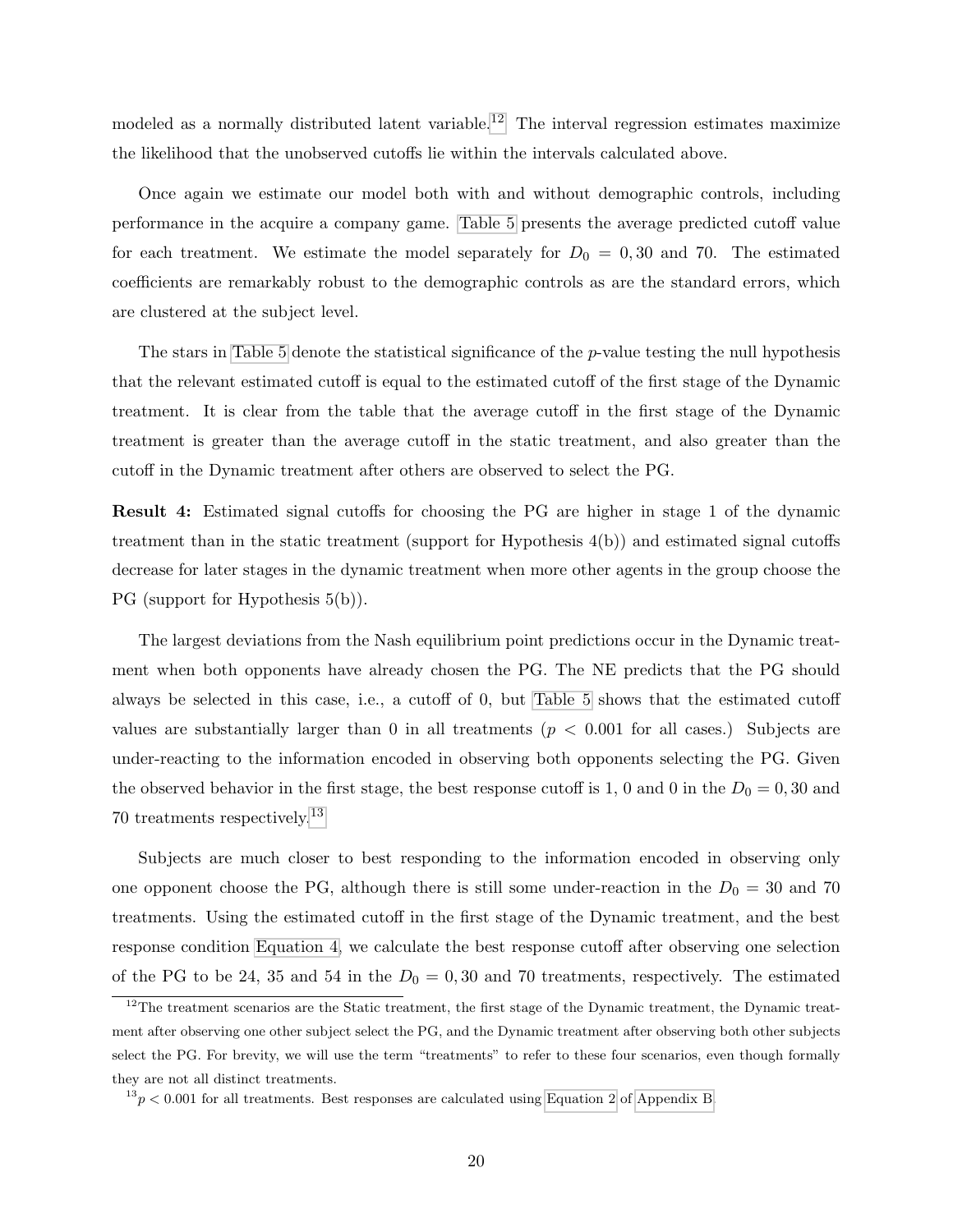<span id="page-21-2"></span>

|                                                                  | $D_0 = 0$  |            | $D_0 = 30$ |            | $D_0 = 70$                    |            |
|------------------------------------------------------------------|------------|------------|------------|------------|-------------------------------|------------|
|                                                                  | (1)        | (2)        | (3)        | (4)        | (5)                           | (6)        |
| Static                                                           | $13.09***$ | $13.07***$ | 28.46***   | $28.53***$ | $59.81***$                    | $59.82***$ |
|                                                                  | (2.667)    | (2.526)    | (1.837)    | (1.686)    | (1.486)                       | (1.312)    |
| Dynamic                                                          | 28.58      | 28.55      | 55.35      | 55.35      | 76.97                         | 77.05      |
| (Stage 1)                                                        | (3.161)    | (3.174)    | (2.694)    | (2.645)    | (1.930)                       | (2.036)    |
| Dynamic                                                          | $24.30*$   | $24.23*$   | $42.35***$ | $42.50***$ | $59.58***$                    | $59.54***$ |
| (One previous entrant)                                           | (3.016)    | (2.941)    | (2.095)    | (2.074)    | (1.462)                       | (1.479)    |
| Dynamic                                                          | $8.722***$ | 8.746***   | $15.75***$ | $15.49***$ | 33.11***                      | 33.13***   |
| (Two previous entrants)                                          | (1.806)    | (1.596)    | (2.020)    | (1.854)    | (4.321)                       | (4.094)    |
| Treatment order controls<br>Demographic and<br>ATC game controls | Yes<br>No  | Yes<br>Yes | Yes<br>No  | Yes<br>Yes | ${\rm Yes}$<br>N <sub>o</sub> | Yes<br>Yes |
| $\boldsymbol{N}$                                                 | 128        | 128        | 148        | 148        | 152                           | 152        |

Standard errors, clustered at the subject level in parentheses

<span id="page-21-0"></span>\*  $p < 0.05$ , \*\*  $p < 0.01$ , \*\*\*  $p < 0.001$ 

Table 5: Average predicted cutoff value by treatment and number of observed entrants, calculated via interval regression. p-values are calculated from a test of equality of the relevant cutoff with the Dynamic (Stage 1) cutoff. Treatment order controls included in all regressions, demographic and contingent reasoning (ATC) controls included in even-numbered columns. Contingent reasoning controls are included using the obviously related instrumental variables technique of [Gillen et al.](#page-42-12) [\(2019\)](#page-42-12). Sample restricted to subjects who do not violate the monotonicity constraints and exhibit 5 or fewer choice errors.

values of these cutoffs are 24, 42 and 60, respectively.[14](#page-21-1)

Figure [3](#page-22-0) plots the estimated cutoff values along with equilibrium predictions. Nash equilibrium predicts the direction of treatment effects across variation in both  $D_0$  and the timing of the game. As a point prediction Cursed equilibrium does not perform well in our data, and Cursed equilibrium Hypothesis 3 is rejected in 11 out of 12 cases. However, Cursed equilibrium does help to organize our data in the static treatment, where deviations from Nash equilibrium are in the direction of Cursed equilibrium (whenever the Nash and Cursed equilibrium differ). In the case of  $D_0 = 30$ , the 95% confidence interval of the average cutoff value covers the Cursed equilibrium but not the Nash equilibrium. In the Dynamic treatment, the Nash equilibrium point predictions perform well in the first stage, across the  $D_0 = 30$  and  $D_0 = 70$  treatments, and after observing one other player select the PG but not otherwise.

<span id="page-21-1"></span> $1^4p = 0.937$ ,  $p < 0.001$  and  $p < 0.001$ , respectively, for tests comparing the estimated cutoffs to these best responses.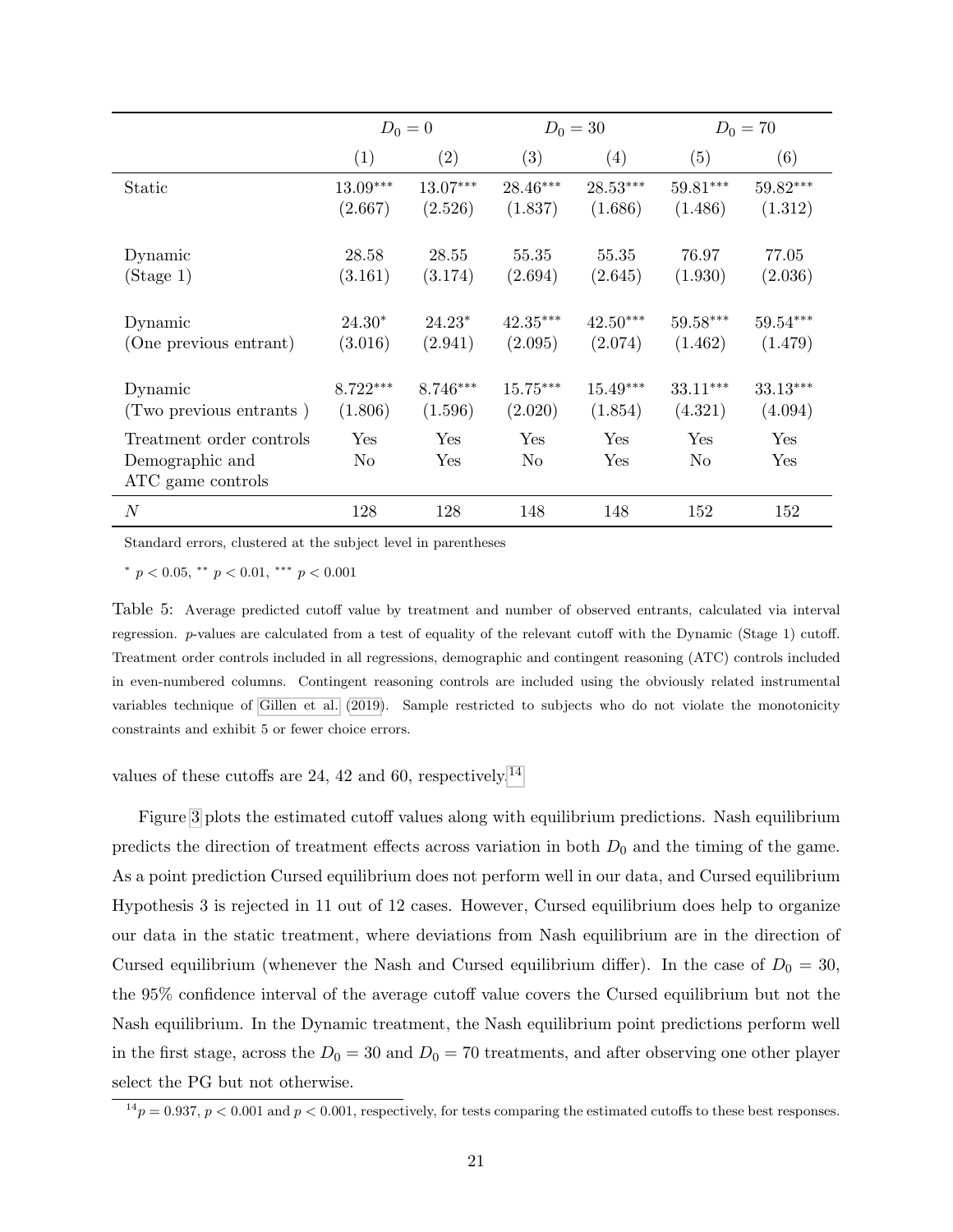

<span id="page-22-0"></span>Figure 3: Estimated cutoff values with 95% confidence intervals, controlling for demographic characteristics. Cursed equilibrium prediction denoted by dashed red lines, and Nash equilibrium predictions denoted by solid green lines.

[Figure 4](#page-23-0) plots the CDF of the midpoint of the cutoff intervals described in [Section 3.2](#page-16-1) for the Static treatment and the first stage of the Dynamic treatment. There is a clear rightward shift in the distribution of cutoffs in the Dynamic treatment, relative to the Static treatment, along with a substantial amount of within treatment heterogeneity.[15](#page-22-1) [Figure 5](#page-24-0) focuses only on the Dynamic treatment, and demonstrates that the heterogeneity is not a result of learning across rounds. [Figure 5](#page-24-0) plots the CDF of the midpoint of the cutoff intervals for three cases: the entire 40 rounds of the Dynamic treatment, the first 20 rounds only, and the last 20 rounds only. As the figure makes clear, the heterogeneity of cutoff midpoints persists across time, with extremely little learning occurring in the  $D_0 = 70$  treatment in particular.

To further investigate the source of the observed heterogeneity of strategies, in the Static treatment, where we do not have enough data to reliably split the sample into early and late rounds,

<span id="page-22-1"></span> $15$ The within-subject correlation of the dynamic and static treatment cutoff interval midpoints is weak, ranging between −0.08 and 0.10 depending on how the cutoffs are normalized and never significantly different from zero.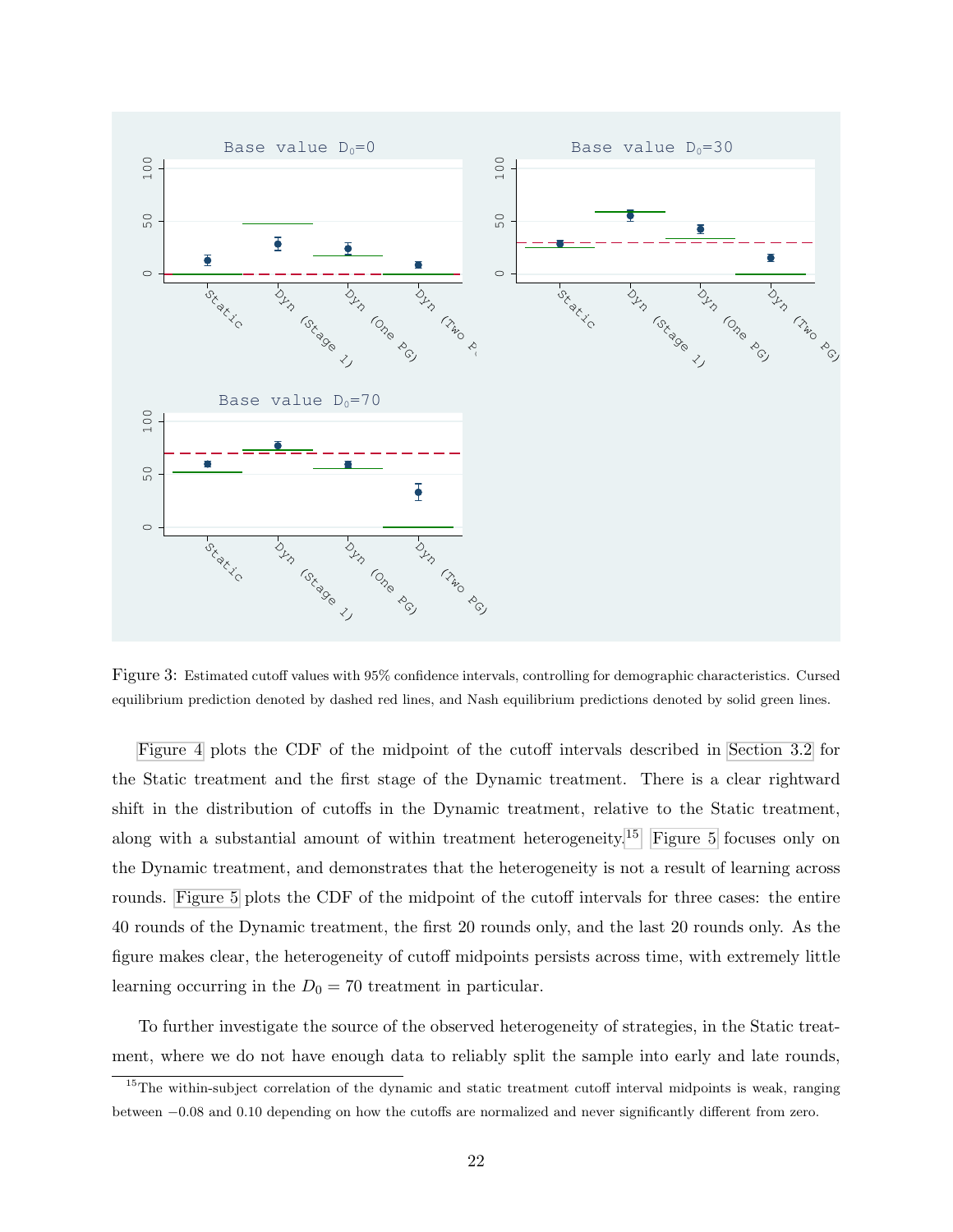

<span id="page-23-0"></span>Figure 4: Cumulative Density Functions of the midpoint of the cutoff intervals (see [Section 3.2\)](#page-16-1). Vertical lines denote equilibrium predictions for Static Nash equilibrium, Dynamic Nash equilibrium and Cursed equilibrium in navy, maroon and dark green, respectively.

we calculated the empirical best response (EBR) cutoff value for each subject. For each subject we simulated 10 million rounds of the game where, in each round, the subject was matched against two out of the 11 cutoff strategies belonging to the 11 opponents in the subject's matching group.<sup>[16](#page-23-1)</sup> Very little variation exists in these estimated EBR cutoffs calculated within each value of  $D_0$ . For the  $D_0 = 0$  treatment the EBR cutoffs range from 0 to 2, with a mean of 0.1. For the  $D_0 = 30$ treatment the EBR cutoffs range from 21 to 26, with a mean of 23.5, and for  $D_0 = 70$  treatment the EBR cutoffs range from 45 to 50, with a mean of 47.6.

In both treatments where the Static Nash equilibrium is greater than 0, the mean EBR cutoff lies below the Nash equilibrium cutoff, while the mean observed cutoff is above the Nash cutoff. This

<span id="page-23-1"></span><sup>&</sup>lt;sup>16</sup>The probability of a subject receiving a signal draw that induces different behavior between a cutoff strategy at x and  $x + 1$  is  $\frac{1}{101}$ . We therefore need a large number of rounds to reliably discriminate between cutoffs that are near optimal.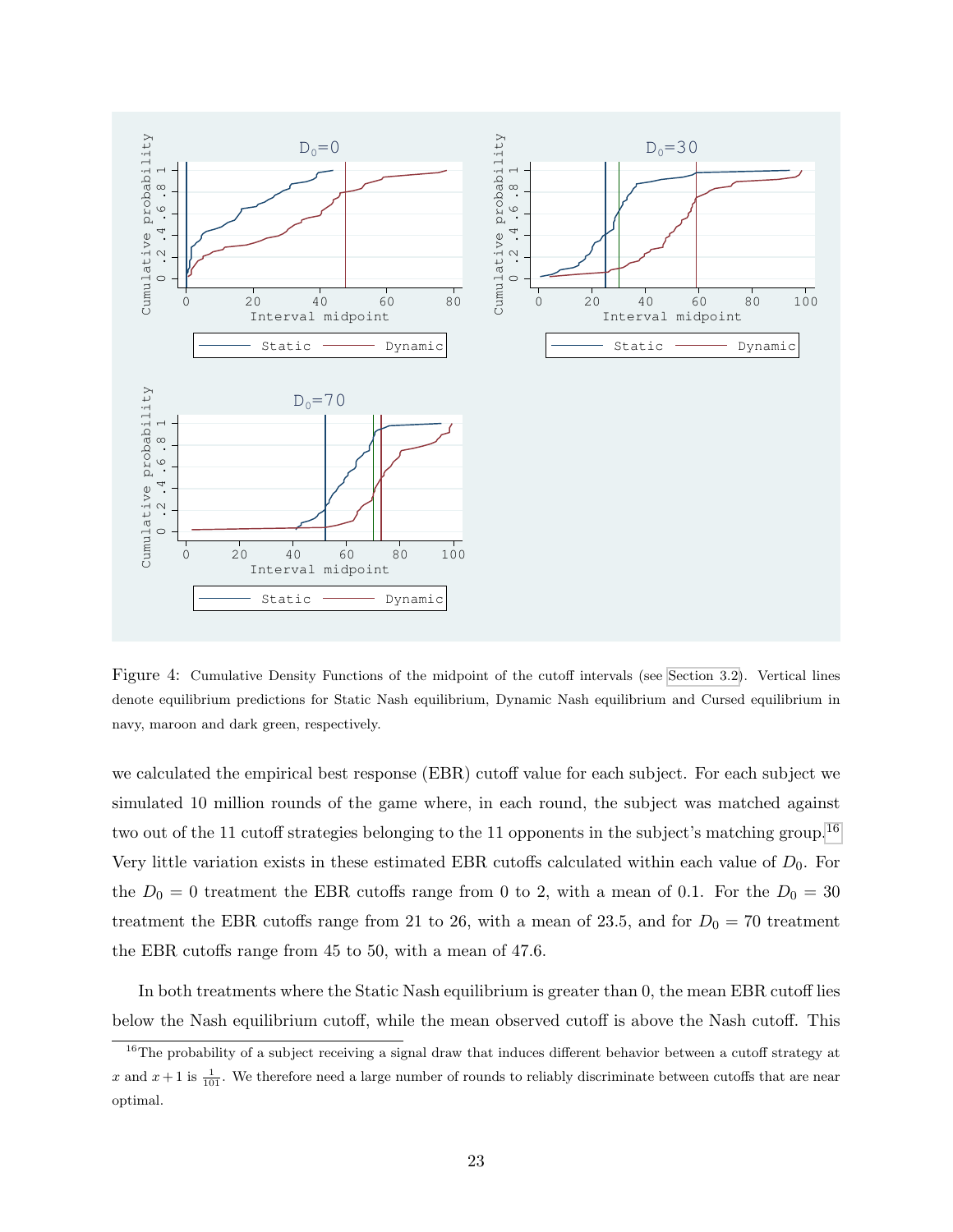

<span id="page-24-0"></span>Figure 5: Cumulative Density Functions of the midpoint of the cutoff intervals (see [Section 3.2\)](#page-16-1) for the first stage of the Dynamic treatment. Intervals calculated for all rounds, rounds 1 to 20 and rounds 21 to 40.

reflects the underlying structure of the game, where cutoffs are strategic substitutes. If one player raises his cutoff then his opponents should lower their own cutoffs because, conditional on the player selecting the PG, the expected value of the PG is larger. An implication of this analysis is that, because most subjects are using cutoffs above the Nash cutoff, measuring the degree of cursedness relative to the EBR leads to higher measured levels of cursedness than measuring relative to the Nash equilibrium.

Thus, neither the observed bias away from Nash equilibrium, nor the substantial heterogeneity, in our data can be explained by subjects best responding to the empirical distribution they faced during the experiment. We therefore conclude that the systematic deviations from Nash equilibrium observed in the data are a consequence of the mental reasoning that subjects applied in this public goods game. The reasoning of subjects displays both substantial heterogeneity and a bias towards cursed thinking.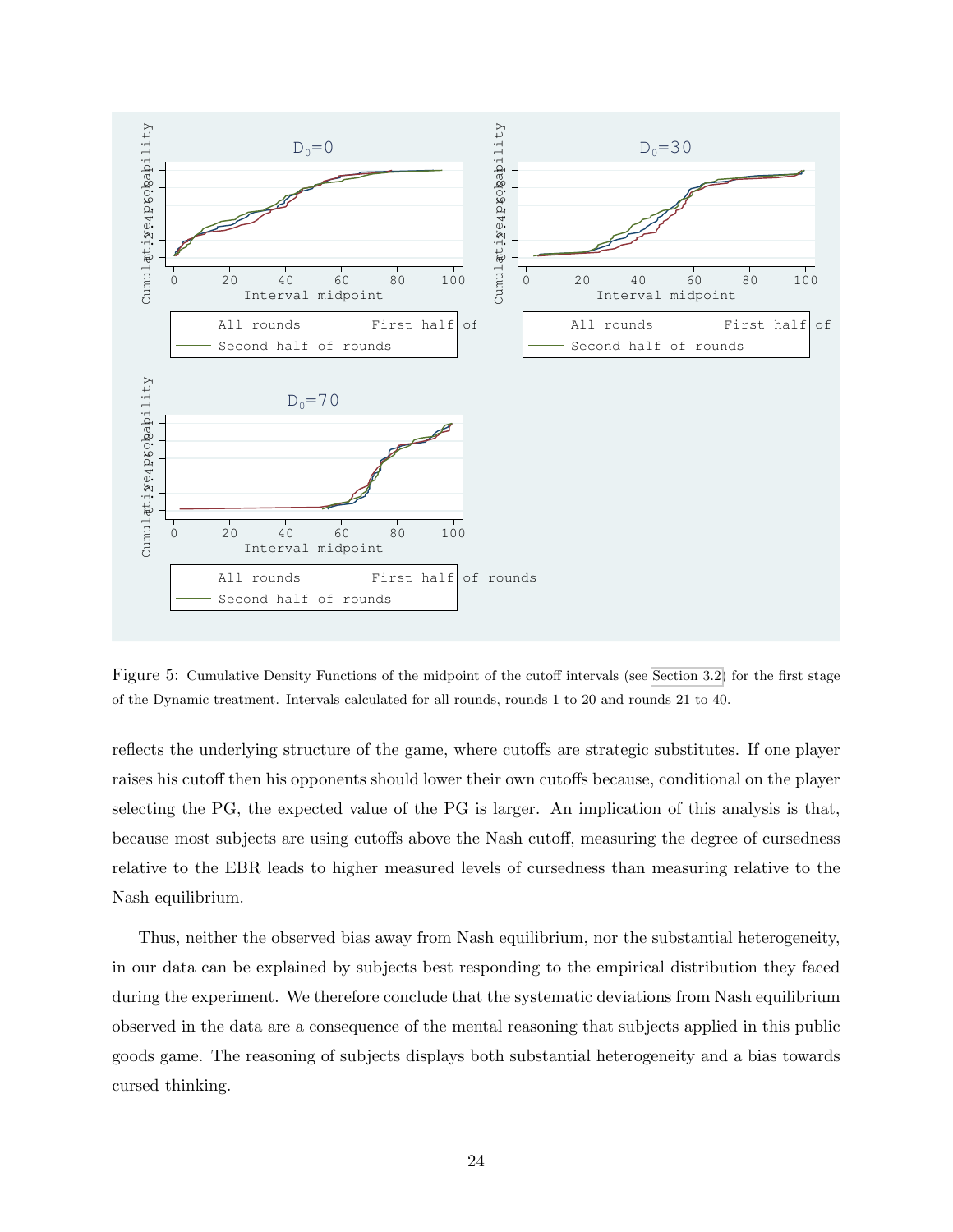## 4 Conclusion

As noted in the introduction, it is rare for threshold PG environments to involve simultaneous decision making. Nevertheless, the incentives for a threshold PG game can be modified to reflect either our Dynamic or Static treatments by revealing, or not revealing, respectively, the current level of contributions in real time. The choice of information structure is, therefore, an important and easily manipulable policy variable for the designer of a threshold PG mechanism.

Our theoretical analysis suggests that there is an important tradeoff between the Static and Dynamic mechanisms. The Static mechanism generates a higher rate of PG provision, but achieves this, in part, by increasing the proportion of times where the PG is provisioned inefficiently. The Dynamic mechanism can improve PG provision choices, but introduces greater complexity. For a company such as Kickstarter this implies a tradeoff between revenue (which is a function of the number of projects that are financed) and long term reputation (which is harmed when consumers purchase a poor product).

Our experimental results do not support this theoretical tradeoff. The rate of PG provision in the Dynamic treatment is, if anything, slightly higher than in the static treatment and we do not find a difference in the rate of "mistakenly" provisioned PG. Further, because the threshold for commiting to the PG is substantially higher in the first stage of the Dynamic treatment than the Static treatment, there will be fewer near-misses (where a PG almost, but not quite, reaches the funding threshold) in the Dynamic mechanism. Each of these properties suggests that the Dynamic mechanism is likely to be more desirable from a practical standpoint. It is therefore perhaps no accident that Kickstarter and other crowdfunding sites update previous contribution continuously to promote information dissemination in their versions of a dynamic mechanism.

The experimental results provide clear support for the complexity explanation, and not the unawareness explanation, for the failure of contingent reasoning that has been widely observed in the literature. We find evidence, supporting the previous literature, for failures of contingent thinking: decisions in the Static treatment are biased towards Cursed equilibrium. We also find that strategies in the first stage of the Dynamic treatment differ significantly from strategies in the Static treatment. This suggests that the failures of contingent thinking are generated by the complexity of the contingent thinking problem, and not by unawareness. The stability of behavior across rounds throughout our experiment provides further evidence that the subject's awareness of the contingent thinking problem was not induced by participation in our experiment. Human beings are innately aware of the need for contingent thinking, and that they should take actions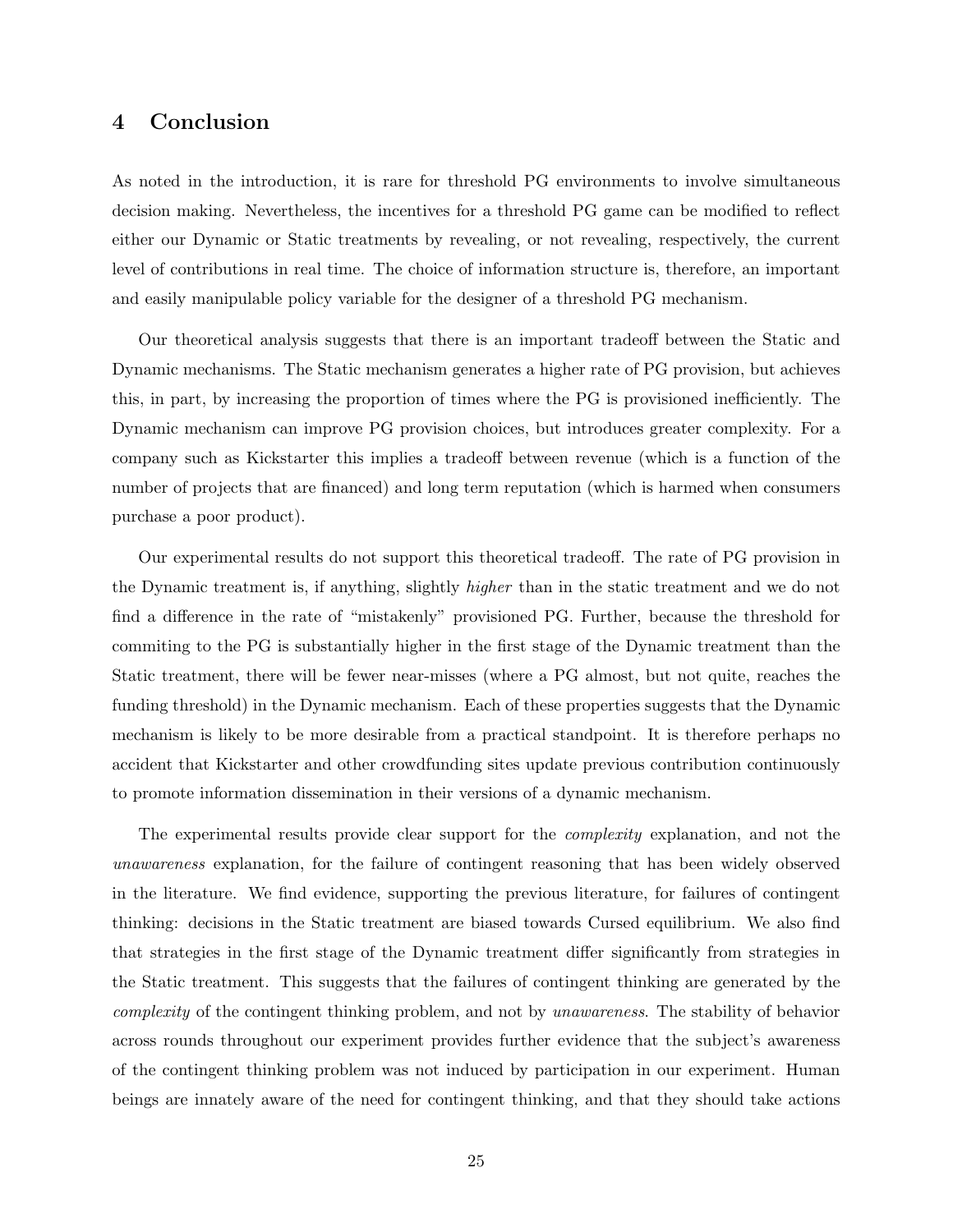that allow their future selves to make use of valuable contingent information, but have difficulty in effectively solving hypothetical contingent thinking problems.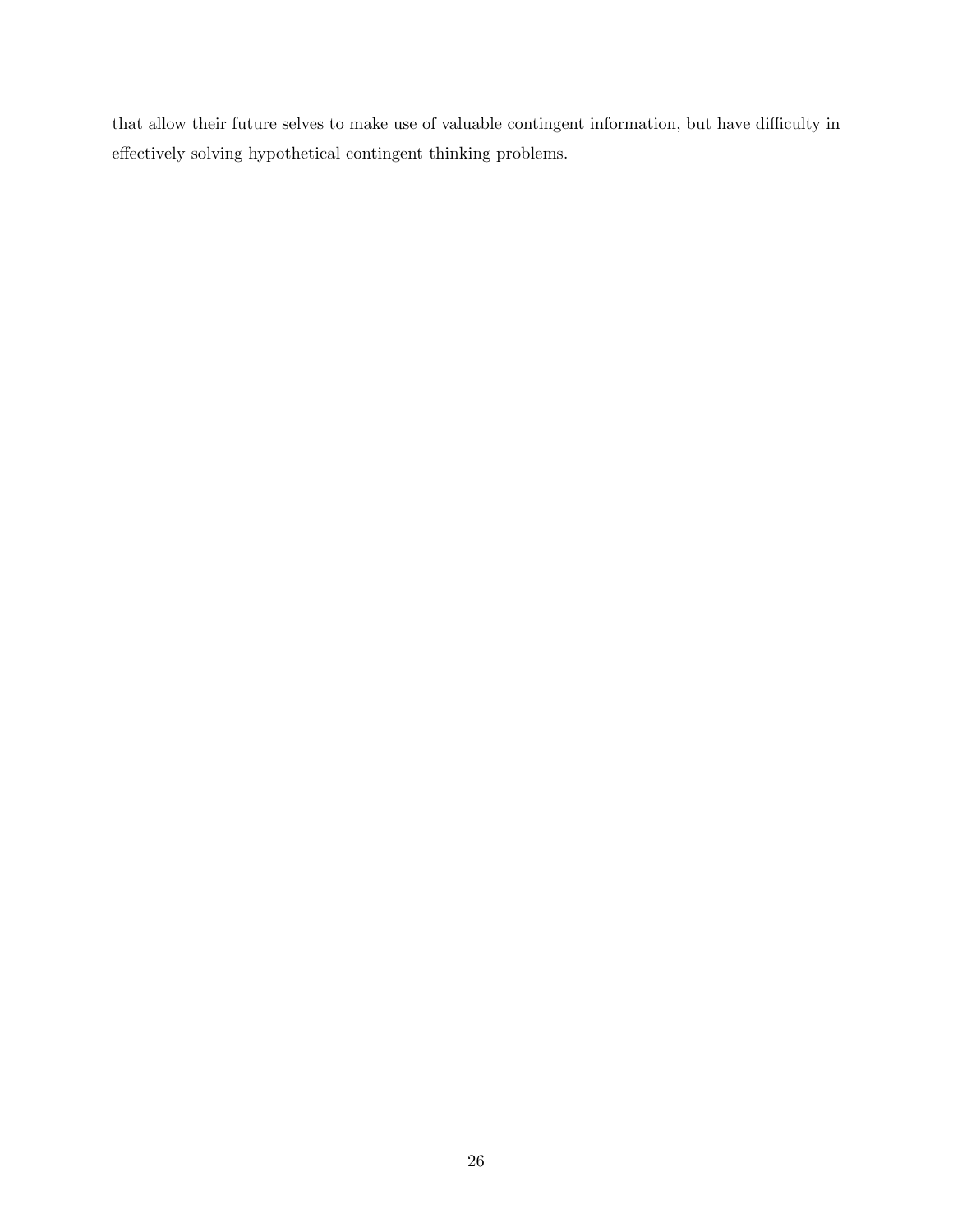## A Experiment Instructions

### Part One (Differences between Dynamic and Static highlighted in bold)

### Overview

This is an experiment in the economics of decision-making. The amount of money you earn depends partly on the decisions that you make and thus you should read the instructions carefully. The money you earn will be paid privately to you, in cash, at the end of the experiment. A research foundation has provided the funds for this study.

There are two parts to this experiment. These instructions pertain to Part 1A of the experiment. Once Part 1 is complete, the instructions for Part 2 will be distributed. Part 1 of the experiment is divided into many decision "periods." For Part 1, you will be paid your earnings in one, randomly selected, period. The period for which you will be paid shall be announced at the end of the experiment. Each decision you make is therefore important because it has a chance to affect the amount of money you earn.

In each decision period you will be grouped with two other people, who are sitting in this room, and the people who are grouped together will be randomly determined each period. You will be in a "matching group" of twelve people. You will only ever be matched with other people in the same "matching group" as yourself, which means that there are at most eleven other people you could be matched with each period.

You will make decisions privately, that is, without consulting other group members. Please do not attempt to communicate with other participants in the room during the experiment. If you have a question as we read through the instructions or any time during the experiment, raise your hand and an experimenter will come by to answer it.

Your earnings in Part 1 of the experiment are denominated in experimental dollars, which will be exchanged at a rate of 10 experimental dollars = 1 U.S. dollar at the end of the experiment.

#### Your Decisions

Part 1A of the experiment consists of 40 periods. (20 periods for Static treatment)

In each period, you will choose whether to receive earnings from the *group project* or you may instead choose to receive earnings from your private project. You will receive earnings either from the group or the private project, and never from both projects. Everyone in your group each period will make a similar decision. If you choose the group project, you only will receive earnings from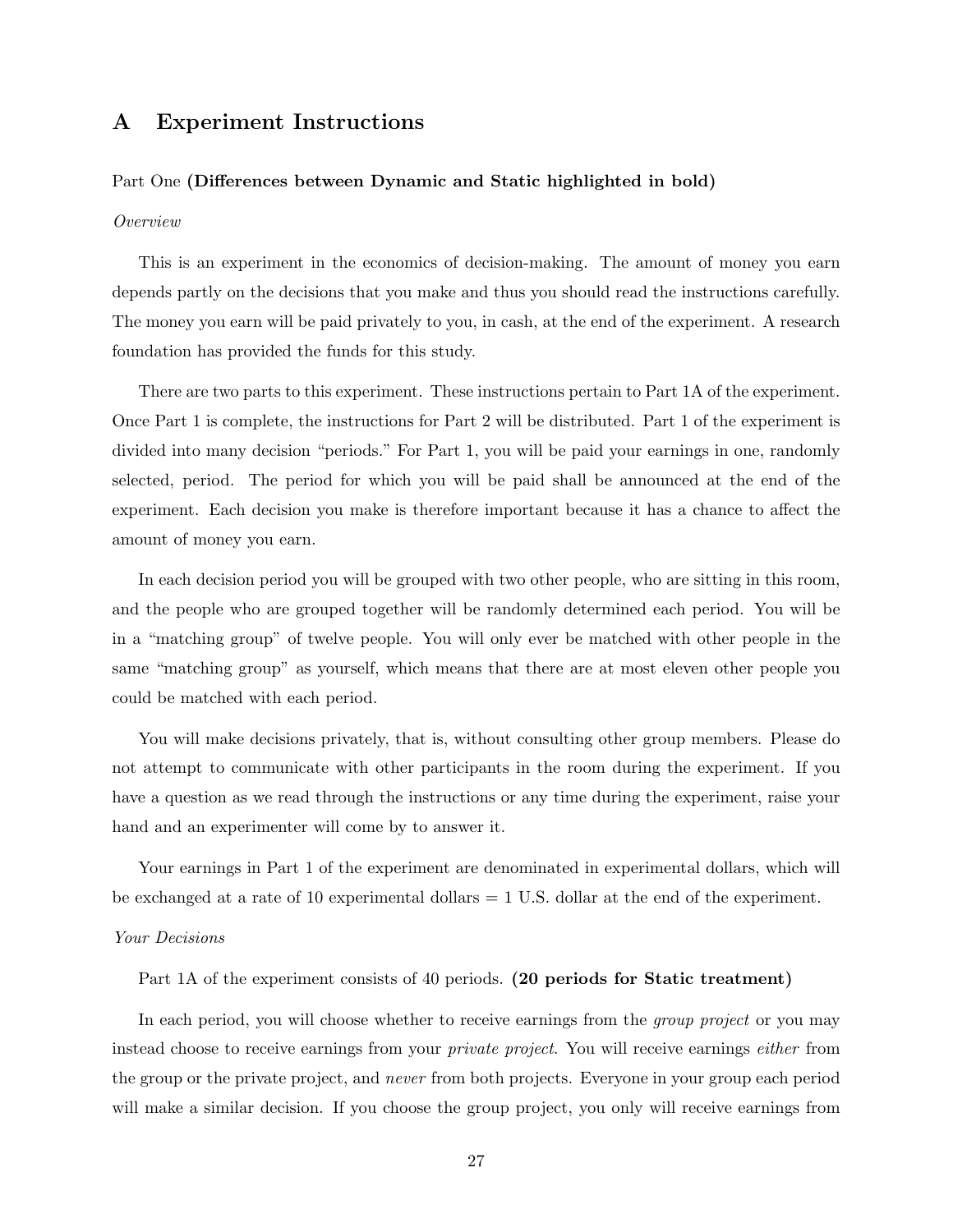the group project if at least one other person in your group chooses the group project. If you are the only one choosing the group project, then you receive earnings from the private project instead. The details of your earnings for these decisions are described below.

#### Group Project

In each period, a random number will be selected by the computer for you from a uniform distribution between 0 and 100. The uniform distribution means that the 101 possible values 0, 1, 2, ..., 99, 100 are equally likely. We will call this random number your signal. Each other member of your group will also get a signal randomly selected by the computer from this same distribution. We will call the signals of the three group members S1, S2 and S3. All signals are drawn *independently*, which means that no drawn signal can have any influence on any other signal draws. During each period, you will not observe the signals of the other members. Similarly, other members of the group will not observe any signal other than their own.

If you choose the group project, and if at least one other member of your group also chooses the group project, then you receive earnings that are equal to the sum of the signals of all three members of your group. We will call the sum of the signals of the three members of your group the value of the group project, or  $V$ :

 $V = S1 + S2 + S3$ 

So, for example, if your signal is 50 and the other members of your group get signals of 25, and 86, then the sum of all three signals is:

 $V = 50 + 25 + 86 = 161$ 

Thus, in this case, if you chose the group project and at least one other member of your group also choses the group project, then you would get 161 experimental dollars for that period.

If you choose the group project, but no other members of your group also choose the group project, then you receive earnings from your private project instead for that period. (In other words, if less than two of the three members of your group (including yourself) choose the group project, then all group members receive earnings from their private projects that period.) These private project earnings are described next.

#### Private Project

In each period, the baseline value of your private project is 70. This number is predetermined (i.e. not random) and is the same for all three members of your group. In each period, in addition,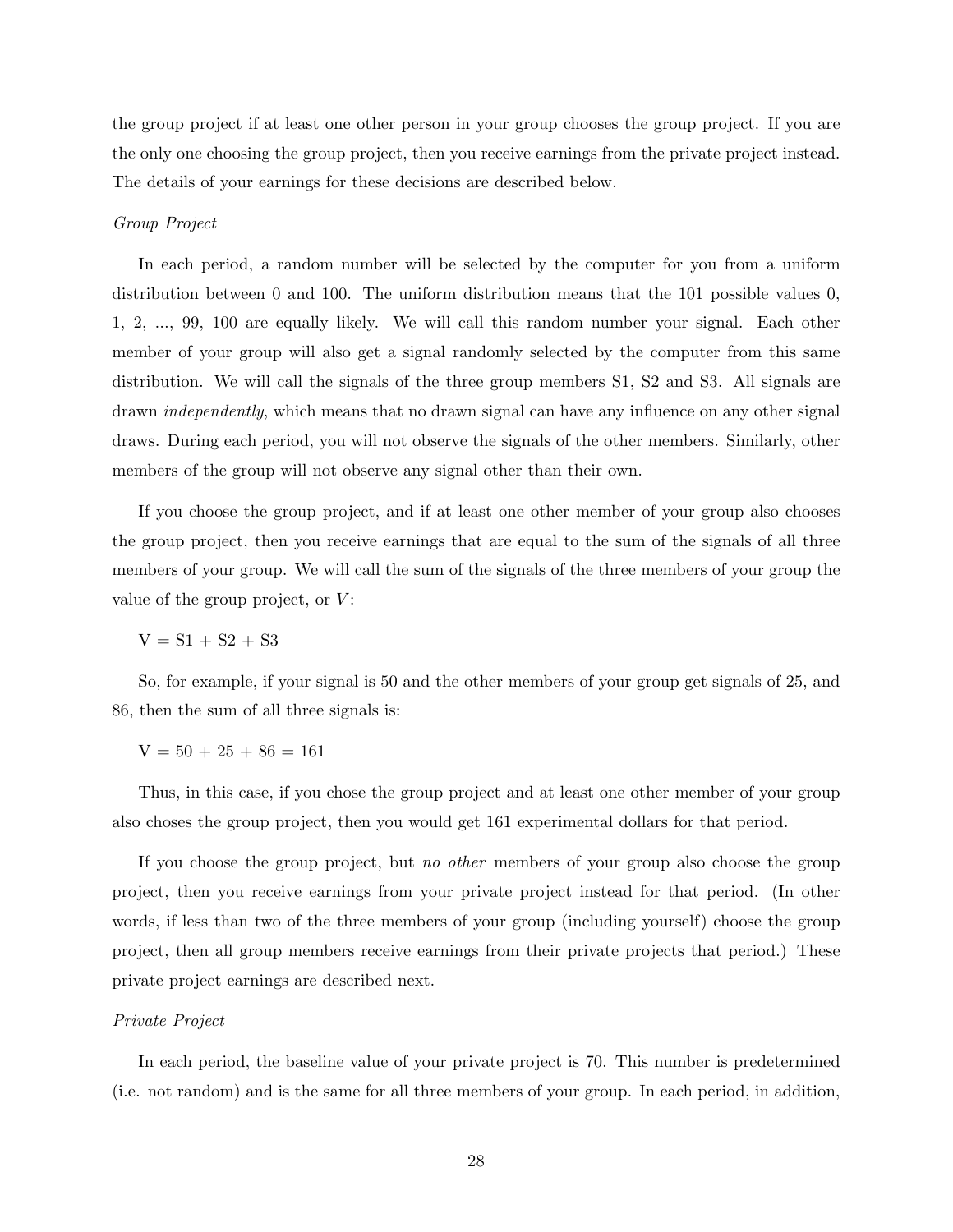two random numbers will be selected by the computer for you from a uniform distribution between 0 and 100. We will call these two draws D2 and D3. These two numbers are drawn independently and will determine your earnings from the private project. (Other group members will receive their own random numbers, independently drawn, for their private projects.)

Like the group project, your private project value (P) comes from the sum of three values:

 $P = 70 + D2 + D3$ 

You will only know the baseline value of 70 before you make your decision. So, for example, if the other two drawn values that you did not learn are  $D2=6$  and  $D3=46$ , then your earnings from the project would be

 $P = 70 + 6 + 46 = 122$ 

You will receive these private project earnings if either  $(1)$  you choose the private project or  $(2)$ you are the only person in your group who chooses the group project.



<span id="page-29-0"></span>Figure 6: Decision Screen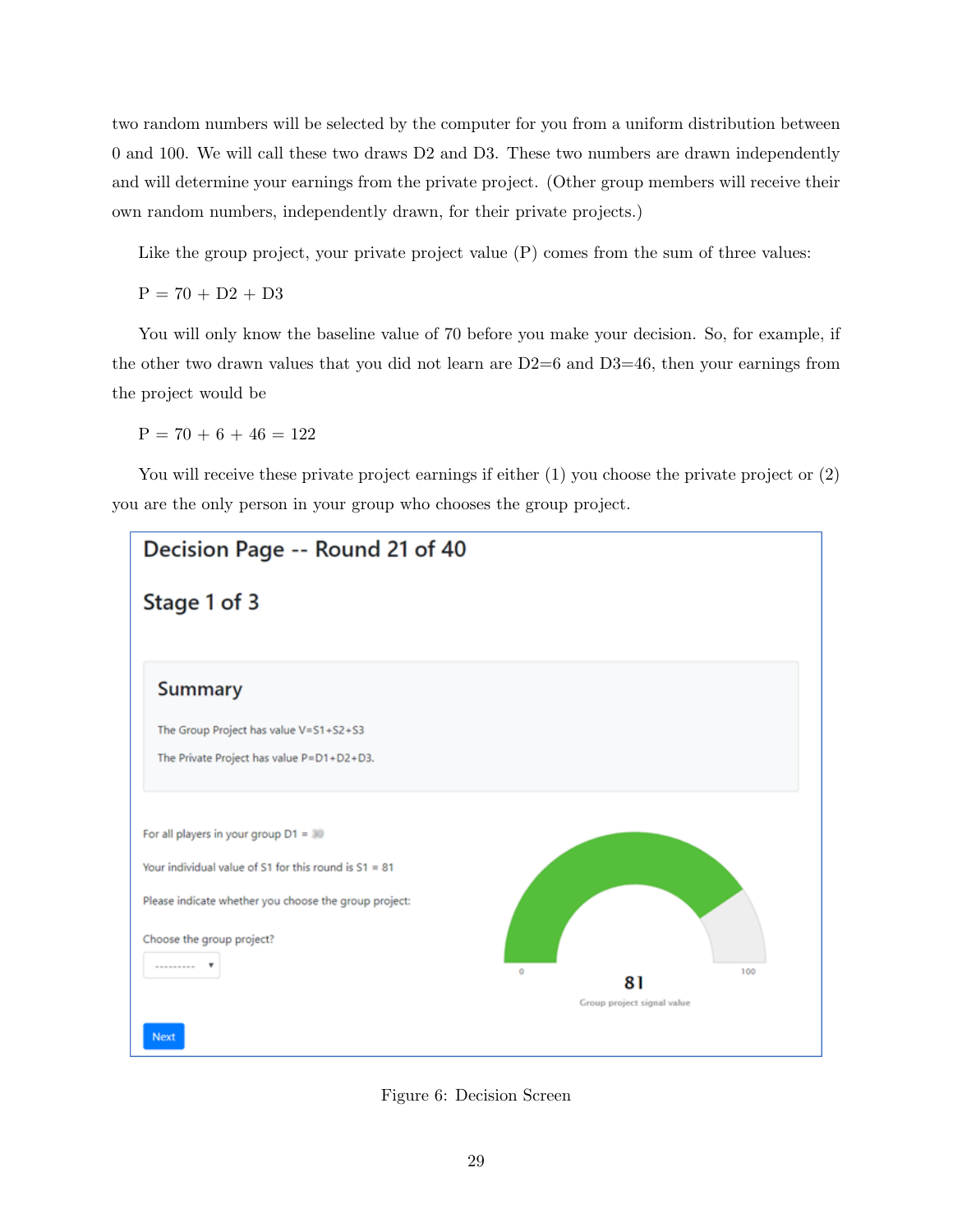Note that at the time of your choice, you only observe your own signal (S1, S2 or S3) of the group project value and the baseline number, 70, that determines part of the value of your private project. This is illustrated in your decision screen shown in Figure [6.](#page-29-0)

## Three Choice Stages

You and other group members will have an opportunity to choose the group project in 3 sequential stages each period. If you choose the group project in an early stage you cannot switch to choose the private project instead in a later stage. But if you choose the private project in an early stage you can switch your choice to the group project in a later stage.

In Stage 1, everyone will make a first choice between the group and private project before learning the decisions of other group members.

In Stage 2, everyone will learn how many group members chose the group project in Stage 1, and those who have not yet chosen the group project may then switch to the group project. This is illustrated in Figure [7.](#page-30-0)

In Stage 3, everyone will learn how many group members chose the group project in Stages 1 and 2, and those who have not yet chosen the group project may then switch to the group project.



<span id="page-30-0"></span>Figure 7: Second Stage to Choose the Group Project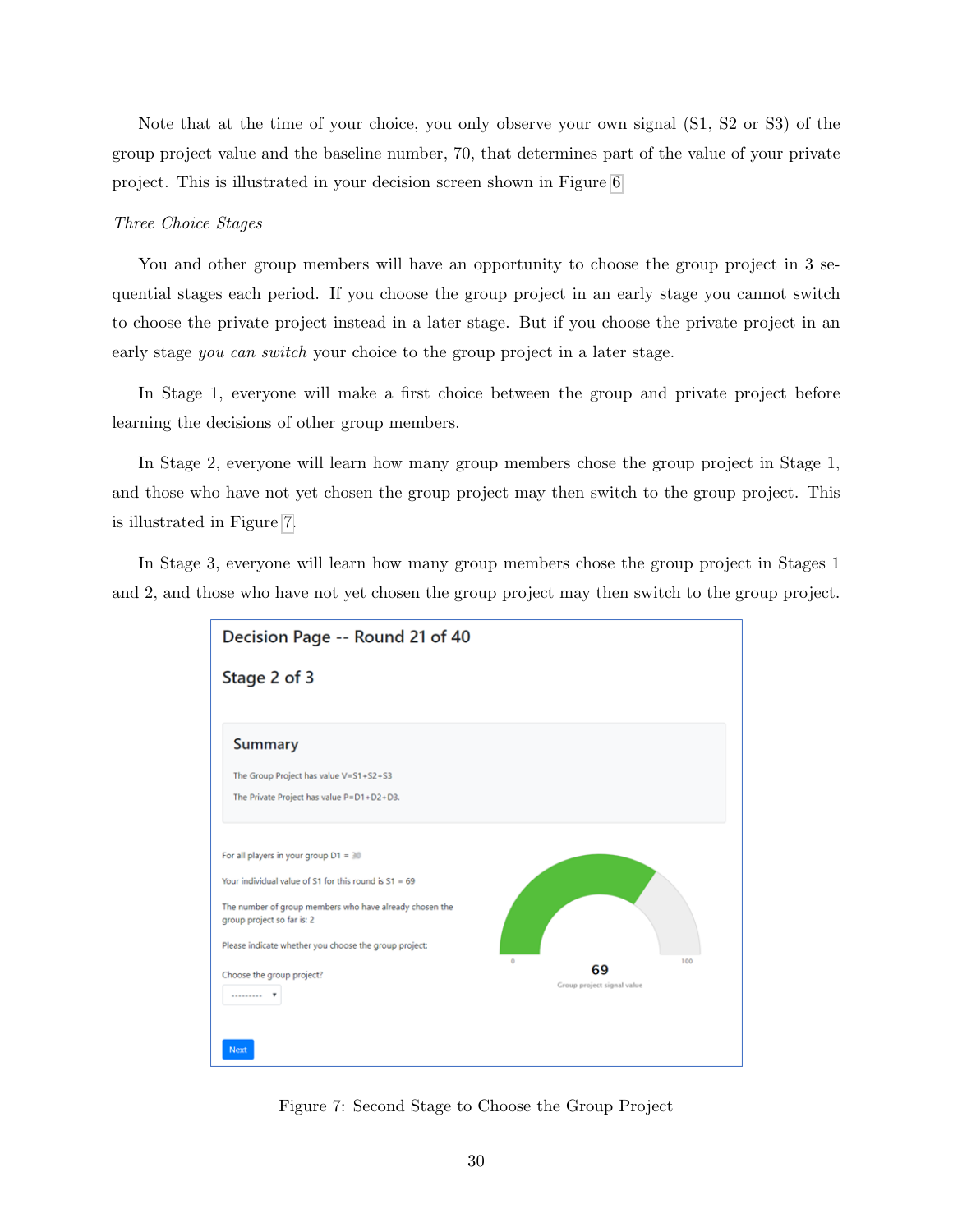Note: The above Three Choice Stages subsection was included for only the Dynamic treatment. In the Static treatment this was replaced with the following paragraph, and Figure [7](#page-30-0) was omitted.

You and the others in your group, will make your decisions at the same time. In other words, everyone in your group makes their choice before learning the choices of other group members.

## End of the Period

After all members of your group have made their choices, you will learn the values of the group project (V) and the private project (P), and your earnings in experimental dollars for the period. You will also learn how many other members of your group chose the group project, and the other two D2 and D3 draws that determine the private project value P.

As illustrated in Figure [8,](#page-31-0) your computer will also display at the end of the period a summary of the results from all previous periods in this part of the experiment, in a table you can scroll through if desired.

## **Results**



<span id="page-31-0"></span>Figure 8: Results Screen

Remember that you will be randomly and anonymously re-matched into new groups of three at the start of each period. Also remember that signals for the group project and the D2 and D3 draws for the private project are randomly and independently drawn for each member of your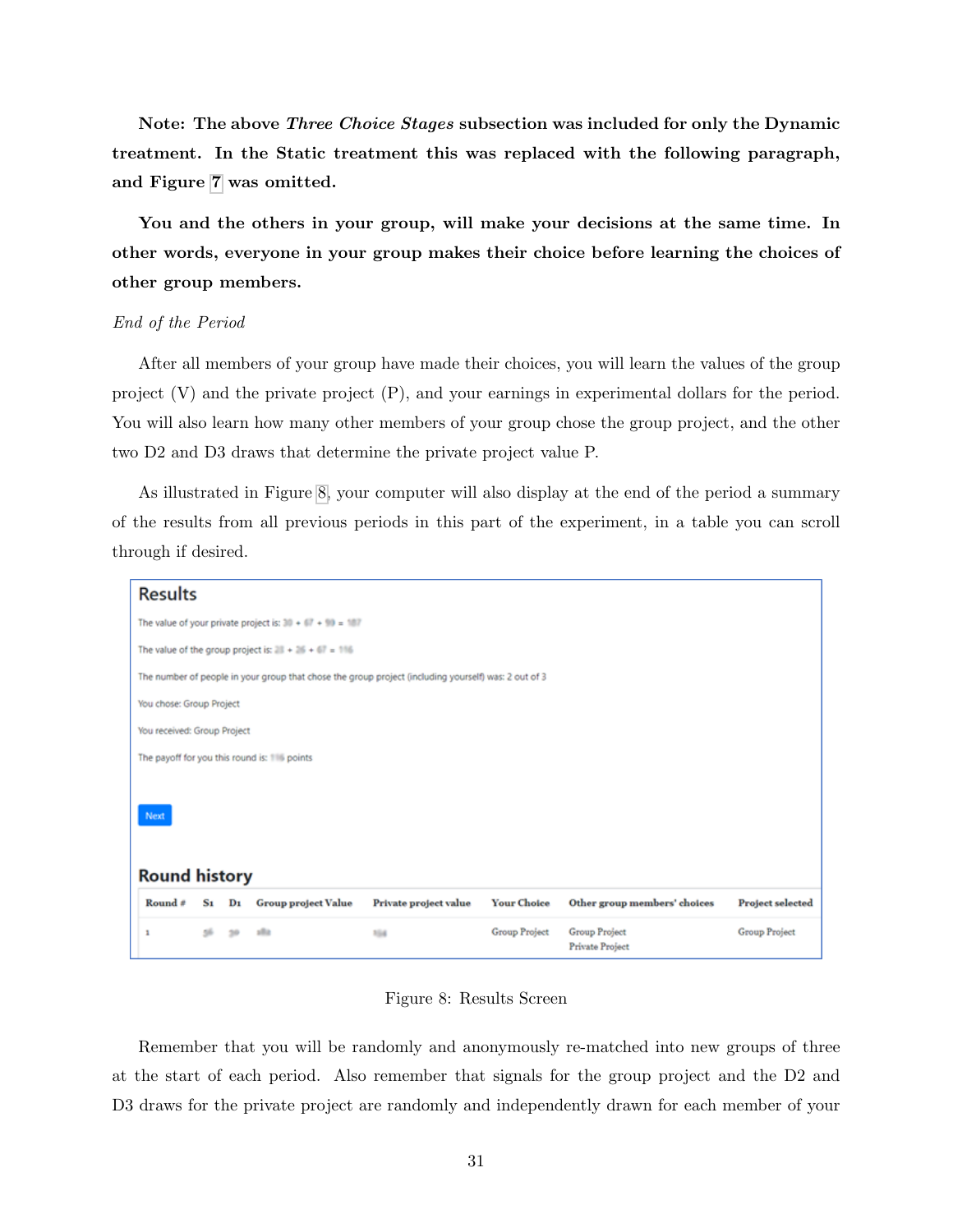group.

Of the 60 periods in Part 1, one will be randomly selected for payment. All participants will be paid their earnings converted to US dollars for the randomly selected period, plus a \$5.00 show-up payment. You will not find out which period you will be paid for until the end of the experiment, so you should treat each period as something for which you might get paid. You will not be paid for the periods that are not randomly selected for payment.

## Summary of Part 1A

In each period:

- The value of the group project is given by  $V = S1 + S2 + S3$ . You will observe your own signal, but not the signals of the other members of your group.
- The value of the private project is given by  $P = 70 + D2 + D3$ . You will observe the baseline value 70 but not D2 or D3.
- Static treatment only: You and others in your group make your choice for the group project or private project at the same time, before learning the choices made by any other group members.
- Dynamic treatment only: You may choose the group project in one of three stages. After choosing the group project in a period you cannot switch back to choose the private project. But if you do not choose the group project in the first stage, then you may do so in the second stage. If you do not choose the group project in the first or second stage, you may do so in the third stage. At each stage, you will observe how many of your group members chose the group project in a prior stage.
- If you chose the group project, and at least one other member of your group also chose the group project, then you will earn V (the value of the group project).
- If you do not choose the group project, or you are the only member of your group who chose the group project, then you will earn P (the value of the private project).
- At the start of each period, you will be randomly and anonymously matched into groups of three. At the start of each later period, you will be randomly and anonymously re-matched into new groups of three and you never learn the identities of the other group members in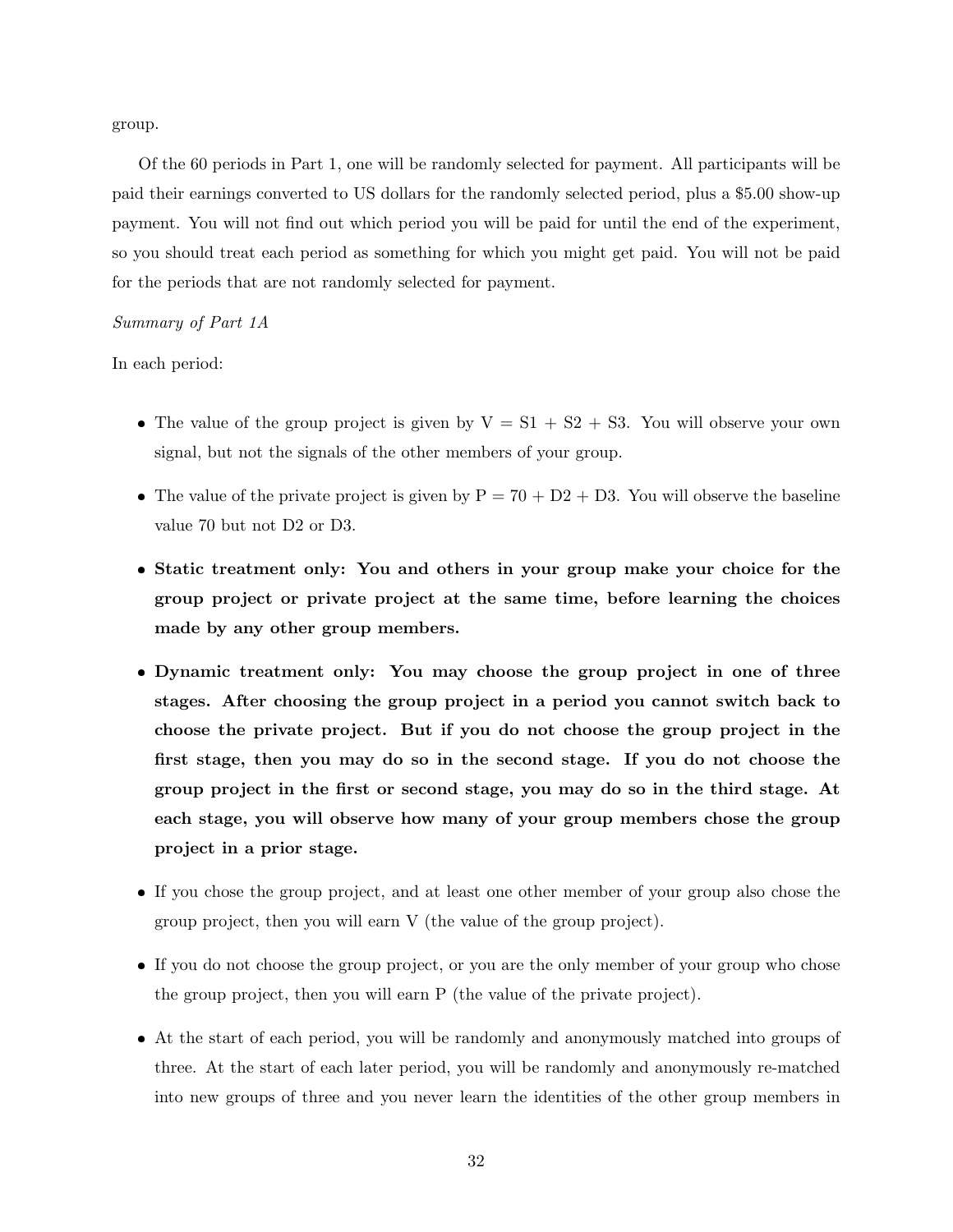any period. It is possible, but unlikely, that you may be grouped with the same people in two consecutive periods.

Are there any questions before we begin the experiment?

### Distributed separately at the end of the session:

### EXPERIMENT INSTRUCTIONS PART TWO

Part 2 will consist of two periods of decisions. You will be paid, in experimental dollars, for the sum of your earnings in both periods. At the end of the experiment we will convert the experimental dollars you earn in part 2 to U.S. dollars at an exchange rate of 50 experimental dollars equals \$1.

In each period, the computer will randomly draw an integer from a pre-specified interval. The interval with either be from 0 to 99, or from 20 to 129. Each number in the interval will be equally likely to be chosen. In each period, you will be required to submit a bid to the computer.

If your bid is greater than or equal to the random number, you will receive 100 experimental dollars, plus 1.5 times the random number, minus your bid. If your bid is less than the random number you will receive 100 experimental dollars.

If, for example, you bid 42:

- Suppose the value of the random number is 36. Then your payoff will be  $100 + 1.5*36 42$  $= 112.$
- Suppose the value of the random number is 20. Then your payoff will be  $100 + 1.5*20 42$  $= 88.$
- Suppose the value of the random number is 67. Then your payoff will be 100.

Your results from each period will be displayed on the screen.

Are there any questions before we begin part 2?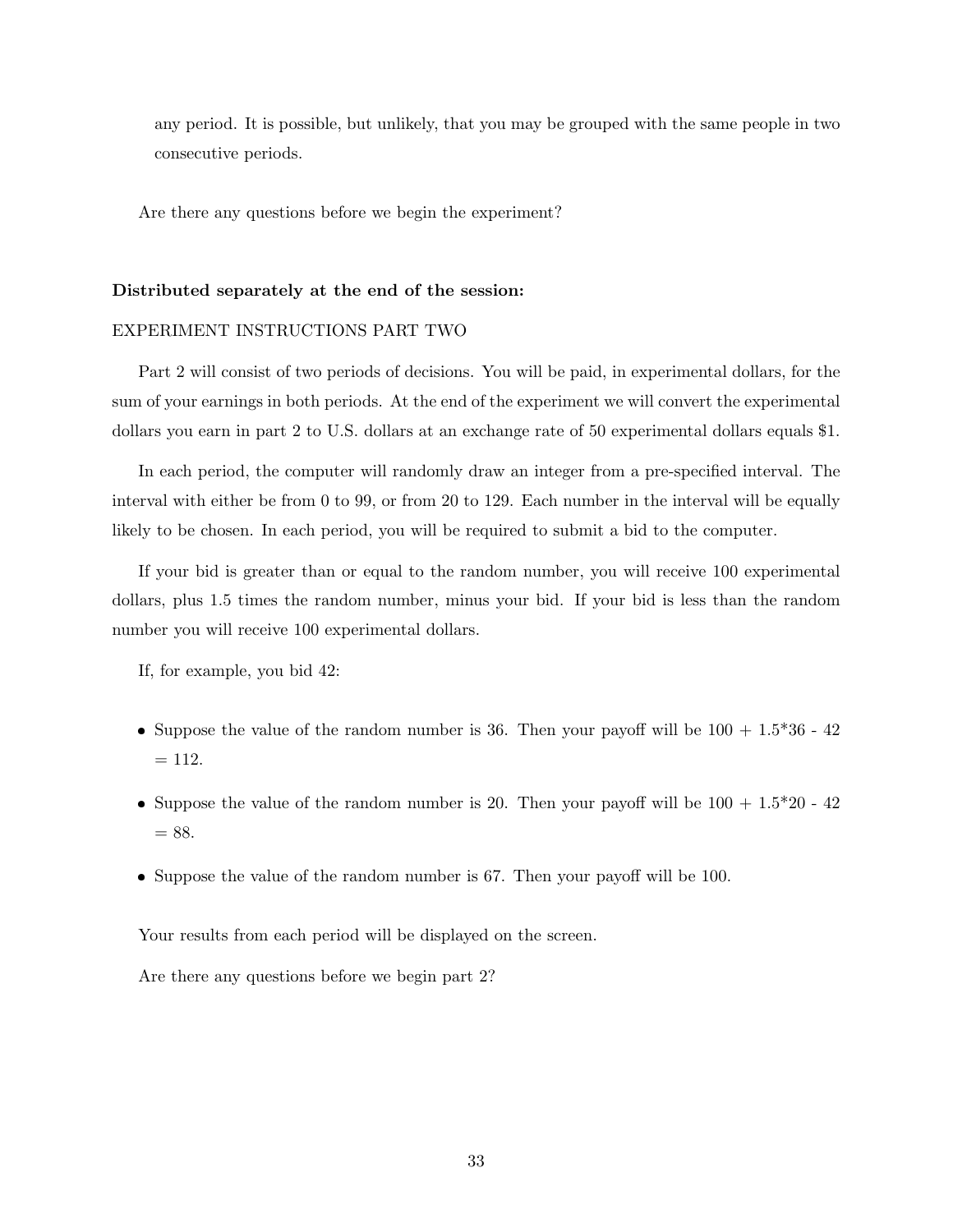## <span id="page-34-1"></span><span id="page-34-0"></span>B Theory

For ease of exposition we present the game with a continuous signal space on the interval  $[0, 1]$ . In our experimental implementation we use a discrete signal space on the interval [0, 100] to avoid the need to use decimal notation, and we confirm the discrete equilibrium via numerical methods.

## B.1 Static treatment

Consider first the static treatment. As discussed in the text, signals and value components are drawn independently from a uniform distribution. Therefore, an agent who receives the private good will earn, in expectation,  $\mathbb{E}[V_i] = \mathbb{E}[D_0 + D_{1,i} + D_{2,i}] = D_0 + 1$ . Ex-ante, and ignoring any potential selection effects, an agent who receives the public good will earn, in expectation,  $\mathbb{E}[P] = \mathbb{E}[s_1 + s_2 + s_3] = s_1 + 1$ . As noted in the main text, this comparison suggests the simple but incorrect decision rule of selecting the PG if and only if  $s_1 \geq D_0$ , as suggested by cursed equilibrium [\(Eyster and Rabin, 2005\)](#page-42-2), in which agents make the erroneous assumption that other players' decisions are not conditioned on their private information.

A (symmetric) equilibrium consists of two pieces of information: a probability distribution  $f_i(s_i|S, D_0)$  that specifies the probability that agent i selects the PG given a private signal  $s_i$  in the static treatment (S) with initial private value  $D_0$ , and a belief function  $\beta_i(s_j|S, D_0)$  which represents the belief of agent i that another player j will select the PG given a private signal  $s_i$ . In a Nash equilibrium beliefs must be correct, such that  $\beta_i(s_j|S, D_0) = f_j(s_j|S, D_0)$ . In a cursed equilibrium beliefs are correct on average, but independent of  $s_j$ , such that  $\beta_i(s_j|S,D_0) = \int_{s=0}^1 f_j(s|S,D_0)ds$ for all  $s_j \in [0, 100]$ .

Given that the expected value of the PG is strictly increasing in  $s_i$ , and the value of the private good is constructed to be independent of  $s_i$ , an agent who is maximizing their expected payoff, conditional on beliefs, will use a cutoff strategy:

$$
f_i(s_i|S, D_0) \begin{cases} = 0 & \text{if } s_i < y_i \\ \in [0, 1] & \text{if } s_i = y_i \\ = 1 & \text{if } s_i > y_i \end{cases}
$$

Therefore, we can summarize each agent's behavior by their cutoff point,  $y_i$ , where the agent selects the PG when  $s_i > y_i$  and selects the private good when  $s_i < y_i$ .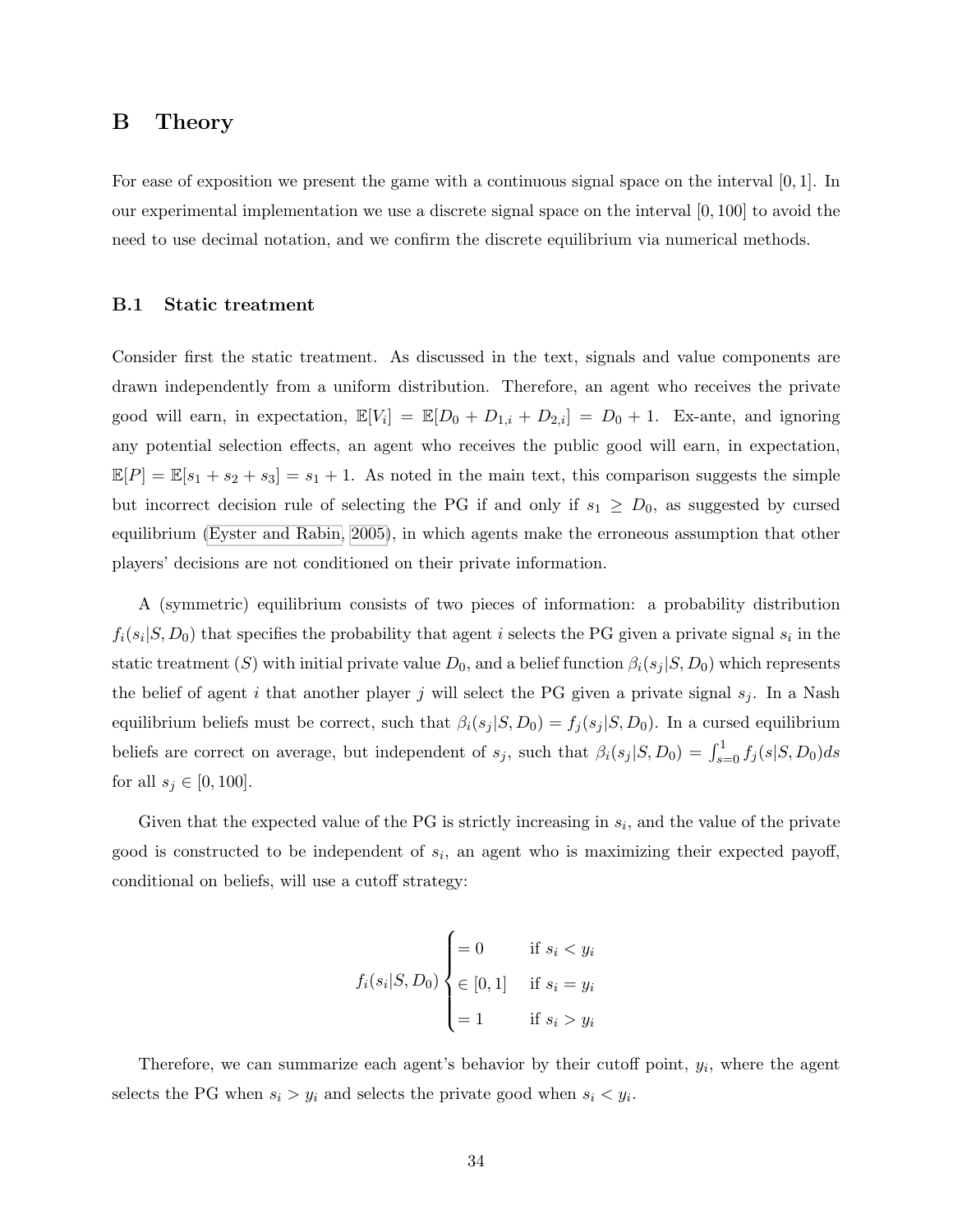#### B.1.1 Nash equilibrium

Writing  $\hat{y}_i$  for player i's belief about the value of the cutoff used by others, the expected value of selecting the PG in a Nash equilibrium is given by:

$$
\hat{y}_i^2 \mathbb{E}[V_i] + (1 - \hat{y}_i)^2 (s_i + \frac{1 + \hat{y}_i}{2} + \frac{1 + \hat{y}_i}{2}) + 2(1 - \hat{y}_i)(\hat{y}_i) \left(s_i + \frac{1 + \hat{y}_i}{2} + \frac{\hat{y}_i}{2}\right).
$$

The first term is the payoff when no one else selects the PG and the private good is realized, the second term is the payoff in the case where both other players select the PG and the third term is the case where exactly one other player selects the PG.

Therefore, an agent is indifferent between selecting the PG and the private good whenever

$$
\mathbb{E}[V_i] = \hat{y}_i^2 \mathbb{E}[V_i] + (1 - \hat{y}_i)^2 (s_i + \frac{1 + \hat{y}_i}{2} + \frac{1 + \hat{y}_i}{2}) + 2(1 - \hat{y}_i)(\hat{y}_i) \left(s_i + \frac{1 + \hat{y}_i}{2} + \frac{\hat{y}_i}{2}\right) \Longleftrightarrow
$$
  

$$
(1 - \hat{y}_i^2)(D_0 + 1) = (1 - \hat{y}_i)^2 (s_i + \frac{1 + \hat{y}_i}{2} + \frac{1 + \hat{y}_i}{2}) + 2(1 - \hat{y}_i)(\hat{y}_i) \left(s_i + \frac{1 + \hat{y}_i}{2} + \frac{\hat{y}_i}{2}\right).
$$

This implies, after some algebra, that the agent is indifferent between the PG and the private good when their signal satisfies the following equality:

$$
s_i = D_0 + 1 - \frac{1 - \hat{y}_i^3}{1 - \hat{y}_i^2}
$$

A (symmetric) Bayesian Nash equilibrium cutoff, denoted by  $y^N$ , where agents select the PG with a positive probability, is therefore given by:

$$
y^{N} = D_0 + 1 - \frac{1 - y^{N^3}}{1 - y^{N^2}}
$$

### B.1.2 Cursed equilibrium

In a Cursed equilibrium each agent (erroneously) believes that others are making decisions that are not dependent on their privately observed signals. We shall denote the belief about this fixed probability by  $\bar{y}$ . Therefore, in expectation, the PG generates a payoff of: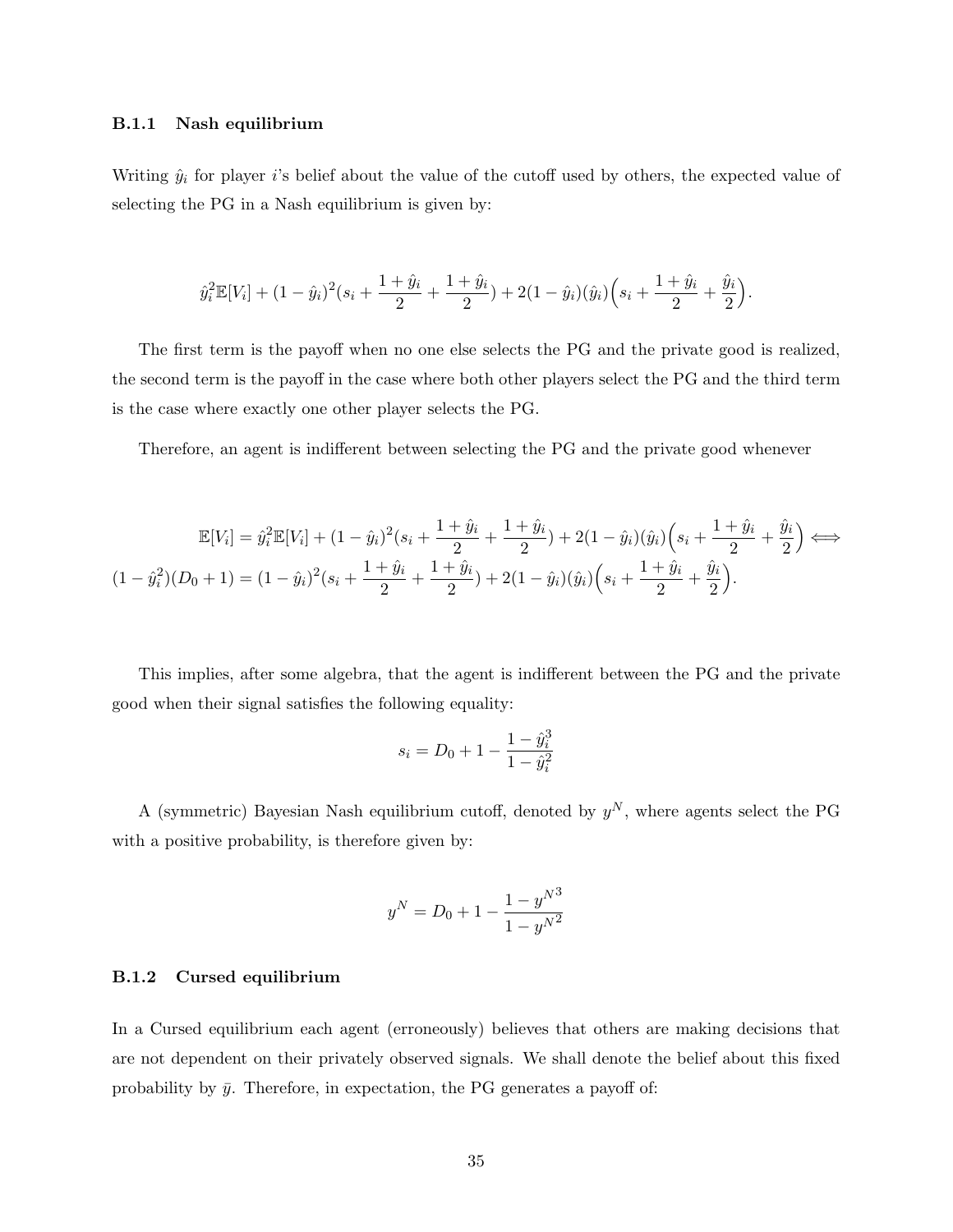$$
\bar{y}_i^2 \mathbb{E}[V_i] + (1 - \bar{y}_i^2)(s_i + \frac{1}{2} + \frac{1}{2}),
$$

where the first term is the payoff when no one else selects the PG and the private good is realized, and the second term is the payoff in the case where the PG is realized.

Therefore, an agent is indifferent between selecting the PG and the private good whenever

$$
\mathbb{E}[V_i] = \bar{y}_i^2 \mathbb{E}[V_i] + (1 - \bar{y}_i^2)(s_i + \frac{1}{2} + \frac{1}{2}) \iff
$$
  

$$
(1 - \bar{y}_i^2)\mathbb{E}[V_i] = (1 - \bar{y}_i^2)(s_i + \frac{1}{2} + \frac{1}{2}) \iff
$$
  

$$
\frac{(1 - \bar{y}_i^2)(D_0 + 1) - (1 - \bar{y}_i^2)}{1 - \bar{y}_i^2} = s_i \iff
$$
  

$$
D_0 = s_i.
$$

Therefore, the Cursed Equilibrium cutoff,  $y^C$ , is given by  $y^C = D_0$ . Table [6](#page-36-0) summarizes these cutoffs for the three values of  $D_0$  employed in the experiment.

|             |               | Nash Equilibrium Cutoffs Cursed Equilibrium Cutoffs |
|-------------|---------------|-----------------------------------------------------|
| $D_0 = 0$   | $y^N=0$       | $y^C=0$                                             |
| $D_0 = 0.3$ | $y^N = 0.250$ | $y^C = 0.3$                                         |
| $D_0 = 0.7$ | $y^N = 0.521$ | $y^C = 0.7$                                         |

<span id="page-36-0"></span>Table 6: Equilibrium cutoffs in the Static treatment.

## B.2 Dynamic Treatment

The dynamic treatment employs three simultaneous stages of decision making. In each stage, agents decide whether to select the PG or not. A selection of the PG is binding, but a choice not to select the PG is a deferral of decision-making to subsequent stages. There exists, therefore, an equilibrium where all agents defer decision making in the first two stages and then play the static equilibrium in the final stage. There also exists an equilibrium where all agents defer decision making in the first stage and only choose the PG with a positive probability in the final two stages. Neither of these equilibria are particularly intuitive, as they lead to lower expected payoffs than in an equilibrium where agents with strong signals select the PG in the first stage.<sup>[17](#page-36-1)</sup>

<span id="page-36-1"></span> $17$ In addition, there is no evidence in the data that these delayed equilibrium are being used. Of the 144 subjects, 143 selected the PG at least once in the first stage, and 66 percent of all PG choices in the dynamic treatment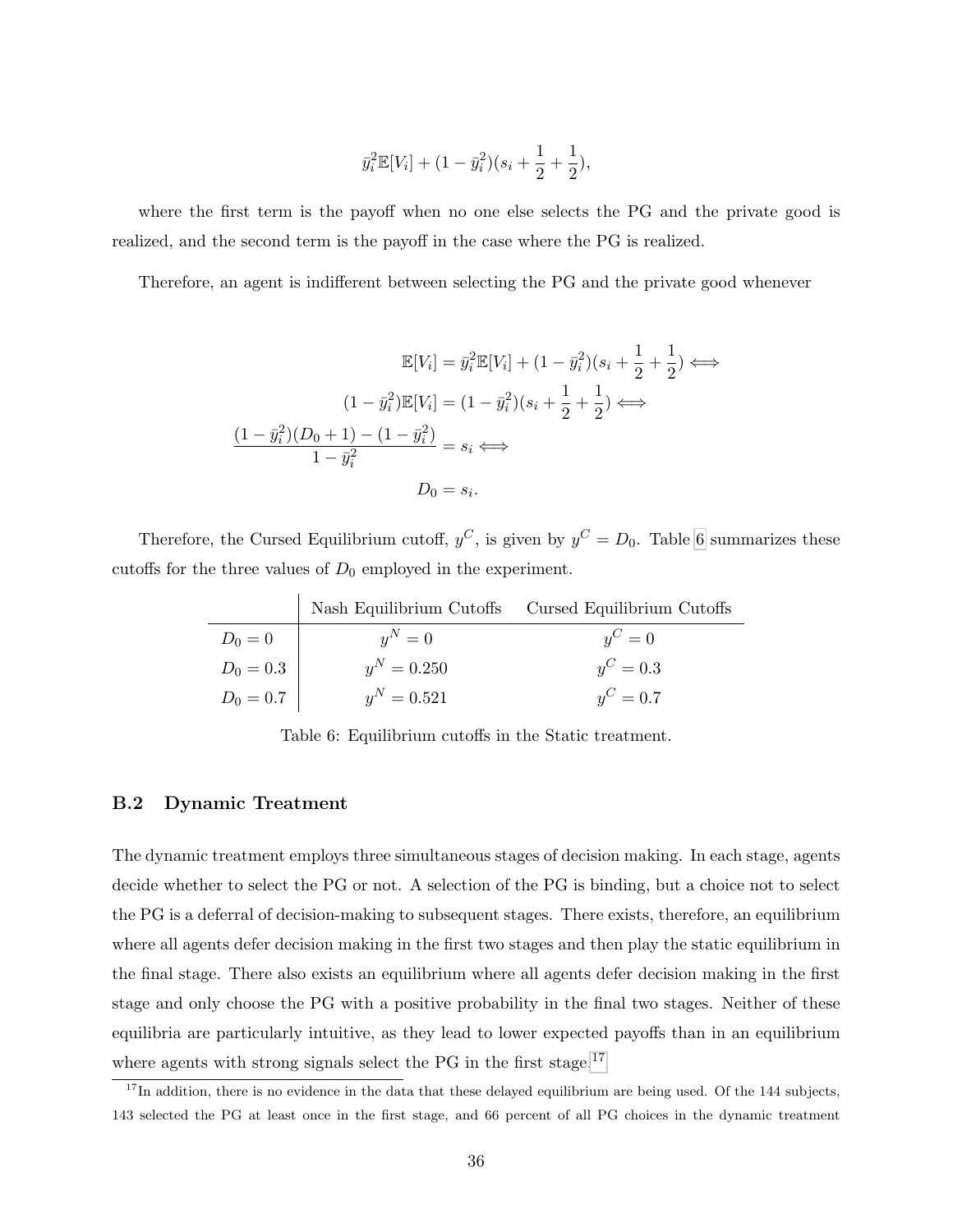The dynamic treatment has four distinct observable decision making states. First, the decision in the first stage. Second, the decision in the second stage conditional on observing both other agents selecting the PG in the first stage. Third, the decision in the second stage conditional on observing exactly one other agent selecting the PG in the first stage. Fourth, the decision in the third stage conditional on observing one agent select the PG in the first stage, and the other agent select the PG in the second stage. In equilibrium, if no agent actively selects the PG in a particular stage, then no agent will select the PG in any later stage. The reasoning is straightforward: if an agent does not wish to select the PG now, then they will not wish to select the PG in any later stage unless they observe a positive signal about the value of the PG (i.e., unless they observe someone else selecting the PG before the next stage begins).

Denote the four cutoff values by  $y_0, y_1, y_2, y_{1,1}$ , denoting the first stage decision, the case where one other person selected the PG in the first stage, the case where both others selected the PG in the first stage, and the third stage case where one other selected the PG in each of the first two stages, respectively.

#### B.2.1 Subgame Perfect Nash equilibrium

As discussed above, we focus our attention to the SPNE in which any agent with a high enough signal selects the PG in the first stage.

Using standard notation, we shall refer to the equilibrium cutoff values by  $y_0^*, y_1^*, y_2^*$  and  $y_{1,1}^*$ , respectively. We proceed via backwards induction. There are two situations where an agent essentially faces an individual decision problem: the case where both other players have chosen the PG in the first period (so  $y_2^*$  is relevant), and the case where one agent chooses the PG in the first stage and one chooses the PG in the second (so  $y_{1,1}^*$  is relevant).

We begin with the case where an agent has declined to select the PG in the first two stages and observed one player select the PG in the first stage and the other select the PG in the second stage. In this case, it must be that  $y_0^* \geq y_1^*$ ; otherwise it is not possible to observe one agent choosing the PG in each of the first two stages. In the third stage, the agent's expected value for the PG (which she will receive with certainty if she selects the PG) is given by:

$$
s_i + \frac{1 + y_0^*}{2} + \frac{y_0^* + y_1^*}{2}.
$$

occurred in the first stage.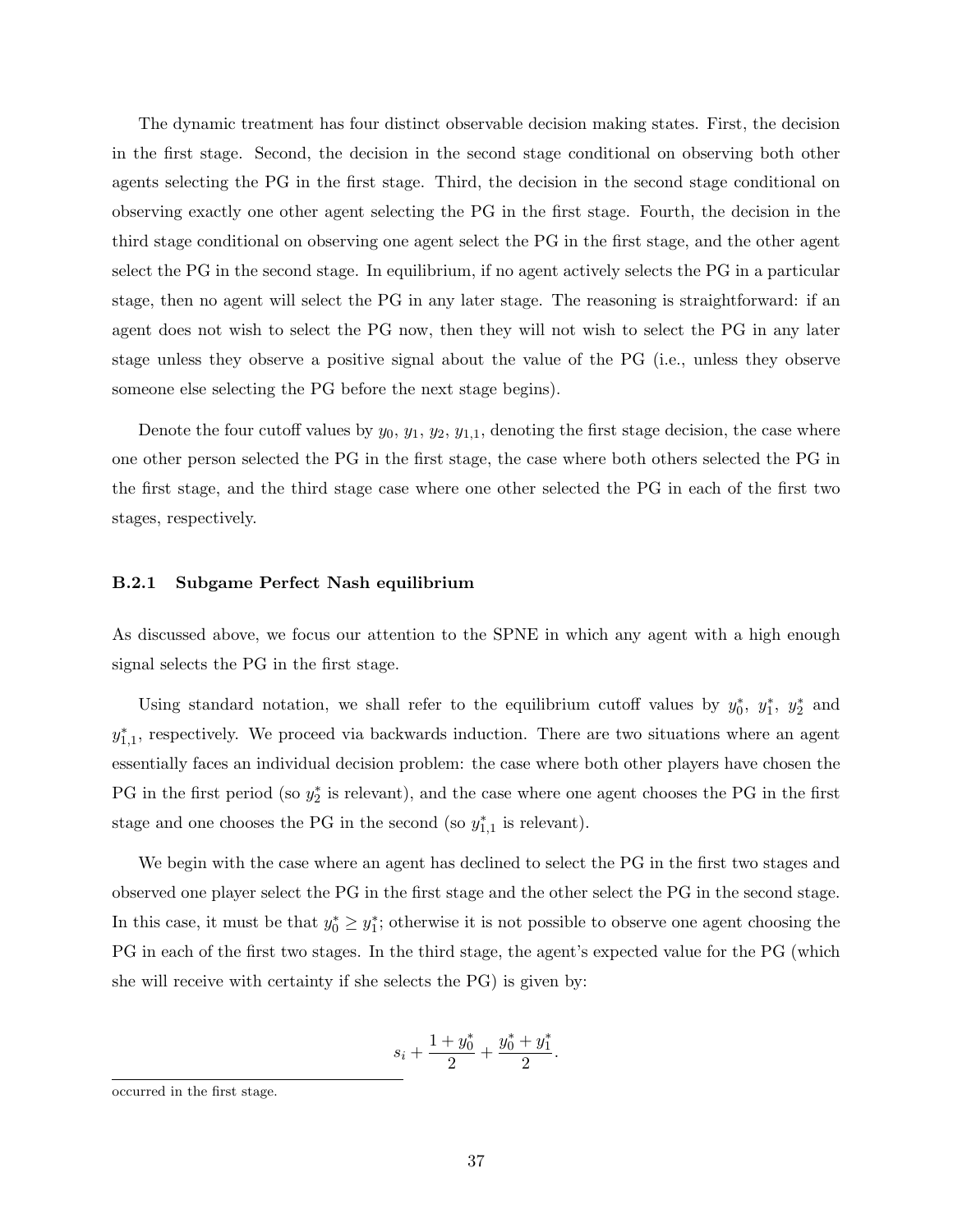As always, the expected value of the private good is  $D_0 + 1$ . Therefore, for this agent's point of indifference between the PG and the private good is:

$$
s_i + \frac{1+y_0^*}{2} + \frac{y_0^* + y_1^*}{2} = D_0 + 1 \Longleftrightarrow
$$
  

$$
s_i = D_0 + \frac{1}{2} - y_0^* - \frac{y_1^*}{2}
$$

whenever  $0 \le D_0 + \frac{1}{2} - y_0^* - \frac{y_1^*}{2}$ . If  $0 > D_0 + \frac{1}{2} - y_0^* - \frac{y_1^*}{2}$  then the agent *always* prefers the PG. Therefore,

$$
y_{1,1}^* = \max\{0, D_0 + \frac{1}{2} - y_0^* - \frac{y_1^*}{2}\}.
$$
 (1)

Next, consider the case where the agent in the second stage has observed both other players select the PG in the first stage. In this case, the expected value of the PG is given by

$$
s_i + \frac{1 + y_0^*}{2} + \frac{1 + y_0^*}{2}.
$$

In this case, the indifference point between the PG and the private good occurs when  $s_i = D_0 - y_0^*$ whenever  $D_0 \geq y_0^*$ . Therefore

<span id="page-38-0"></span>
$$
y_2^* = \max\{0, D_0 - y_0^*\}.
$$
 (2)

Note that  $y_{1,1}^* \geq y_2^*$ . This is intuitive, as observing both players choosing the PG immediately is a stronger positive signal about its value, so a rational agent is willing to select the PG at a lower  $s_i$ .

Consider next the case where one agent has chosen the PG in the first stage, to determine  $y_1^*$ . The remaining two agents then play out a two player continuation game, where each agent believes that, in expectation, the signal of the player who already chose the PG is  $\frac{1+y_0^*}{2}$ . Two cutoff points are relevant in this continuation game:  $y_2$  and  $y_{1,1}$ .<sup>[18](#page-38-1)</sup>

There are two cases to consider. In the first case, suppose that  $y_{1,1}^* \geq s_i$  so that the agent will not select the PG in the third stage (if they have not already done so in the second stage) even if

<span id="page-38-1"></span><sup>18</sup>We maintain our assumption of focusing only on equilibrium without delay, so that if no one selects the PG in the second stage then they will not select it in the third stage either.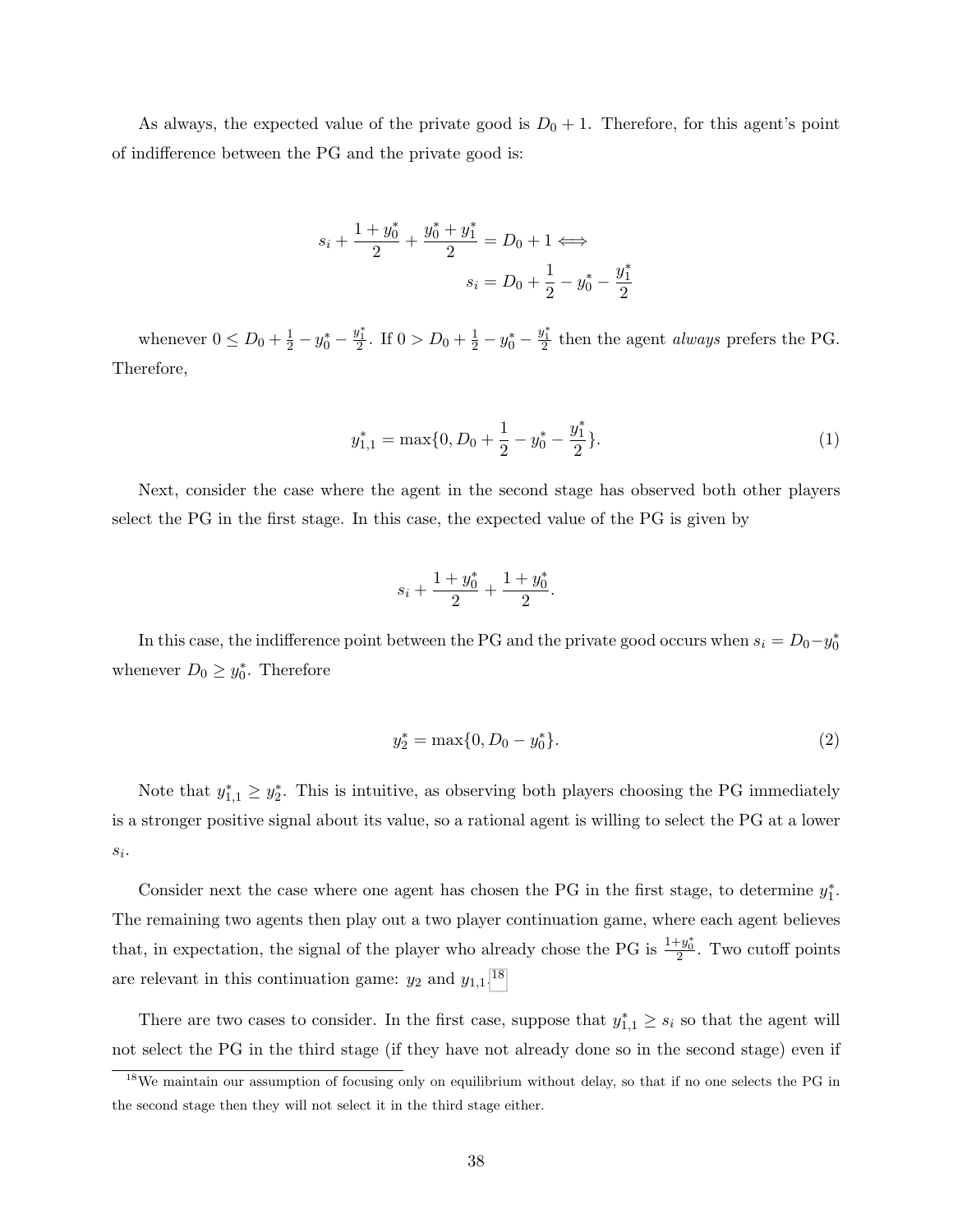they observe an entry in the second stage. Therefore, in this case, an agent who does not select the PG in the second stage will receive, in expectation,  $D_0 + 1$ . The expected value of selecting the PG in the second stage is given by  $s_i + \frac{1+y_0^*}{2} + \frac{y_0^*}{2}$ . In any equilibrium, the agent must be indifferent between these two options when  $s_i = y_1^*$ , which implies that  $y_1^* = D_0 + \frac{1}{2} - y_0^*$ . But, this implies that  $y_1^* > y_{1,1}^*$ , which violates our case condition. Therefore, there is no equilibrium where  $y_1^* \leq y_{1,1}^*$ .

In the second case we have  $s_i > y_{1,1}^*$ , such that an agent who defers a decision to the third stage will select the PG if and only if the remaining player selects the PG in the second stage. The critical event is the case where the other agent does not select the PG in the second stage: if the other player does select the PG, then the agent will select the PG in the third stage (rendering the second stage decision moot). In this critical event, the payoff from selecting the PG in the second stage is  $s_i + \frac{1+y_0^*}{2} + \frac{y_1^*}{2}$ , and the payoff from not selecting the PG is  $D_0 + 1$ . Therefore, the equilibrium indifference point must satisfy

$$
y_1^* + \frac{1+y_0^*}{2} + \frac{y_1^*}{2} = D_0 + 1 \Longleftrightarrow
$$

<span id="page-39-1"></span>
$$
y_1^* = \frac{2}{3} [D_0 + 1 - \frac{1 + y_0^*}{2}]
$$
\n(3)

and substituting into the expression for  $y_{1,1}^*$  yields

<span id="page-39-0"></span>
$$
y_{1,1}^* = \max\{0, y_1^* - \frac{y_0^*}{2}\}\tag{4}
$$

Equilibrium behavior in the continuation game that begins in the second stage after one player has selected the PG in the first stage is summarized by [Equation 2,](#page-38-0) [Equation 3,](#page-39-1) and [Equation 4.](#page-39-0)

Next, we briefly consider the continuation game where no agent selected the PG in the first stage. The natural equilibrium in this continuation game is for no agent to select the PG in the second or third stage either; after observing no one selecting the PG in the first stage, given the use of cutoff strategies, the expected value of the PG must weakly decrease. Therefore, the expected payoff in this continuation game is  $D_0 + 1$  for all agents.

Finally, consider behavior in the first stage. There are two key cases. In the first,  $y_1^* > s_i$ , and in the second,  $s_i \geq y_1^*$ .

In the first case the agent i observes a signal such that  $s_i < y_1^*$ , and suppose that an equilibrium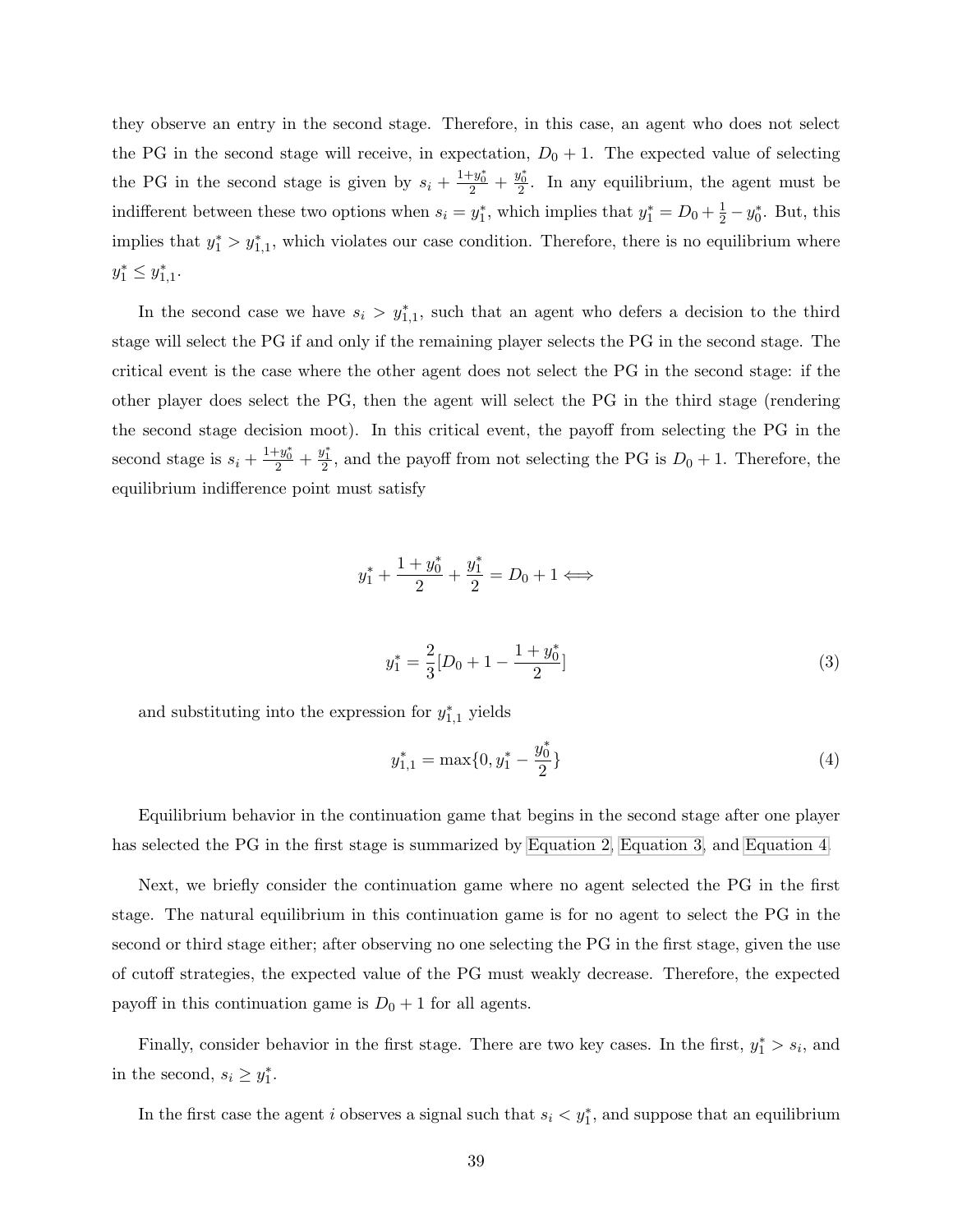exists in which agent i selects the PG in the first stage. There are three sub-cases. In the first subcase, both other agents select the PG in the first stage and agent  $i$  is indifferent between selecting or not selecting the PG in the first stage (if she wishes to receive the PG, she can simply select the PG in the second stage). In the second sub-case, exactly one other agent selects the PG in the first stage. In this case, agent i now prefers to not receive the PG (because  $y_1^* > s_i$ ). In the third sub-case, both other agents decline the PG in the first stage. Because  $s_i < y_1^*$ , and agent i selected the PG, it must be that  $y_0^* \leq y_1^*$ , so that the other agents will not select the PG in the second stage and, therefore, agent i is indifferent between having selected the PG or not in the first stage (as she receives the private good in either case). Pulling the three sub-cases together, agent  $i$  is either indifferent or strictly prefers not to have selected the PG in the first stage. Therefore, agent i cannot select the PG in any equilibrium when  $s_i < y_1^*$ . There does not exist any equilibrium with  $y_0^* < y_1^*.$ 

Now consider the second case, where  $s_i \geq y_1^*$ . As before, the critical decision occurs when no other agents select the PG in the first stage: if another agent selects the PG immediately, then an agent can still secure the PG by selecting it in the next stage.

If agent  $i$  does not select the PG in the first stage, conditional on no other agents selecting the PG in the first stage, then the PG will not be provisioned in any non-"delay" equilibrium. Therefore, the expected payoff for all agents is  $D_0 + 1$ . If agent i does select the PG in the first stage, then the outcome is determined by the behavior of the other agents in the second stage. With probability  $\frac{y_1^{*2}}{x_1^{*2}}$  $\frac{y_1}{y_0^{*2}}$  the PG is not provisioned, and the expected payoff from selecting the PG in the first stage is  $\frac{y_1^{*2}}{x_1^{*2}}$  $\frac{y_1^{*2}}{y_0^{*2}}(D_0+1)+\frac{2y_1^*(y_0^*-y_1^*)}{y_0^{*2}}$  $\frac{(y_0^*-y_1^*)}{y_0^{*2}}(s_i+\frac{y_1^*}{2}+\frac{y_0^*+y_1^*}{2})+\frac{(y_0^*-y_1^*)^2}{y_0^{*2}}$  $\frac{(-y_1^*)^2}{y_0^{*2}}(s_i+y_0^*+y_1^*).$ 

The agent is indifferent when the private signal about the value of the private good satisfies:

$$
(y_0^{\ast 2} - y_1^{\ast 2})(D_0 + 1) = 2y_1^{\ast}(y_0^{\ast} - y_1^{\ast})(s_i + \frac{y_1^{\ast}}{2} + \frac{y_0^{\ast} + y_1^{\ast}}{2}) + (y_0^{\ast} - y_1^{\ast})^2(s_i + y_0^{\ast} + y_1^{\ast}),
$$

which implies that, in equilibrium, the following implicit condition for  $y_0^*$  must hold:

<span id="page-40-0"></span>
$$
(y_0^{*2} - y_1^{*2})(D_0 + 1) = 2y_1^*(y_0^* - y_1^*)(y_0^* + \frac{y_1^*}{2} + \frac{y_0^* + y_1^*}{2}) + (y_0^* - y_1^*)^2(y_0^* + y_0^* + y_1^*).
$$
 (5)

Solving [Equation 5](#page-40-0) and [Equation 3](#page-39-1) simultaneously (and selecting the solution that ensures  $1 > y_0^* > y_1^* \geq 0$ ) generates the equilibrium. Table [7](#page-41-10) summarizes the four key cutoffs for the  $D_0$ values used in the experiment.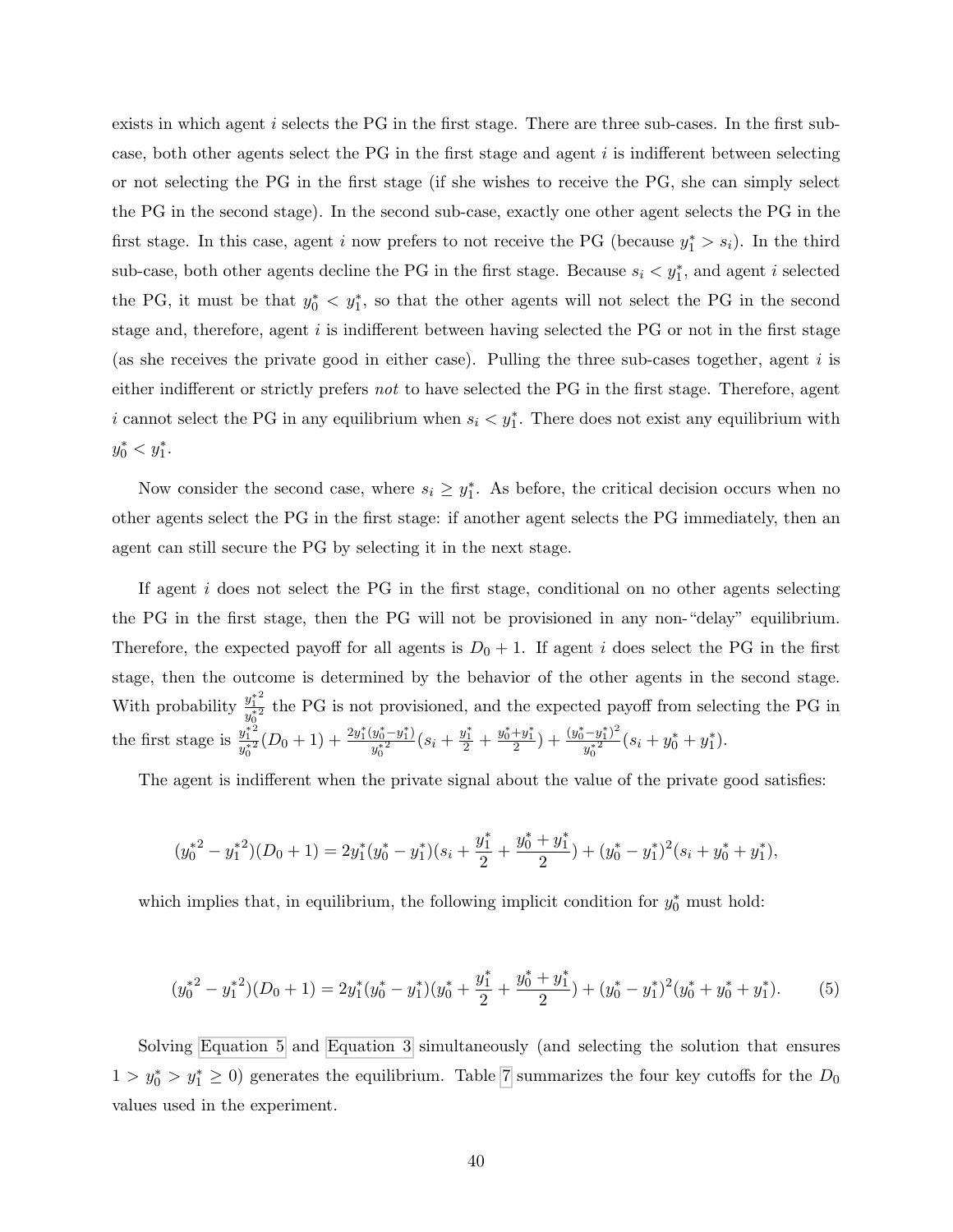|                                                                           | Nash Equilibrium Cutoffs   Cursed Equ. |  |                                           |  |  |
|---------------------------------------------------------------------------|----------------------------------------|--|-------------------------------------------|--|--|
|                                                                           |                                        |  | $y_0^*$ $y_1^*$ $y_{1.1}^*$ $y_2^*$ $y^C$ |  |  |
| $D_0 = 0$   0.477 0.175 0 0 0 0                                           |                                        |  |                                           |  |  |
| $D_0 = 0.3 \begin{array}{ l} 0.589 & 0.337 & 0.043 & 0 \end{array}$   0.3 |                                        |  |                                           |  |  |
| $D_0 = 0.7$ 0.730 0.557 0.192 0 0.7                                       |                                        |  |                                           |  |  |

<span id="page-41-10"></span>Table 7: Equilibrium cutoffs in the dynamic treatment.

## References

- <span id="page-41-8"></span>Bagnoli, M. and Lipman, B. L. (1989). Private provision of public goods: Fully implementing the core through private contributions. The Review of Financial Studies, 56(4):583–601.  $\rightarrow$  pages [7](#page-7-0)
- <span id="page-41-1"></span>Bazerman, M. H. and Samuelson, W. F. (1983). I won the auction but don't want the prize. Journal of Conflict Resoution, 27(4):6[1](#page-0-0)8–634.  $\rightarrow$  pages 1
- <span id="page-41-0"></span>Capen, E., Clapp, R., and Campbell, W. (1971). Competitive bidding in high-risk situations. Journal of Petroleum Technology, 23:64[1](#page-0-0)–653.  $\rightarrow$  pages 1
- <span id="page-41-2"></span>Charness, G. and Levin, D. (2009). The origin of the winner's curse: A laboratory study. American *Economic Journal: Microeconomics*,  $1(1):207-236. \rightarrow$  $1(1):207-236. \rightarrow$  pages 1
- <span id="page-41-9"></span>Chen, D. L., Schonger, M., and Wickens, C. (2016). otree – an open-source platform for laboratory, online, and field experiments. Journal of Behavioral and Experimental Finance, 9:88–97.  $\rightarrow$ pages [11](#page-11-0)
- <span id="page-41-4"></span>Cox, C. (2015). Cuesed beliefs with common-value public goods. Journal of Public Economics, 121:52–65.  $\rightarrow$  pages [2,](#page-2-1) [5](#page-5-2)
- <span id="page-41-7"></span>Cox, C. and Stoddard, B. (2021). Common-value public goods and informational social dilemmas. American Economic Journal: Microeconomics, page forthcoming.  $\rightarrow$  pages [5](#page-5-2)
- <span id="page-41-6"></span>Dickinson, D. (1998). The voluntary contributions mechanism with uncertain grou payoffs. Journal of Economic Behavior and Organization, 3[5](#page-5-2):517–533.  $\rightarrow$  pages 5
- <span id="page-41-3"></span>Esponda, I. and Vespa, E. (2014). Hypothetical thinking and information extraction in the laboratory. American Economic Journal: Microeconomics,  $6(4):180-202. \rightarrow$  pages [1,](#page-0-0) [2,](#page-2-1) [3](#page-3-1)
- <span id="page-41-5"></span>Esponda, I. and Vespa, E. (2019). Contingent preferences and the sure-thing principle: Revisiting classic anomalies in the laboratory.  $\rightarrow$  pages [3,](#page-3-1) [4](#page-4-1)